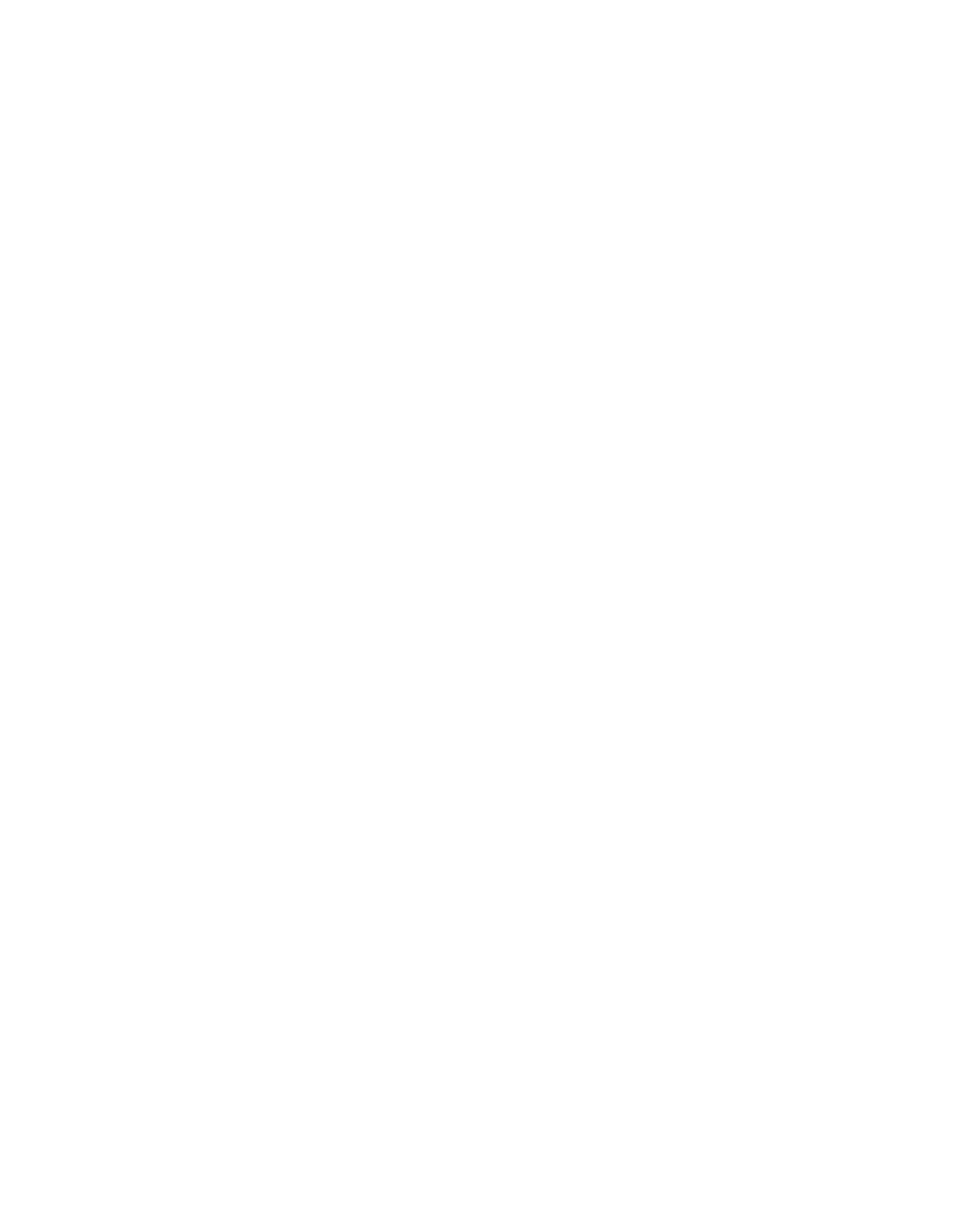# **GRAVITY (INDIA) LIMITED**<br>TWENTY SEVENTH ANNUAL REPORT 2013-14

#### **CONTENTS**

|                                                          | 04 |
|----------------------------------------------------------|----|
|                                                          | 10 |
|                                                          | 12 |
| Management Discussion and Analysis                       | 18 |
|                                                          | 21 |
| Annexure to the Independent Auditors Report              | 22 |
|                                                          | 24 |
|                                                          | 25 |
|                                                          | 26 |
|                                                          | 29 |
|                                                          | 38 |
| Green Initiative in Corporate Governance - Save paper 39 |    |
|                                                          |    |

#### **BOARD OF DIRECTORS**

Mr. Rasiklal D. Thakkar (Chairman/Managing Director) Mrs. Dakshaben R. Thakkar Mrs. Prabhavati Shetty Mr. Vipul Kumar N. Prajapti

**COMPANY SECRETARY** Sujata Nadgouda

#### **AUDITORS**

M/s J C Kabra & Associates **Chartered Accountants** Mumhai

#### **BANKERS**

**Bank of Baroda** 

#### **REGISTERED OFFICE**

Gala No.131, Sanjay Bldg. No. 5-B, Mittal Industrial Estate, Andheri-Kurla Road, Andheri (East), Mumbai - 400 059. India.

#### **MANUFACTURING FACILITIES**

- i) Survey No.10/1, Village Khutali, Khanvel, Dudhani Road, Silvassa, Union Territory of Dadra and Nagar Haveli.
- Plot No: 42, Govt. Industrial Estate, ii) Masat, Silvassa, Union Territory of Dadra and Nagar Haveli.

#### **ANNUAL GENERAL MEETING**

Tuesday, 2014Andheri Kurla Road, Andheri (East). Mumbai - 400 059 at 3.00 p.m.

As a measure of economy, copies of the Annual Report will not be distributed at the Annual General Meeting. Shareholders are requested to kindly bring their copies to the meeting.

COMPANY'S REGISTRARS AND TRANSFER AGENTS UNIVERSAL CAPITAL SECURITIES PVT. LTD. (Formerly known as Mondkar Computers Pvt. Ltd.) (Unit: GRAVITY (INDIA) LIMITED) 21, Shakil Niwas, Mahakali Caves Road,

Andheri (East), Mumbai - 400 093.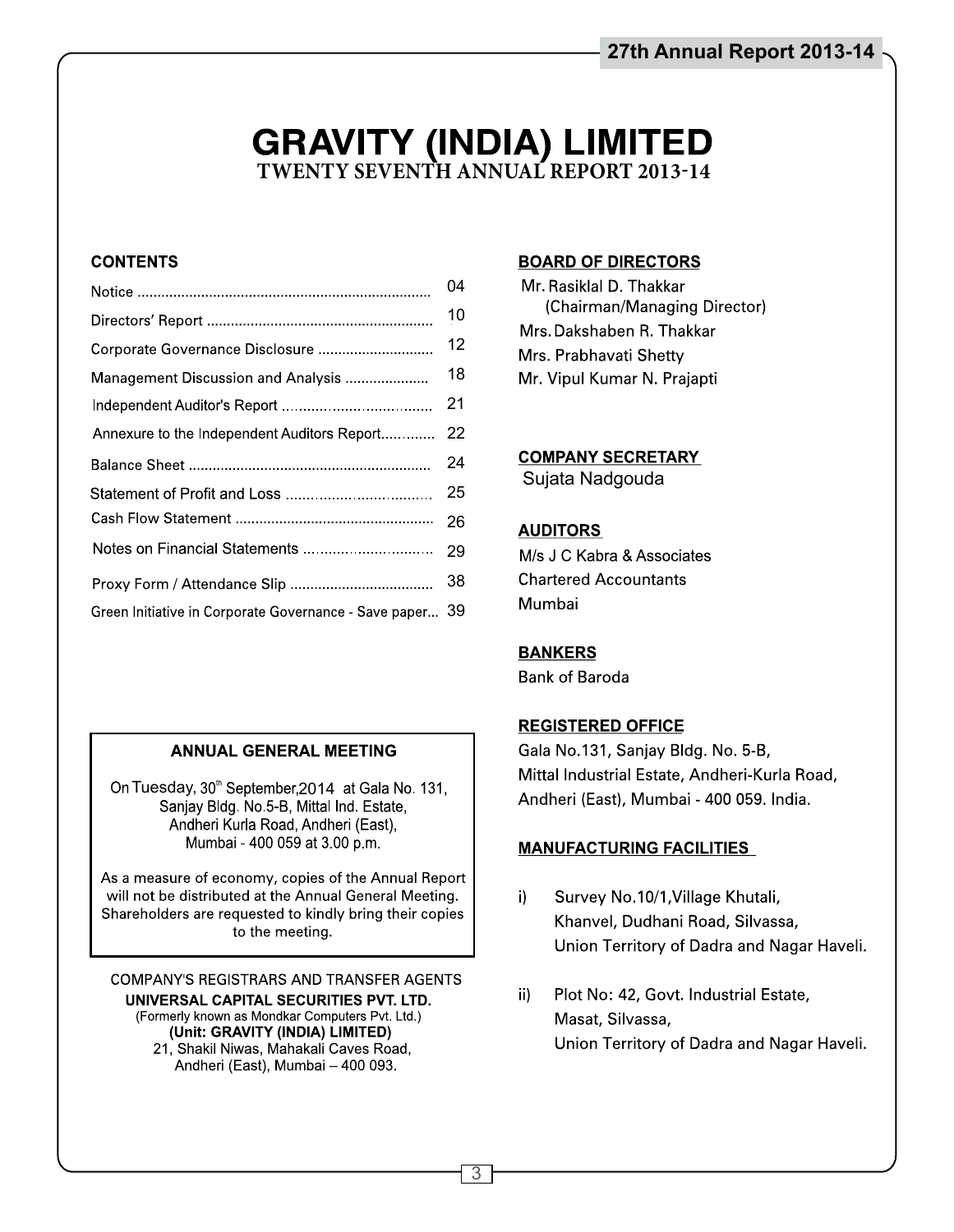#### **NOTICE**

**NOTICE** is hereby given that the **Twenty Seventh**  Annual General Meeting of the Members of Gravity (India) Limited will be held at the Registered Office of the Company situated at Unit No: 131, 1st Floor, Sanjay Building No.5-B, Mittal Industrial Estate, Sir MathuradasVasanji Road, Andheri (East), Mumbai – 400 059, India, on Tuesday, 30th September 2014 at 3.00 p.m. to transact the following business:

#### **ORDINARY BUSINESS:**

- 1. To receive, consider and adopt the Balance Sheet as at 31st March, 2014, Profit and Loss Account for the year ended on that date and the Reports of the Board of Directors and Auditors thereon.
- 2. To appoint a Director in place of Mrs. DakshabenRasiklalThakkar (DIN: 00576846), who retires by rotation, and being eligible, offers herself for reappointment.
- 3. To appoint Auditors and fix their remuneration and in this regards to consider and if thought fit, to pass, with or without modification(s), the following resolution as an Ordinary Resolution:

"**RESOLVED THAT** pursuant to the provisions of Section 139 and other applicable provisions, if any, of the Companies Act, 2013 and Rules framed thereunder, and pursuant to the recommendation of the Audit Committee, M/s J.C.Kabra & Associates, Chartered Accountants, Mumbai (Firm Registration No. 115749W) the retiring Auditors of the Company, be and is hereby re-appointed as the Auditors of the Company to hold office from the conclusion of this Annual General Meeting until the conclusion of the fourth consecutive Annual General Meeting of the Company to be held in the year 2017 (subject to the ratification of the appointment by the members at every AGM held after his AGM),at a remuneration to be determined by the Board of Directors of the Company in addition to out of pocket expenses as may be incurred by them during the course of the Audit."

#### **SPECIAL BUSINESS:**

4. To consider and if thought fit, to pass, with or without modification(s), the following resolution as an **Ordinary Resolution**, the following:

**"RESOLVED THAT** pursuant to the provisions of the Section 149, 152 read with Schedule IV and other applicable provisions, if any, of the Companies Act, 2013 (Act) and the Rules framed thereunder, under (including any Statutory modification(s) or reenactment thereof for the time being in force),Mrs. Prabhavati Venugopal Shetty (DIN 01883922), a Non-Executive Director of the Company, who has submitted a declaration that she meets the criteria for independence as provided in Section 149(6) of the Companies Act, 2013and whose period of office was liable to determination by retirement of Directors by rotation under the provisions of the Companies Act, 1956, being so eligible, be appointed as an Independent Director of the Company to hold office for a term of 5 (Five) consecutive years commencing from 1st April, 2014."

5. To consider and if thought fit, to pass, with or without modification(s), the following resolution as an **Ordinary Resolution**, the following:

**"RESOLVED THAT**pursuant to the provisions of sections 149, 152 read with Schedule IV and all other applicable provisions of the Companies Act, 2013 and the Rules framed there under (including any Statutory modification(s) or reenactment thereof for the time being in force), Mr. Vipul Kumar NarottamPrajapati (DIN 02122209), a Non-Executive Director of the Company, who has submitted a declaration that he meets the criteria for independence as provided in Section 149(6) of the Companies Act, 2013 and whose period of office was liable to determination by retirement of Directors by rotation under the provisions of the Companies Act, 1956, being so eligible, be appointed as an Independent Director of the Company to hold office for a term of 5 (Five) consecutive years commencing from 1st April, 2014."

#### **For and on behalf of the Board of Directors**

**(Rasiklal D. Thakkar) Director**

## **NOTES:**

**Place: Mumbai** 

**Date: 26th August, 2014**

1. The information required to be provided under the Listing Agreement entered into with the Stock Exchanges, regarding the Directors who are proposed to be appointed/re-appointed and the relative Explanatory Statement pursuant to Section 102 of the Companies Act, 2013, in respect of the business under Item No. 3, 4 and 5 of the notice, is set out above are annexed hereto and form a part of this Notice..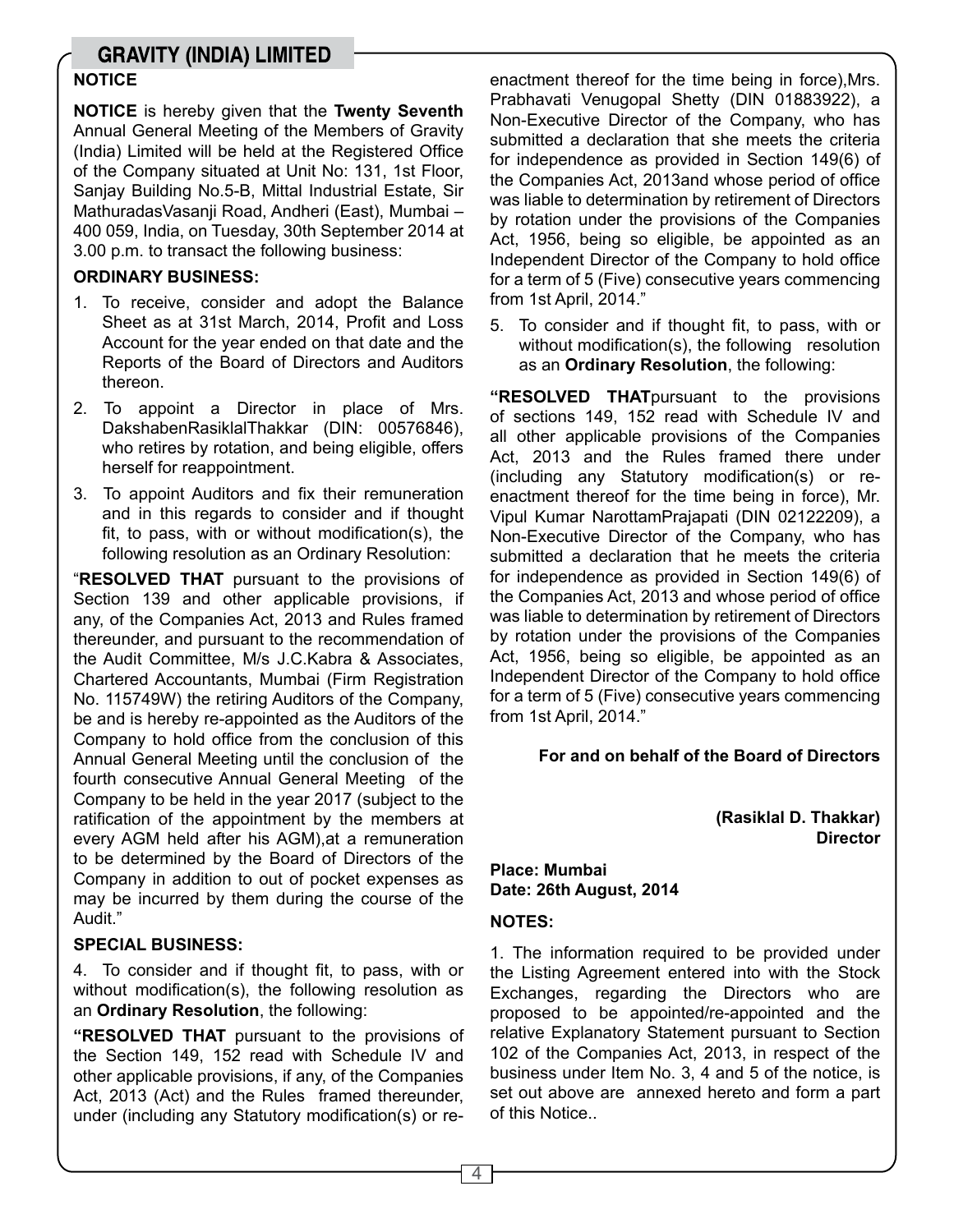## **27th Annual Report 2013-14**

A MEMBER ENTITLED TO ATTEND AND VOTE IS ENTITLED TO APPOINT A PROXY, OR, WHERE THAT IS ALLOWED, ONE OR MORE PROXIES, TO ATTEND AND VOTE INSTEAD OF HIMSELF, AND THAT A PROXY NEED NOT BE A MEMBER.

Pursuant to Section 105 of the Companies Act, 2013 and Rule 19 the Companies (Management & Administration) Rules, 2014, a person can act as a proxy on behalf of members not exceeding 50 and holding in the aggregate not more than 10% of the total share capital of the Company carrying voting rights. In case a proxy is proposed to be appointed by a member holding more than 10% of the total share capital of the Company carrying voting rights, then such proxy shall not act as a proxy for any other person or shareholder.

Proxies, in order to be effective, must be received at the Registered office of the Company at Unit No: 131, 1st Floor, Sanjay Building No.5-B, Mittal Industrial Estate, Sir MathuradasVasanji Road,Andheri (East), Mumbai 400 059, India, not less than forty eight hours before the commencement of the AGM i.e. by 03.00p.m. on 28th September, 2014.

- 2. In case of joint holders attending the meeting, the members whose name appears as the first holder in the order of the names as per the Register of Members of the company will be entitled to vote
- 3. The Explanatory Statement as required u/s Section 102 of the Companies Act, 2013, relating to the Special Business to be transacted at the Meeting is annexed hereto and forms part of the notice.
- 4. Corporate Members intending to send their authorized representatives to attend the Meeting are requested to send to the Company a Certified True Copy of the Board Resolution authorizing their representative to attend and vote on their behalf at the Meeting.
- 5. The Register of Members and Transfer Books of the Company will be closed from Tuesday, 23rd September, 2014 to Tuesday, 30th September, 2014 (both the days inclusive.)
- 6. Members are requested to send their queries, if any, at least seven days in advance of the Meeting so that the information can be made available at the Meeting.
- 7. Members/proxies should bring with them the Attendance Card, which may be submitted at the entrance, duly signed.
- 8. Members are requested to immediately notify any change in their addresses to the Company's Registrars and Share Transfer Agents:

#### **UNIVERSAL CAPITAL SECURITIES PVT.LTD. (Unit: GRAVITY (INDIA) LIMITED)**

21, ShakilNiwas, Mahakali Caves Road, Andheri (East), Mumbai – 400 093.

- 9. Shareholders holding shares in identical order of names in more than one folio are requested to write to the Registrar and Share Transfer Agents of the Company enclosing their Share Certificates to enable them to consolidate their in one folio.
- 10. Share transfer documents and all correspondence relating thereto, should be addressed to the Registrar and Transfer Agents of the Company at UNIVERSAL CAPITAL SECURITIES PVT. LTD, 21, ShakilNiwas, Mahakali Caves Road, Andheri (East), Mumbai – 400 093.
- 11. Members who hold shares in physical form are requested to notify promptly any change in their addresses to the Registrar and Transfer Agents (RTA) of the Company at the above address always quote their folio numbers in all correspondence with the Company & RTA. In respect of holding in electronic mode, members are requested to notify any changes in addresses to their respective depository participants.
- 12. Members who are still holding shares in physical form are advised to dematerialize their shareholding to avail of the benefits of dematerialization which include easy liquidity since trading benefits is permitted only in dematerialized form, electronic transfer, saving in stamp duty, prevention of forgery, etc.
- 13. Relevant documents referred to in the accompanying Notice are open for inspection by the Members at the Registered Office of the Company on all working days, between 11:00 am to 2:00 p.m. up to the date of the meeting.
- 14. Securities and Exchange Board of India (SEBI) has mandated that delivery of shares of your Company shall be compulsorily in the de-materialized form for all investors with effect from 28th August 2000. The ISIN No. is INE995A01013.
- 15. The Ministry of Corporate Affairs, Government of India has taken a "Green Initiative in Corporate Governance" by allowing paperless compliances by the companies and has issued circulars allowing companies to send official documents to their shareholders electronically. Members are requested to get in touch with the Registrar and Transfer Agent for the said purpose and provide their details, in order to collaborate with the Company in this noble initiative undertaken by the Ministry and Company.
- 16. The Securities and Exchange Board of India has made it mandatory for all companies to use the bank account details furnished by the Depositories for payment of dividend through Electronic Clearing Services (ECS) to investors wherever ECS and bank details are available. In the absence of ECS facilities, the company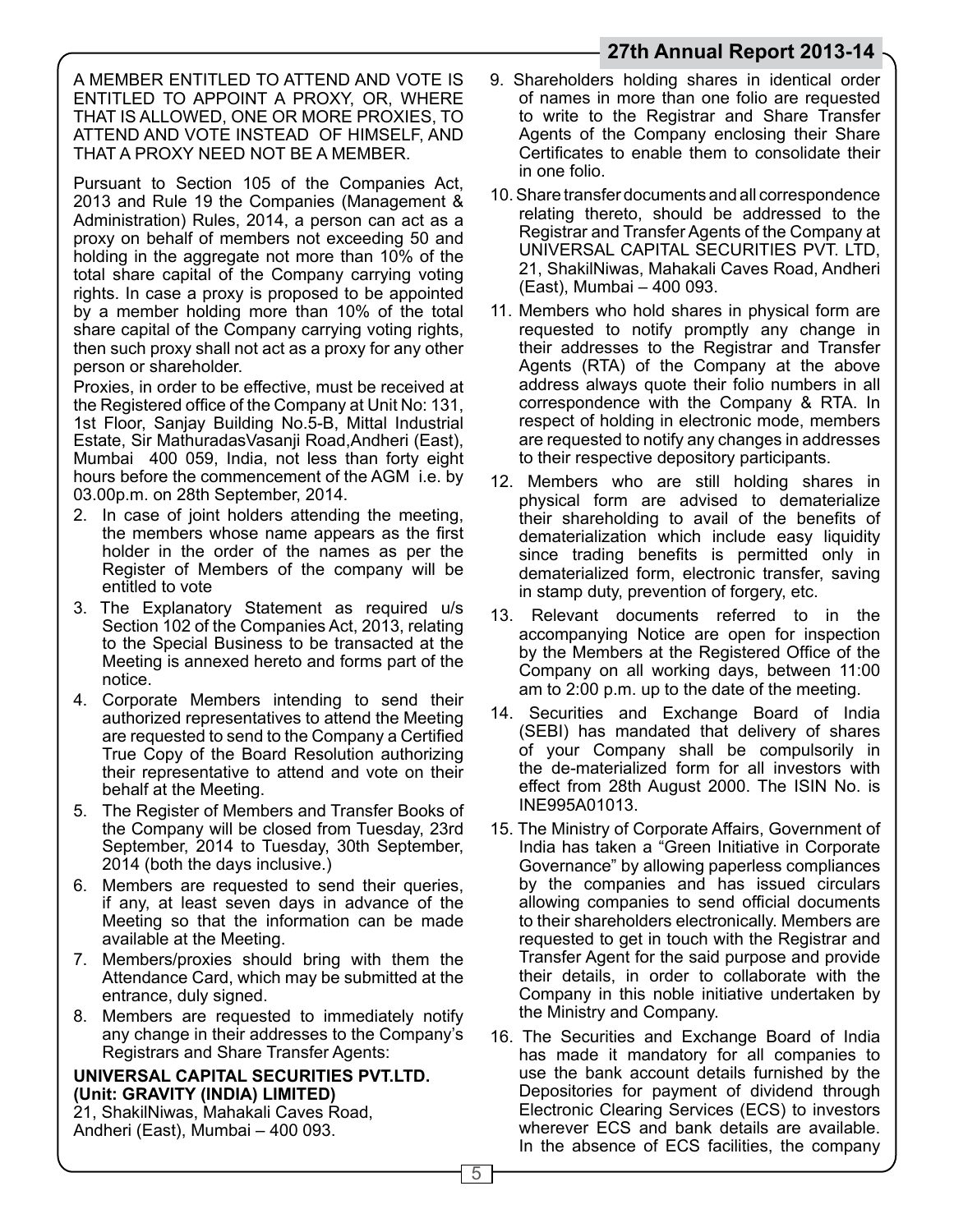will print the bank account details, as available. on the payment instrument for distribution of dividend. The company will not entertain any direct request from members holding shares on electronic mode for deletion of /change in such bank details. Further, instructions if any, already given by them in respect of share held in physical form mode will not be automatically applicable to shares held in the electronic mode. Members who wish to change such bank account details are therefore requested to advise their Depository Participants about such change, with complete details of bank account.

#### **17. IMPORTANT – E-Voting Instructions:**

- (i) The voting period begins on Saturday, 20th September 2014 at 10:00 a.m.(IST) and ends on Tuesday, 23rd September 2014 10:00 a.m. (IST). During this period shareholders' of the Company, holding shares either in physical form or in dematerialized form, as on the cut-<br>off dateof 29th August, 2014 i.e. date prior dateof 29th August, 2014 i.e. date prior to the date of book closure, may cast theirvote electronically.The e-voting module shall be disabled by CDSL for voting thereafter.
- (ii) The shareholders should log on to the e-voting website www.evotingindia.com.
- (iii) Click on Shareholders.
- (iv) Now Enter your User ID
- a. For CDSL: 16 digits beneficiary ID,
- b. For NSDL: 8 Character DP ID followed by 8 Digits Client ID,
- c. Members holding shares in Physical Form should enter Folio Number registered with the Company
- (v) Next enter the Image Verification as displayed and Click on Login.
- (vi) If you are holding shares in demat form and had logged on to www.evotingindia.com and voted on an earlier voting of any company, then your existing password is to be used.
- (vii) If you are a first time user follow the steps given below:

For Members holding shares in Demat Form and Physical Form

PAN Enter your 10 digit alpha-numeric \*PAN issued by Income Tax Department (Applicable for both demat shareholders as well as physical shareholders)

- Members who have not updated their PAN with the Company/Depository Participant are requested to use the first two letters of their name and the 8 digits of the sequence number in the PAN field.
- In case the sequence number is less than 8 digits enter the applicable number of 0's before

the number after the first two characters of the name in CAPITAL letters. Eg. If your name is Ramesh Kumar with sequence number 1 then enter RA00000001 in the PAN field.

DOB Enter the Date of Birth as recorded in your demat account or in the company records for the said demat account or folio in dd/mm/yyyy format.

Dividend Bank Details Enter the Dividend Bank Details as recorded in your demat account or in the company records for the said demat account or folio.

- Please enter the DOB or Dividend Bank Details in order to login. If the details are not recorded with the depository or company please enter the member id / folio number in the Dividend Bank details field as mentioned in instruction(v).
- (viii) After entering these details appropriately, click on "SUBMIT" tab.
- (ix) Members holding shares in physical form will then directly reach the Company selection screen. However, members holding shares in demat form will now reach 'Password Creation' menu wherein they are required to mandatorily enter their login password in the new password field. Kindly note that this password is to be also used by the demat holders for voting for resolutions of any other company on which they are eligible to vote, provided that company opts for evoting through CDSL platform. It is strongly recommended not to share your password with any other person and take utmost care to keep your password confidential.
- (x) For Members holding shares in physical form, the details can be used only for e-voting on the resolutions contained in this Notice.
- (xi) Click on the EVSN for the relevant Gravity (India) Limited on which you choose to vote.
- (xii)On the voting page, you will see "RESOLUTION DESCRIPTION" and against the same the option "YES/NO" for voting. Select the option YES or NO as desired. The option YES implies that you assent to the Resolution and option NO implies that you dissent to the Resolution.
- (xiii) Click on the "RESOLUTIONS FILE LINK" if you wish to view the entire Resolution details.
- (xiv) After selecting the resolution you have decided to vote on, click on "SUBMIT". A confirmation boxwill be displayed. If you wish to confirm your vote, click on "OK", else to change your vote, clickon "CANCEL" and accordingly modify your vote.
- (xv) Once you "CONFIRM" your vote on the resolution, you will not be allowed to modify your vote.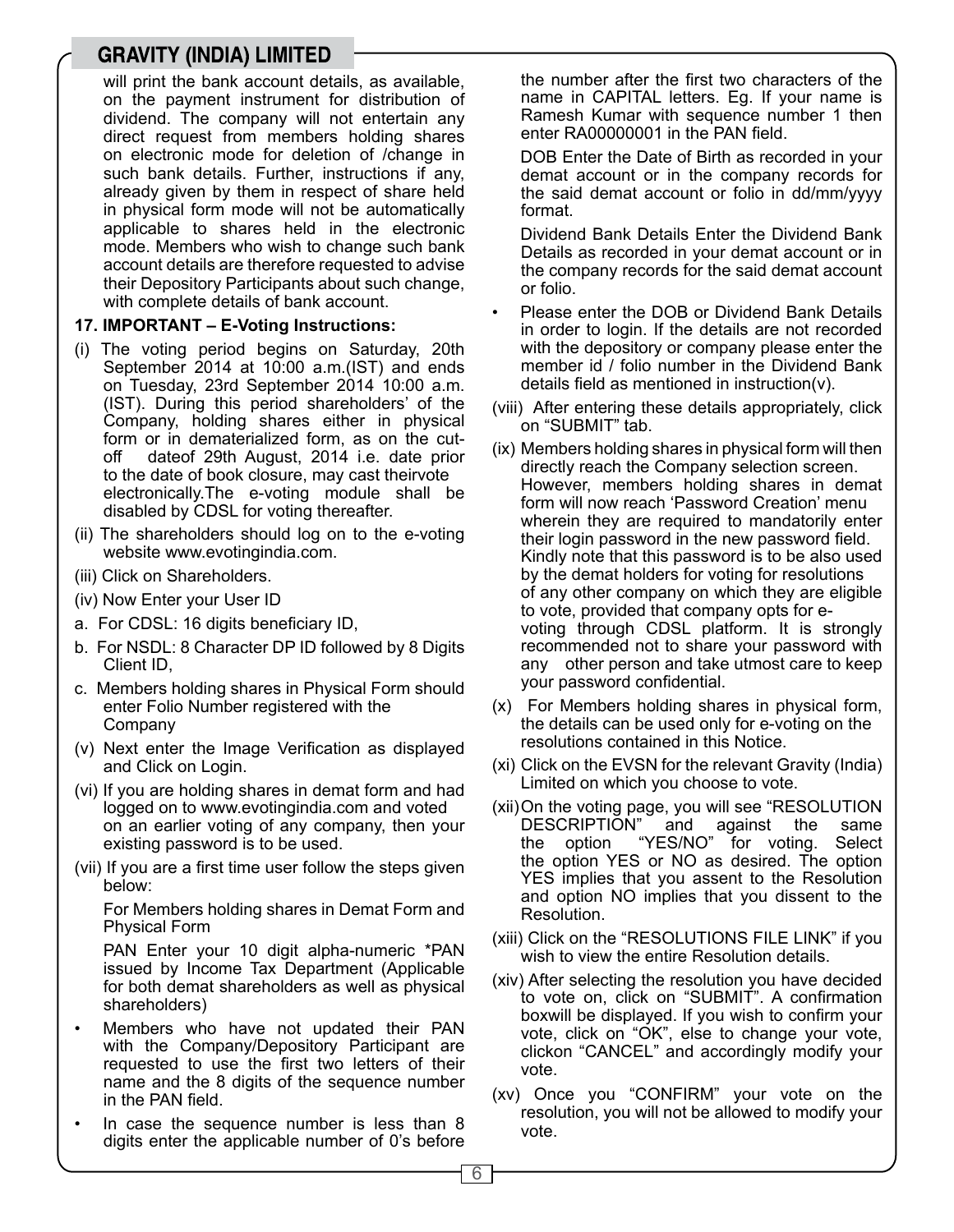## **27th Annual Report 2013-14**

- (xvi) You can also take out print of the voting done by you by clicking on "Click here to print" option o n the Voting page.
- (xvii) If Demat account holder has forgotten the same password then Enter the User ID and the image verification code and click on Forgot Password & enter the details as prompted by the system.
- (xviii) Note for Non-Individual Shareholders & Custodians:
- Non-Individual shareholders (i.e. other than Individuals, HUF, NRI etc.) and Custodians are required to log on to www.evotingindia.com and register themselves as Corporates and Custodians respectively.
- A scanned copy of the Registration Form bearing the stamp and sign of the entity should be emailed to helpdesk.evoting@cdslindia.com.
- After receiving the login details they have to create a compliance user should be created using the admin login and password. The Compliance user would be able to link the account(s) for which they wish to vote on.
- A scanned copy of the Board Resolution and Power of Attorney (POA) which they have issued in favour of the Custodian, if any, should be uploaded in PDF format in the system for the scrutinizer to verify the same.
- (xix) In case you have any queries or issues regarding e-voting, you may refer the Frequently

Asked Questions ("FAQs") and e-voting manual available at www.evotingindia.com under help section or write an email to helpdesk.evoting@ cdslindia.com.

The Company has appointed Mr. ParasRajendra Shah, as a Scrutinizer for the e-Voting and the Scrutinizer shall, within a period not exceeding three working days from the conclusion of the e-voting period, unblock the votes in the presence of at least two witnesses not in the employment of the Company and make a Scrutinizer's Report of the votes cast in favour or against, if any, forthwith to the Chairman of the Company.

The Results shall be declared on or after the AGM of the Company. The Results declared along with the Scrutinizer's Report shall be placed on the Company's Website www.gravityindia.net and on the website of CDSL https://www.evotingindia.com within 2 (two) days of passing of the resolutions at the AGM of the Company and communicated to the BSE Limited, where the shares of the Company are listed.

18. At the ensuing Annual General Meeting, Mrs. Dakshaben Rasiklal Thakkar retires by rotation and being eligible, offers herself for re-appointment. Pursuant to clause 49 (VI) (A) of the Listing Agreement the particulars of Mrs. DakshabenRasiklalThakkar is given below:

**Details of the directors seeking re appointment at the 27th Annual general meeting. (In pursuance of Clause 49 of the Listing Agreement)**

| Name of the Director                                  | Mrs. Dakshaben Rasiklal Thakkar        |
|-------------------------------------------------------|----------------------------------------|
| Date of Birth                                         | 04th March, 1957                       |
| Date of Appointment                                   | 13th March, 1987                       |
| Qualifications                                        | S.S.C                                  |
| Directorship in other Companies                       | None                                   |
| Committee Positions in Gravity (India) Limited        | Audit Committee - Member               |
|                                                       | <b>Remuneration Committee - Member</b> |
| Committee Positions in other Public Limited Companies | None                                   |
| <b>Relation between Directors</b>                     | Wife of Mr. Rasiklal Thakkar           |
| Number of Shares held in Gravity (India) Limited      | 709060                                 |

#### **For and on behalf of the Board of Directors**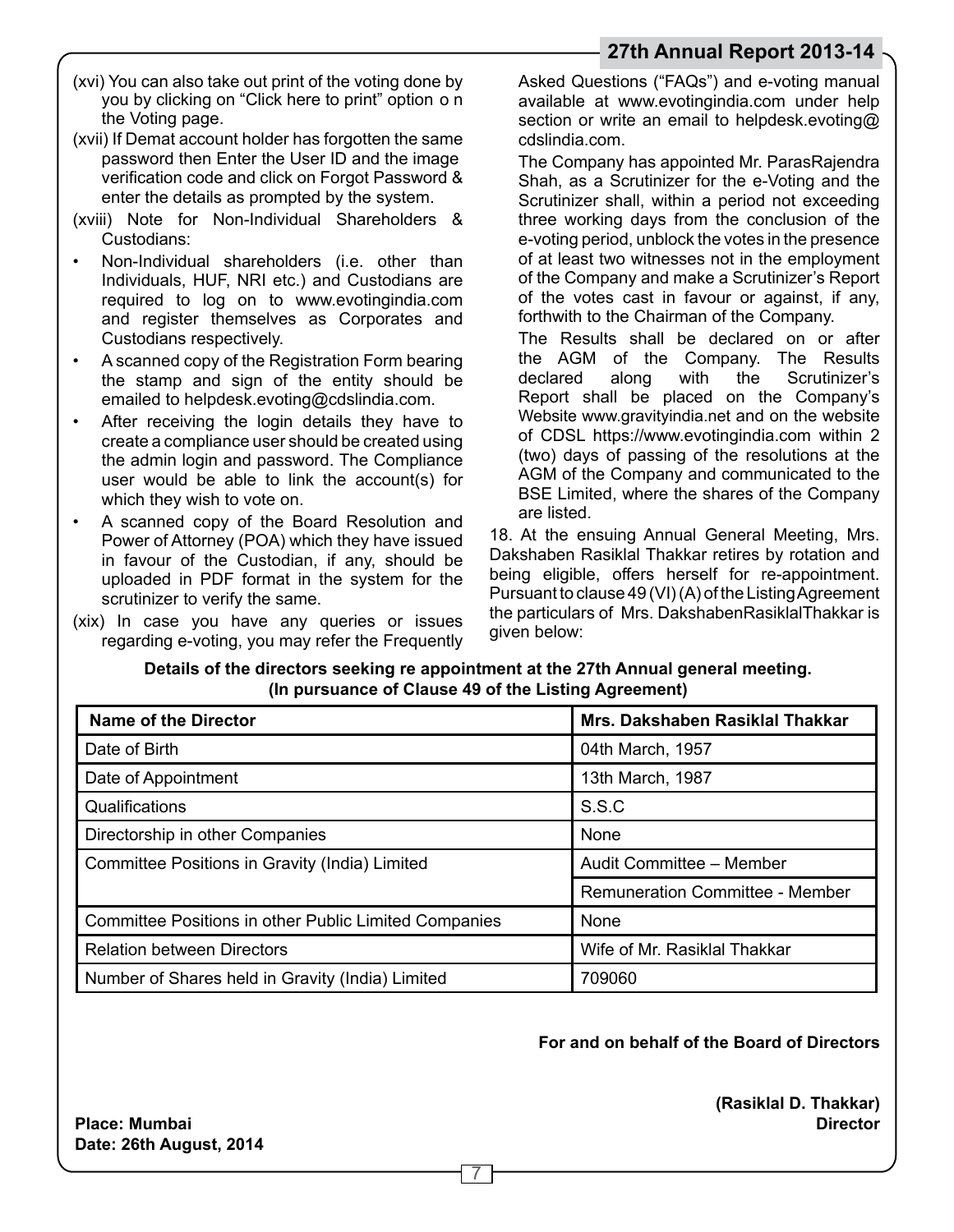#### **EXPLANATORY STATEMENT PURSUANT TO SECTION 102 OF THE COMPANIES ACT, 2013**

As required by Section 102 of the Companies Act, 2013, the following Explanatory Statement sets out material facts relating to the business under item no. 3, 4 & 5 of the accompanying Notice dated 26th August, 2014.

#### **Item No. 3:**

This explanatory statement is provided for the information of the members, though strictly not required as per the provisions of Section 102 of the Act.

M/s J.C.Kabra& Associates, Chartered Accountants, Mumbai were appointed as the Statutory Auditors of the Company for the financial year 2013-2014 at the Annual General Meeting held on 30th September, 2013.

As per the Section 139 of the Companies Act, 2013 no listed company can appoint or re-appoint an audit firm as auditor for more than two terms of 5 consecutive years. The Section 139 of the Act has also provides a period of 3 years from the date of commencement of the Act to comply with this requirement.

In the view of the above, M/s J.C.Kabra& Associates,<br>Chartered Accountants, being eligible for re-Chartered Accountants, appointment and based on the recommendations of the Audit Committee, the Board of Directors has at its meeting held on 26th August, 2014 proposed the appointment of M/s J.C.Kabra& Associates, as the Statutory Auditors of the Company for a period of three (3) years to hold office from the conclusion of this AGM till the conclusion of the 30th AGM to be held in the year 2017 (subject to the ratification of their appointment at every AGM)

TheBoard recommends the Resolution at the Item No.3 for the approval of the Shareholders.

None of the Directors of Key Managerial Personnel (KMP) or relatives of the Directors and KMP is concerned or interested in the Resolution at Item No. 3 of accompanying Notice.

#### **Item Nos. 4 & 5:**

Mrs. PrabhavatiShetty and Mr. Vipul Kumar Prajapati are the Independent Directors on the Board of Directors of the Company. They were appointed on the Board on 05/07/2004 and 24/03/2008 respectively, and were appointed as Non-Executive Independent Directors liable to retire by rotation.

As per section 149 of the Companies Act, 2013 ("the Act"), the Company should have at least one third of the total number of Directors as Independent

Directors on the Board of the Company. An Independent Director shall hold office for a term of up to five consecutive years on the Board of a Company and no Independent Director shall hold office for more than two consecutive terms.

In terms of Section 149, 152 and any other applicable provisions of the Companies Act, 2013 and read with rules under the Companies (Appointment and Qualification of Directors) Rules, 2014 (including any statutory modification(s) or re-enactment thereof for the time being in force) and Schedule IV of the Companies Act, 2013 and in compliance with the listing agreement as amended from time to time, Mrs. PrabhavatiShetty and Mr. Vipul Kumar Prajapati are proposed to be appointed as an Independent Directors up to March 31, 2019, for a period of 5 years from the date of commencement of the Companies Act, 2013.

Mrs. PrabhavatiShetty and Mr. Vipul Kumar Prajapati are already Independent Directors of the Company under Clause 49 and also satisfy the conditions of being an Independent Director under the Companies Act, 2013. The above proposed resolution is for regularizing their appointment as an Independent Director under Companies Act, 2013.

As per the Companies Act, 2013, the Independent Director need not retire by rotation. While under the Companies Act, 2013 an Independent Director can be appointed for 2 terms of 5 years, under revised Clause 49 of the Listing Agreement, if a person has completed more than 5 years, he can be appointed for one term of 5 years from October 1, 2014.

As per their original terms of appointment and resolutions passed under Companies Act, 1956, and the Clause 49 of the Listing Agreement, Mrs. PrabhavatiShetty and Mr. Vipul Kumar Prajapati would have retired in an Annual General Meeting of the Company. But, this provision no longer applies as per new Companies Act, 2013. Therefore, it is not a case of appointment of a new Independent Director. In view of the above, special notice and deposit of requisite amount is not required to be paid.

In the opinion of the Board, Mrs. PrabhavatiShetty and Mr. Vipul Kumar Prajapati fulfill the conditions specified in the Companies Act, 2013 and rules made there under for such appointment as an Independent Director of the Company and are independent of the management.

Copy of the draft letter for appointment of for the Independent Directors setting out the terms and conditions would be available for inspection without any fee by the members at the Registered Office of the Company. The Board considers that this continued association would be of immense benefit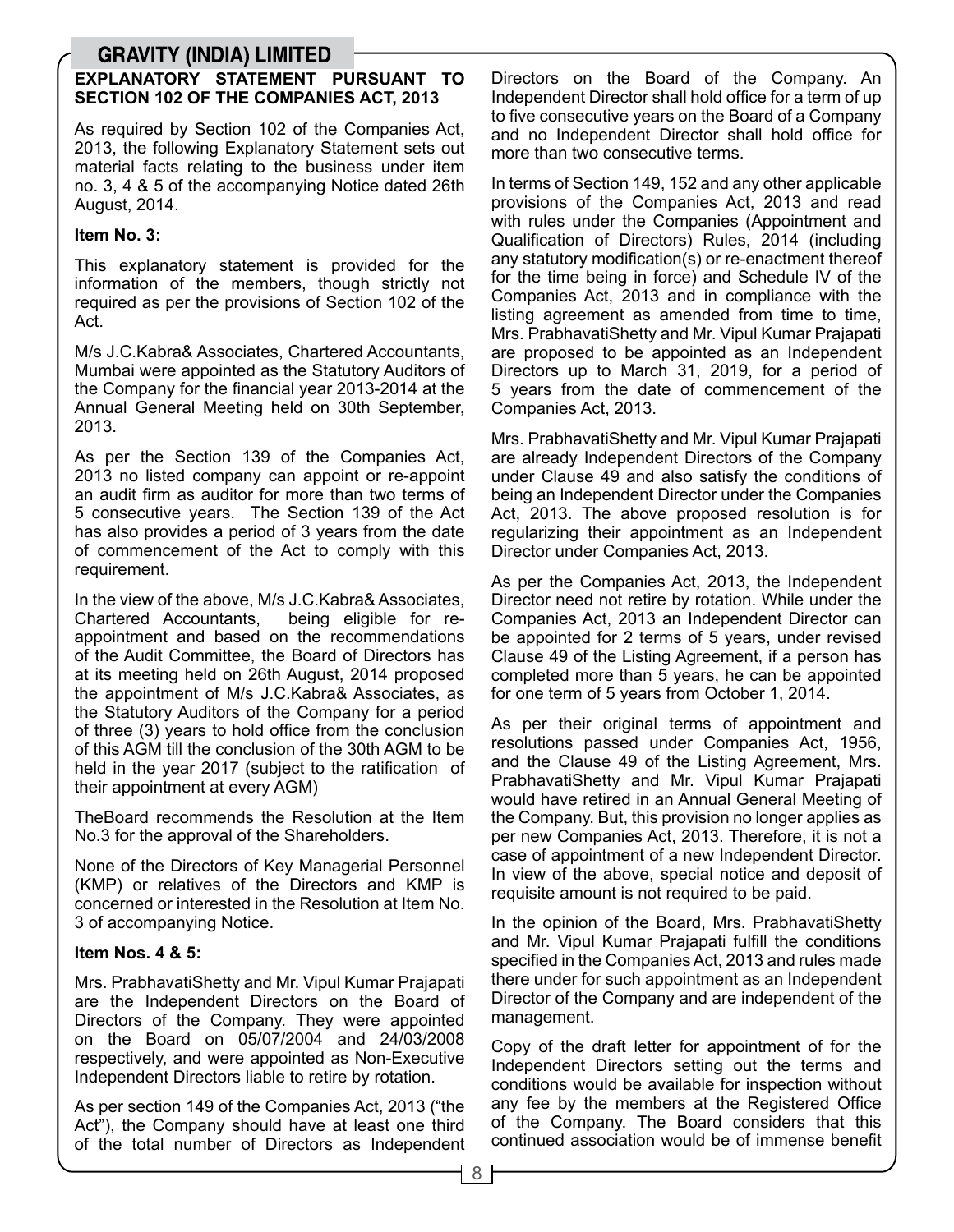## **27th Annual Report 2013-14**

to the Company and it is desirable to continue to avail services of Mrs. PrabhavatiShetty and Mr. Vipul Kumar Prajapati as Independent Directors.

The above Independent Directors are interested in the Resolutions as set out at Item Nos. 4&5 of the Notice to the extent of their respective appointments and shareholding interest, if any, in the Company.

The relatives of the above mentioned Independent Directors viz. Mrs. PrabhavatiShetty and Mr. Vipul Kumar Prajapati may be deemed to be interested in the Resolutions set out at Item Nos. 4 and 5 of the Notice, to the extent of their shareholding interest, if any, in the Company.

Save and except the above, none of the other Directors, Key Managerial Personnel of the Company and their relatives are, in any way, concerned or interested, financially or otherwise, in these Resolutions except to the extent of their shareholding interest, if any, in the Company.

The Board recommends the Ordinary Resolutions set out at Item Nos. 4 and 5 of the Notice for the approval by the Members.

Details of the Independent Directors seeking Appointment / Re-appointment at the 27th Annual General Meeting(In pursuance of Clause 49 of the Listing Agreement)

#### **Details of the Independent Directors seeking Appointment / Re-appointment at the 27th Annual General Meeting (In pursuance of Clause 49 of the Listing Agreement)**

| <b>Particulars</b>                                                     | <b>Mrs. Prabhavati Shetty</b>                                               | Mr. VipulKumar Prajapati                                          |
|------------------------------------------------------------------------|-----------------------------------------------------------------------------|-------------------------------------------------------------------|
| Date of Birth                                                          | 24TH March, 1975                                                            | 02nd June, 1981                                                   |
| <b>Date of Appointment</b>                                             | 05th July, 2004                                                             | 24th March, 2008                                                  |
| Qualifications                                                         | B.Com                                                                       | B.Com                                                             |
| <b>Expertise</b>                                                       | Finance                                                                     | Accounts                                                          |
| Directorship in other Companies                                        | None                                                                        | None                                                              |
| <b>Committee Positions in</b><br><b>GRAVITY (INDIA) LIMITED</b>        | Audit Committee<br>- Chairperson<br>Remuneration<br>Committee - Chairperson | Audit Committee -<br>Member<br>Remuneration<br>Committee - Member |
| <b>Committee Positions in other Public Limited</b><br><b>Companies</b> | None                                                                        | None                                                              |
| <b>Relation between Directors</b>                                      | None                                                                        | None                                                              |
| Number of Shares held in the Company<br><b>GRAVITY (INDIA) LIMITED</b> | NIL                                                                         | 25 Shares                                                         |

**For and on behalf of the Board of Directors** 

**(Rasiklal D. Thakkar)** 

**Place: Mumbai Director Date: 26th August, 2014**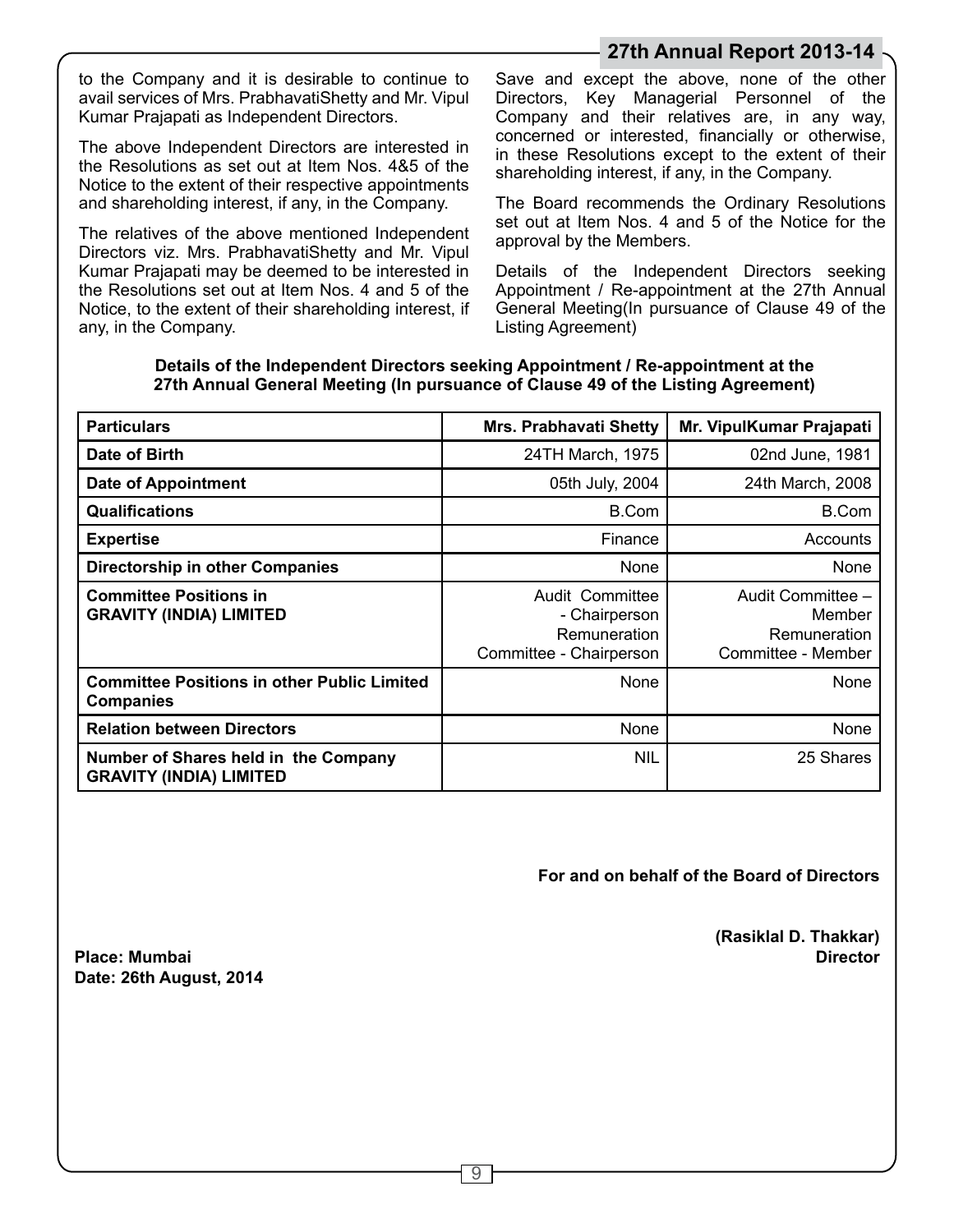**DIRECTORS' REPORT**

#### To, The Members, **GRAVITY (INDIA) LIMITED**

Your Directors have pleasure in presenting their Twenty Seventh Report and Audited Accounts of the Company for the year ended 31st March, 2014

**1. FINANCIAL RESULTS: (Rupees in lakhs)**

| _________                                  |           |           |
|--------------------------------------------|-----------|-----------|
| <b>FINANCIAL RESULTS</b>                   | 2013-2014 | 2012-2013 |
| Income from operations and Other<br>Income | 2770.00   | 3289.63   |
| Profit before Interest & Depreciation      | 58.75     | 64.13     |
| Less: Interest paid                        | 1.98      | 0.56      |
| Less: Depreciation                         | 52.82     | 54.36     |
| Profit after Interest & Depreciation       | 3.95      | 9.21      |
| Less: Provision for taxation               | 1.73      | 12.03     |
| Profit after taxation                      | 2.22      | $-2.82$   |
| Add: Balance brought forward               | 98.83     | 101.65    |
| Profit available for appropriation         | 101.05    | 98.83     |
| <b>Provision Reversed</b>                  | $\Omega$  | 0         |
| Balance carried forward                    | 101.05    | 98.83     |
| <b>Total Appropriation</b>                 | 101.05    | 98.83     |

## **2. SHARE CAPITAL**

The Authorised Share Capital of the Company is divided into 150 Lakhs Equity Shares of Rs.10/ each, aggregating to Rs.15 Crore. The Issued, Subscribed and Paid up Capital is Rs.90,019,500 (Nine Crores Nineteen Thousand Five Hundred only) divided into 9,001,950 Equity Shares of Rs. 10/- each as on 31st March 2014.

#### **3. RESERVES:**

Reserves & Surplus were Rs. 2,97,87,247/- at the end of the financial year. During the year, the Company has not transferred any amount to General Reserve.

#### **4. OPERATIONS:**

During the year under review, the sales turnover of the Company is Rs. 2765.35 Lakhs. The Net Profit of the Company for the year is Rs. 2.22 Lakhs.

#### **5. DIVIDEND:**

On account of the ongoing global recession and the need to increase the reserves of the Company, the Board has not recommended any dividend for the year under review.

#### **6. DIRECTORS:**

In pursuance of the Clause 49 of the Listing Agreement, the Company is required to have certain mandatory committees. In addition to those, the Company has certain non-mandatory Committee of the Board of Directors. The details of the Committee of Directors as on 31st March, 2014 are as follows:

| of the<br>Name<br>Committee      | <b>Current Constitution of the</b><br>Committee |                                   |  |  |
|----------------------------------|-------------------------------------------------|-----------------------------------|--|--|
| Audit Committee                  | 1.                                              | Mrs. Prabhavati Shetty            |  |  |
|                                  | 2.                                              | Mr. Dakshaben R Thakkar           |  |  |
|                                  | 3.                                              | Mr. Vipul Kumar Prajapati         |  |  |
| &<br>Nomination                  | 1.                                              | Mrs. Prabhavati Shetty            |  |  |
| Remuneration<br>Committee        | 2.                                              | Mr. Dakshaben R Thakkar           |  |  |
|                                  | 3.                                              | Mr. Vipul Kumar Prajapati         |  |  |
| <b>Stakeholders</b><br>Grievance | 1.                                              | Dakshaben<br>R<br>Mrs.<br>Thakkar |  |  |
| Committee                        | 2.                                              | Mr. Rasiklal D Thakkar            |  |  |
|                                  | 3.                                              | Mr. Vipul Kumar Prajapati         |  |  |

#### **7. FIXED DEPOSITS:**

 The Company has not accepted any fixed deposits during the financial year.

#### **8. LISTING OF COMPANY'S SHARES:**

Your Company's Equity Shares continue to be listed on The Stock Exchange, Mumbai in the Indo Next(S) Group. The annual listing fee for the year 2014-2015 has been paid to The Stock Exchange, Mumbai.

#### **9. DIRECTORS' RESPONSIBILITY STATEMENT:**

Pursuant to Section 217 (2AA) of the Companies Act, 1956, the Board of Directors of the Company hereby state & confirm that:

- i. In preparation of the annual accounts for the year ended March 31st, 2014, the applicable accounting standards had been followed, along with a proper explanation relating to material departures, if any.
- ii. Your Directors have selected such accounting policies and applied them consistently and made judgments and estimates that are reasonable and prudent so as to give true and fair view of the state of affairs of the Company at the end of the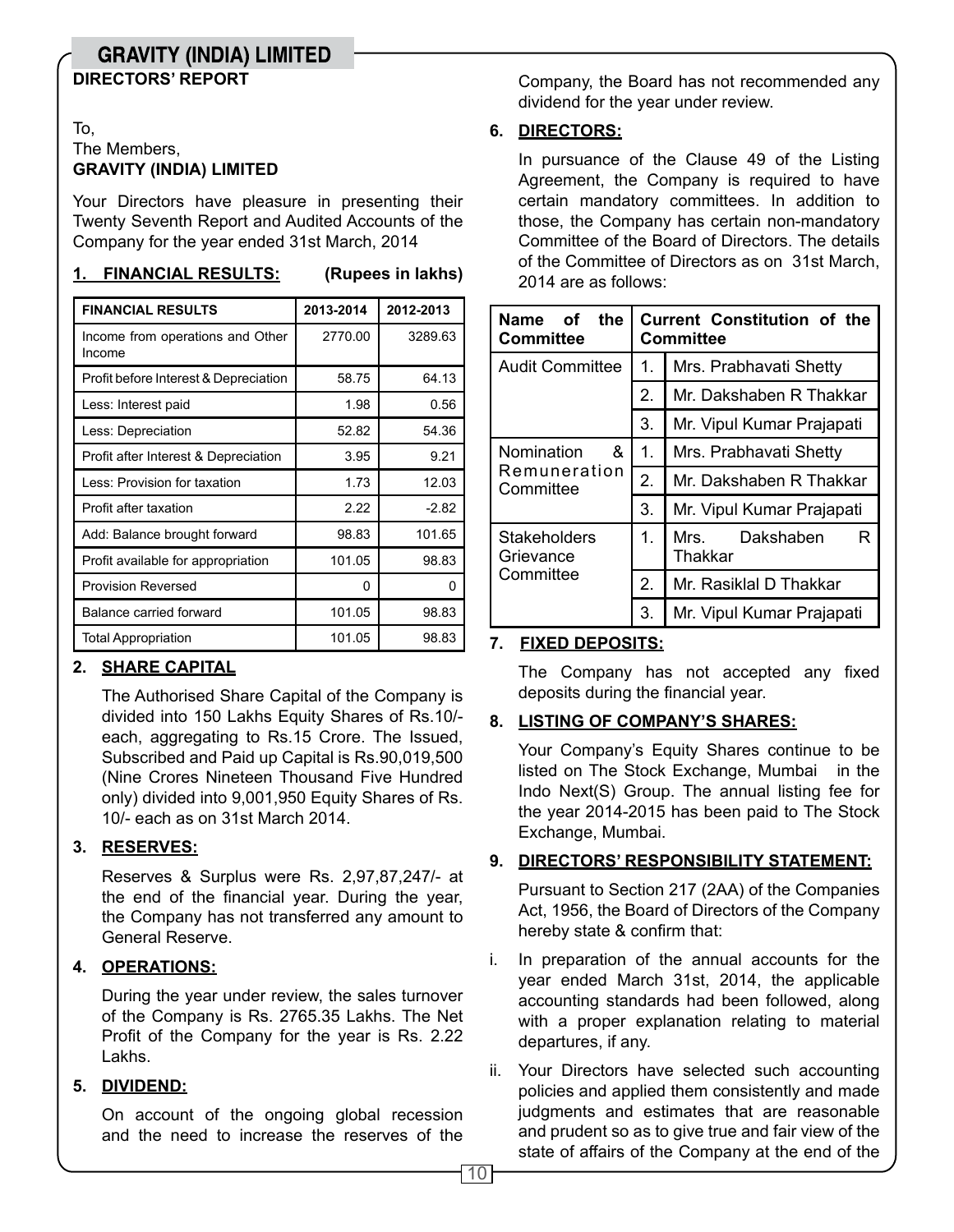financial year and of the profit of the Company after making taxation expenses for the year ended March 31st, 2014.

- iii. Your Directors have taken proper and sufficient care for the maintenance of adequate accounting records in accordance with the provisions of the Companies Act, 1956 for safeguarding the assets of the Company and for preventing and defecting fraud and other irregularities.
- iv. Your Directors have prepared the annual accounts for the year ended March 31st, 2014 on a going concern basis.

#### **10. AUDITORS:**

M/s J. C. Kabra & Associates, Chartered Accountants, Mumbai who are the Auditors of the Company and hold office until the conclusion of the forthcoming Annual General Meeting, are recommended for re-appointment. Pursuant to the provisions of Section 139 of the Companies Act, 2013, and the Rules framed thereunder, it is proposed to appoint M/s J. C. Kabra& Associates, Chartered Accountants as Statutory Auditors of the Company from the conclusion of the forthcoming AGM till conclusion of the 30th AGM to be held in the year 2017, subject to ratification of their appointment at every AGM.

#### **11. AUDITOR'S REPORT**

Observations made in the Auditor's Report are self explanatory and therefore do not call for any further comments.

#### **12. CORPORATE GOVERNANCE:**

A separate section on Corporate Governance is included in the Annual Report as Annexure I. and forms a part of this Report

The certificate from the Company's Auditors confirming the compliance of conditions of Corporate Governance as stipulated in the clause 49 of the listing agreement with the Stock Exchanges is annexed thereto.

#### **13. MANAGEMENT DISCUSSION & ANALYSIS REPORT**

The Management Discussion & Analysis Report as required under the Listing Agreement with the Stock Exchange is annexed as Annexure II forming part of this report.

#### **14. CONSERVATION OF ENERGY, TECHNOLOGY ABSORPTION AND FOREIGN EXCHANGE:**

#### **(a) CONSERVATION OF ENERGY:**

 During the year under review, your Company has taken necessary steps to conserve the energy and improve the efficiency of machines Your Company has also taken steps like reduction in daily A.C. running time, switching off lights and air conditioning during lunch breaks, to conserve energy.

#### (b) **TECHNOLOGY ABSORBTION:**

Your Company has advanced machines like sulzer and hence no updations were undertaken during the year under review.

#### (c) **FOREIGN EXCHANGE:**

As your Company has no offices abroad nor does it have any business activities outside India, there were no foreign exchange earnings or outflow, during the year under review.

#### 15. **PARTICULARS OF EMPLOYEES UNDER SECTION 217(2A):**

There are no employees whose particulars are required to be shown in terms of the provisions of Section 217 (2A) of the Companies Act, 1956 read with and the rules framed there under.

#### 16. **EMPLOYEE RELATIONS:**

Relations with the employees remained cordial. TheDirectors wish to place on record their appreciation for the co-operation received from the employees at all levels.

#### **17. ACKNOWLEDGEMENTS:**

The Directors wish to express their gratitude to the shareholders, bankers, customers & vendor's for the confidence reposed in the Company's management. The Directors also convey their appreciation to the employees at all levels for their enormous personal efforts as well as collective contribution.

#### **For and on behalf of the Board of Directors**

**(Rasiklal D. Thakkar) Director**

**Place: Mumbai Date: 26th August, 2014**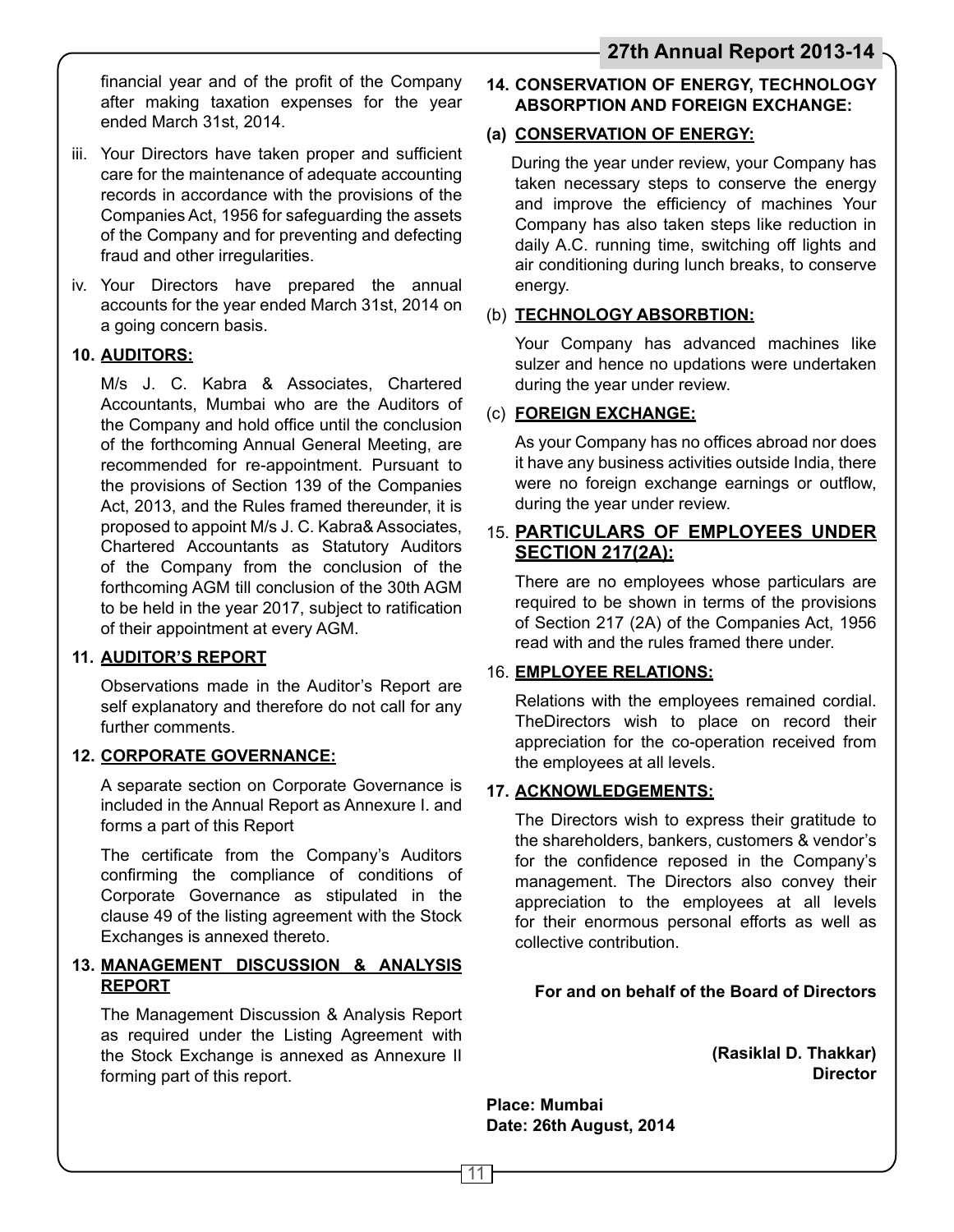#### **GRAVITY (INDIA) LIMITED ANNEXURE – I TO THE DIRECTORS' REPORT CORPORATE GOVERNANCE REPORT**

Corporate Governance is the set of policies, processes and practices by which a Company conducts its affairs in pursuit of its business goals. It encompasses everyone connected or affected by the activities of the corporation from the Board room to Senior Management to employees to all other stake holders which includes shareholders, lenders, suppliers and customers. In fact good governance practices or their lack can have an impact on even the environment and community at large.

Corporate Governance, though multi faceted, rests on the following main pillars:

- 1. Transparency
- 2. Accountability
- 3. Fair and equal treatment of all shareholders
- 4. Compliance with regulations
- 5. Sustainable value creation for all shareholders
- 6. Ethical practices
- In this background the Board of Directors and the senior management have a special responsibility to ensure that the principles of Corporate Governance such as transparency, accountability, discharge of fiduciary duties, compliance requirements and above all, shareholder interest are always at the centre of the Company's activities.

Company's Governance framework is based on the following main principles:

- 1. Constitution of a Board of Directors of appropriate composition, size and commitment to discharge their responsibilities and duties.
- 2. Ensuring timely flow of information to the Board and its Committees to enable them discharge their functions effectively.
- 3. Independent verification and safeguarding integrity of the Company's financial reporting.
- 4. A sound system of risk management and internal control.
- 5. Timely and balanced disclosure of all material information concerning the Company to all stakeholders.
- 6. Transparency and accountability.
- 7. Compliance with all the rules and regulations.
- 8. Fair and equitable treatment of all its stakeholders including employees, customers, shareholders and investors.

In accordance with Clause 49 of the Listing

Agreement with the Stock Exchanges in India (Clause 49) and the best practices followed internationally on corporate governance, the details of governance systems and processes are as under:

#### **1. COMPANY'S PHILOSOPHY ON CODE OF GOVERNANCE:**

Your Company has complied with all corporate Governance requirements stipulated under clause 49 of the Listing Agreement. The Company is committed to the consistent adherence to the said corporate governance code to maintain a greater degree of responsibility & accountability.

Your Company's philosophy on corporate governance envisages the attainment of highest level of transparency in accountability and equity in all facets of its operation and in all its interactions with its shareholders / employees, government and lenders.

The Company believes that all its operations and actions must serve the underlying goal of enhancing overall shareholders' value over a sustained period of time.

#### **2. BOARD OF DIRECTORS:**

The Board of Directors consists of following four Directors.

| Mr. Rasiklal D. Thakkar               | Chairman & Managing<br>Director, Promoter,<br>Executive |
|---------------------------------------|---------------------------------------------------------|
| Mrs. Dakshaben R. Thakkar             | Promoter, Non-<br>Executive                             |
| Mr. Vipul Kumar Narottam<br>Prajapati | Non-executive,<br>Independent                           |
| Mrs. Prabhavati Shetty                | Non-Executive.<br>Independent                           |

#### **3. BOARD MEETINGS, COMMITTEE MEETINGS & PROCEDURES:**

#### **A. Institutional Decision Making Process:**

 With a view to institutionalize all corporate affairs & set up systems & procedures for advance planning for matters requiring discussions/ decisions by the board, the Company has defined guidelines for the meetings of the Board & committees thereof. These guidelines seek to systemize the decision making process at the meetings of the Board/ Committee in an informed & efficient manner.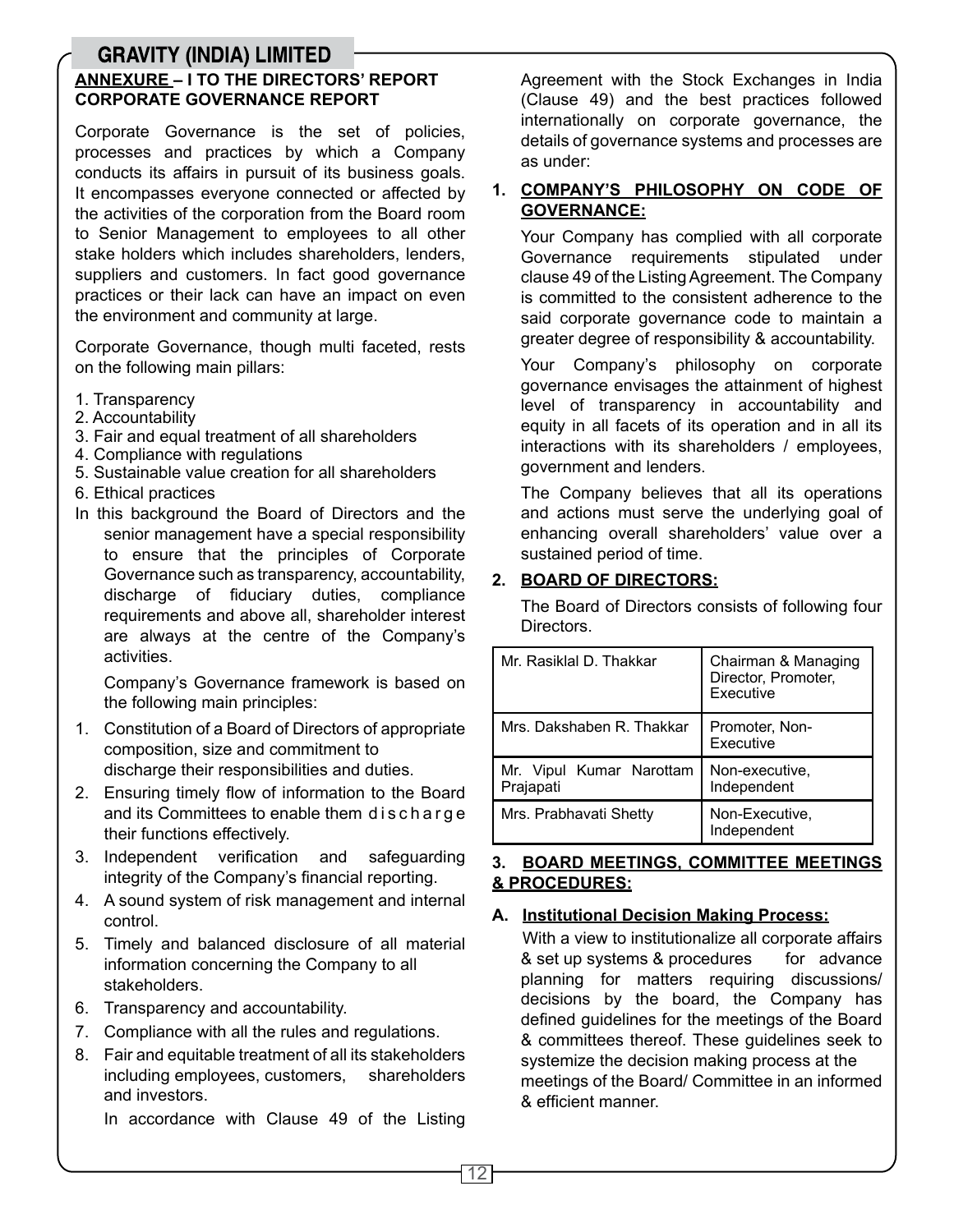#### **B. Scheduling & Selection of Agenda items for Board Meetings**

- (i) Minimum Board Meetings are held in each year, which are pre-scheduled. Apart from the four prescheduled Board meetings, additional notices to address the specific needs of the Company are also sent and in case of business exigencies or urgency of matters, resolutions are passed by circulation.
- (ii) The meetings are normally held at the Company's registered office at Unit No: 131, 1st Floor, Sanjay Building No. 5-B, Mittal Industrial Estate, Sir Mathuradas Vasanji Road, Andheri (East), Mumbai – 400 059.
- (iii) All departments of the Company are encouraged to plan their functions well in advance, particularly with regard to matters requiring discussions/<br>approval/decision at the Board/committee approval/decision at meetings. All such matters are communicated to the Company Secretary in advance so that the same could be included in the Agenda for the board/Committee meetings.
- (iv) The Board is given presentations covering Industry Environment, Project Implementations, Project Financing & Operations of the Company, before taking on record the status of project implementations for the preceding quarter at each of the pre-scheduled Board Meetings.
- Business plans, Capital Budgets & any updates.
- Quarterly financial statement & status of project implementation & expected date of commissioning of the project.
- ► Minutes of the meetings of the Audit committee & other committees of the Board, as also abstracts of resolutions passed by circulation, if any.
- ► Quarterly summary of all long term borrowings made, bank guarantees issued, loans & investments made.
- Status of business risk exposures, its management & related action plans.
- ► Making loans & investments of surplus funds.
- ► General notices of interest of Directors.<br>► Terms of reference of Board Committee
- Terms of reference of Board Committee.
- (v) The Chairman of the Board & the Compliance Officer in consultation with other concerned team members of the senior management, finalise the agenda papers for the Board Meetings for the

Board Meetings.

#### **(C) Board Material distributed in advance:**

- (a) Agenda & notes on Agenda are circulated to the Directors, in advance, in the defined Agenda papers for facilitating meaningful & focused discussions at the meeting. Where it is not practicable to attach any document to the agenda, the same is tabled before the Agenda.
- (b) In Special & exceptional circumstances, additional or supplementary item(s) on the agenda are permitted. Sensitive subject matters may be discussed at the meeting without written material being circulated in advance.
- **(D) Recording minutes of proceedings at Board & Committee Meetings**

The Company Secretary records the minutes of the proceedings of each Board & committee meeting. Draft minutes are circulated to all the members of the Board/Committee for their comments. The finalised minutes of proceedings of a meeting are entered in the minutes book within 30 days from the conclusion of that meeting.

## (E) **Post Meeting follow-up Mechanism**

The guidelines for Board & Committee meetings facilitate an effective post meeting follow-up, review & reporting process for the decisions taken by the Board & Committees thereof. Action taken report on the decisions / minutes of the previous meeting(s) is placed at the immediately succeeding meeting of the Board /Committee for noting by the Board/Committee.

## **(F) Compliance:**

The Compliance Officer while preparing the agenda, notes on agenda, minutes etc. of the meeting(s), is responsible for & is required to ensure adherence to all the applicable laws & regulations including the companies act, 1956 read with the rules issued there under & to the extent feasible, the secretarial standards recommended by the Institute of Company Secretaries of India, New Delhi.

#### 4. **COMPOSITION AND CATEGORY OF DIRECTORS:**

The particulars of Directors their attendance at the Board Meetings, Annual General Meeting during the financial year 2013-2014 and also other directorships as at 31st March, 2014 are as under:

| Name of Director          | Category                  | No. of other directorship & Committee Membership /<br>Chairmanship |             |                           |                         |
|---------------------------|---------------------------|--------------------------------------------------------------------|-------------|---------------------------|-------------------------|
|                           |                           | Public Co.                                                         | Private Co. | Committee<br>Chairmanship | Committee<br>Membership |
| Mr. Rasiklal D. Thakkar   | <b>Promoter Executive</b> |                                                                    |             |                           |                         |
| Mrs. DakshabenR. Thakkar  | Promoter Non-Executive    |                                                                    | 2           |                           | 3                       |
| Mrs. Prabhavati Shetty    | Non-Executive Independent |                                                                    |             |                           |                         |
| Mr. Vipul Kumar Prajapati | Non-Executive Independent |                                                                    |             |                           |                         |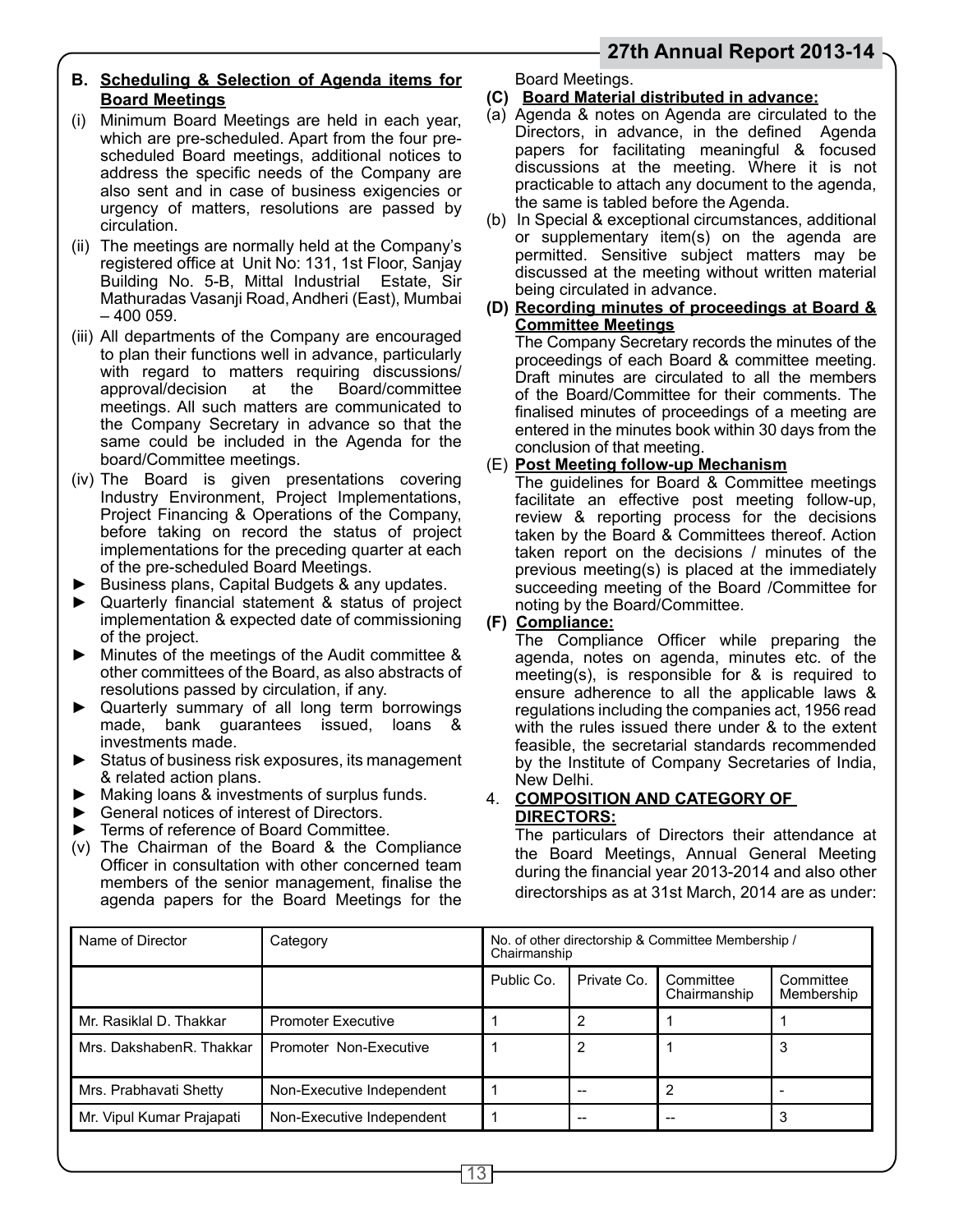During the year 2013 - 2014 the Board met **five** times on the following dates:

30th May 2013, 30th July 2013, 30th August 2013, 30th October 2013 and 31st January 2014.

The Last Annual General Meeting was held on 30th September, 2013.

The attendance of the Directors of the Company at the Board meetings & Annual General Meeting are as follows:

| Name of the Director         | No. of meetings |          | Attended |  |
|------------------------------|-----------------|----------|----------|--|
|                              | Held            | Attended | last AGM |  |
| Mr. Rasiklal D.<br>Thakkar   | 5               | 5        | Yes      |  |
| Mrs. Dakshaben R.<br>Thakkar | 5               | 5        | Yes      |  |
| Mrs. PrabhavatiShetty        | 5               | 5        | Yes      |  |
| Mr. Vipul Kumar<br>Prajapati | 5               | 5        | Yes      |  |

#### **5. AUDIT COMMITTEE:**

The primary objective of the Audit Committee is to monitor and effectively supervise the Company's financial reporting process with a view to provide accurate, timely and proper disclosures and the integrity and quality of the financial reporting.

The terms of reference/powers of the Audit Committee has been specified by the Board of Directors as under:

#### A. **The Audit Committee shall have the following powers:**-

- 1. To investigate any activity within its terms of reference.
- 2. To seek information from any employee.
- 3. To obtain outside legal or other professional advice.
- 4. To secure attendance of outsiders with relevant expertise, if it considers necessary.

#### B. **The role of the Audit Committee shall include the following:**

- ► Oversight of the Company's financial reporting process and the disclosure of its financial information to ensure that the financial statements are correct, sufficient and credible.
- ► Recommending to the Board, the appointment, re-appointment and, if required, the replacement

or removal of the statutory auditors and the fixation of the audit fees.

- ► Approval of payment to the statutory auditors for any other services rendered by the statutory auditors.
- ► Reviewing, with the management, the annual financial statements before submission to the Board for approval, with particular reference to:
- 1. Matters required being included in the Directors' Responsibility Statement to be included in the Board's report in terms of clause (2AA) of Section 217 of the Companies Act, 1956.
- 2. Changes, if any, in accounting policies and practices and reasons for the same.
- 3. Major accounting entries involving estimates based on the exercise of judgment by the management.
- 4. Significant adjustments made in the financial statements arising out of audit findings.
- 5. Compliance with listing and other legal requirements relating to financial statements.
- 6. Disclosure of related party transactions, if any. Qualifications in the draft audit report.
- 7. Reviewing, with the management, the quarterly financial statements before submission to the Board for approval.
- 8. Reviewing, with the management, performance of statutory and internal auditors and adequacy of the internal control systems.
- 9. Reviewing the adequacy of internal audit function, if any, including the structure of the internal audit department, staffing and seniority of the official heading the department, reporting structure coverage and frequency of internal audits.
- 10. Discussion with internal auditors regarding any significant findings and follow up thereon.
- 11. Reviewing the findings of any internal investigations by the internal auditors into matters where there is a suspected fraud or irregularity or a failure of internal control systems of a material nature and reporting the matter to the Board.
- 12. Discussion with statutory auditors before the audit commences, about the nature and scope of the audit as well as post-audit discussion to ascertain any area of concern.
- 13. To look into the reasons for substantial defaults, if any, in the payment to the depositors, debenture holders, shareholders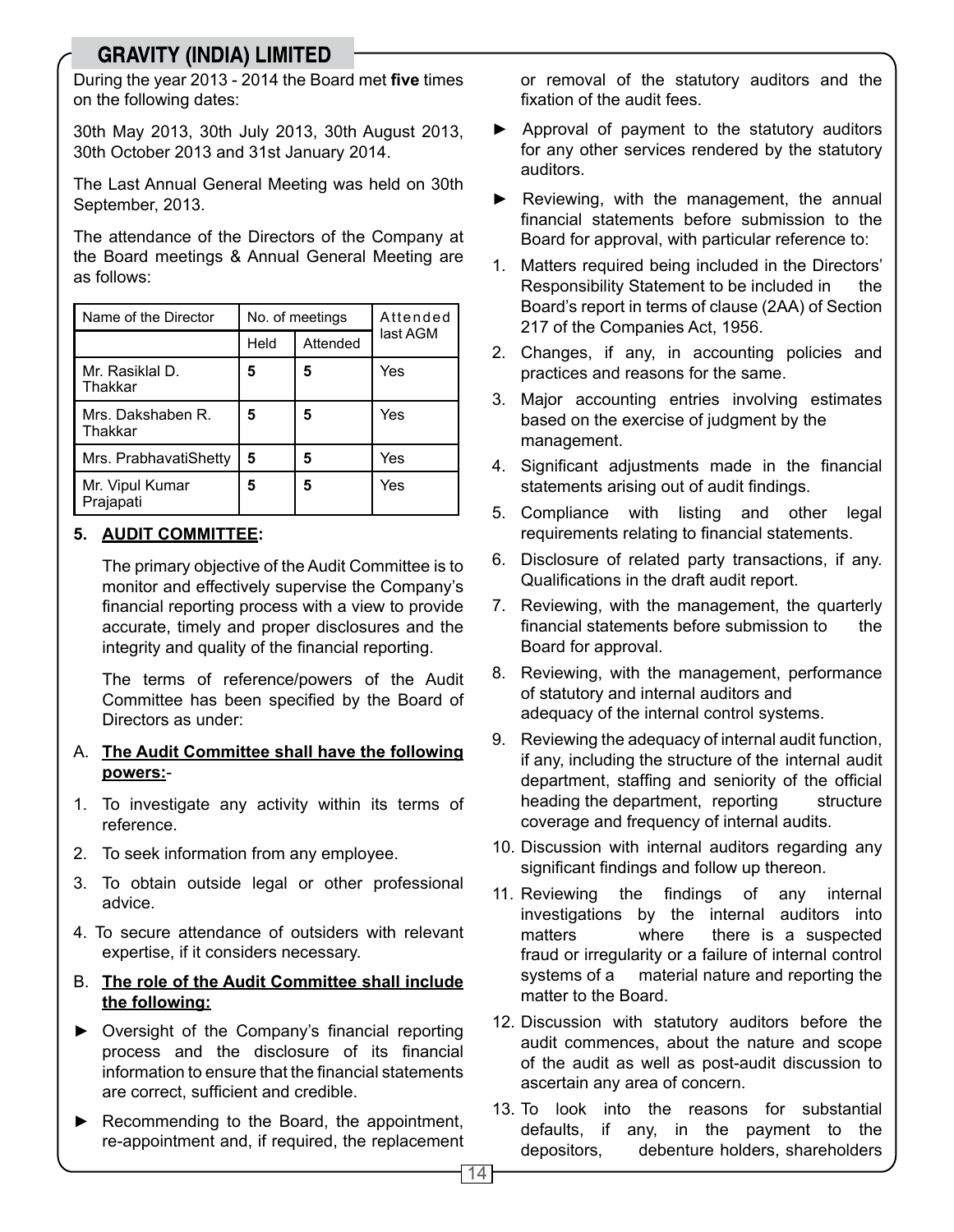(in case of non-payment of declared dividends) and creditors.

- 14. To reviews the functioning of the Whistle Blower mechanism, if and when introduced.
- 15. Carrying out such other function as may be specifically referred to the Committee by the Board of Directors and / or other Committee(s) of Directors of the Company.
- C. **Information for Review:**
- 1. Management discussion and analysis of financial condition and results of operations.
- 2. Statement of significant related party transactions (as may be defined by the audit committee), submitted by management.
- 3. Management letters / letters of internal control weaknesses issued by the statutory auditors.
- 4. Internal audit reports relating to internal control weaknesses.
- 5. Appointment, removal and terms of remuneration of the Chief Internal Auditor.
- 6. Uses/application of funds raised through public issues, rights issues, preferential issues, etc.
- 7. The Annexure and Proforma of the Cost Audit Reports before submission to the Board for approval.

#### **Terms of reference**

The terms of reference of this committee are in line with the norms specified under the listing agreement with the Stock Exchange.

- a) Overseeing the Company's financial reporting process & the disclosure of its financial information to ensure that the financial statement is correct, sufficient & credible.
- b) Recommending the appointment & removal of external auditor, fixation & audit fee & also approval for payment for any other services.

#### **Composition of Audit Committee**

The Committee comprises of three Directors. Mrs. Prabhavati Shetty, Independent and Non Executive Director, is the Chairperson of the Audit Committee. The other two members are Mrs. Dakshaben R. Thakkar, Promoter and Non Executive Director and Mr. Vipul Kumar Prajapati, Independent and Non Executive Director.

#### **Attendance during the year:**

The Committee meetings were held during the year on 30th May 2013, 30th July 2013, 30th August 2013, 30th October 2013 and 31st January 2014.

The attendance of each member of the Committee is given below:

| <b>Director</b>              | Number of Audit<br><b>Committee Meetings</b> |                 |
|------------------------------|----------------------------------------------|-----------------|
|                              | Held                                         | <b>Attended</b> |
| Mrs. Prabhavati Shetty       | 5                                            | 5               |
| Mrs. Dakshaben R.<br>Thakkar | 5                                            | 5               |
| Mr. Vipul Kumar Prajapati    | 5                                            | 5               |

#### **6. REMUNERATION COMMITTEE:**

#### **A) Terms of reference**

The Remuneration Committee determines the Company's policy on specific remuneration packages for Whole-time Directors/Managing Directors including pension rights & any other compensation related matters & issues within the framework of the provisions & enactments governing the same.

#### **B) Composition of the Remuneration Committee**

The Committee consists of three members. Mrs. Prabhavati Shetty, Independent and Non Executive Director, is the Chairperson of the Committee. The other two members are Mrs. Dakshaben R. Thakkar, Promoter and Non Executive Director and Mr. Vipul Kumar Prajapati, Independent and Non Executive Director.

#### **C) Attendance during the year:**

 There was no Remuneration Committee Meeting held during the year.

#### **D) Remuneration Policy and details of remuneration paid to the Directors during the year under review:**

#### **Executive Director:**

The aggregate value of salary and perquisite paid for the year ended 31st March, 2014 to the Chairman & Managing Director are within the limits prescribed under the Companies Act, 1956. No sitting fees are paid for attending the Board Meetings of the Company. Mr. Rasiklal Thakkar, the Chairman and Managing Director of the Company is paid a consolidated amount of Rs. 70,000/- p.m. He was reappointed as Managing Director w.e.f. 1st April 2010 for a period of five years.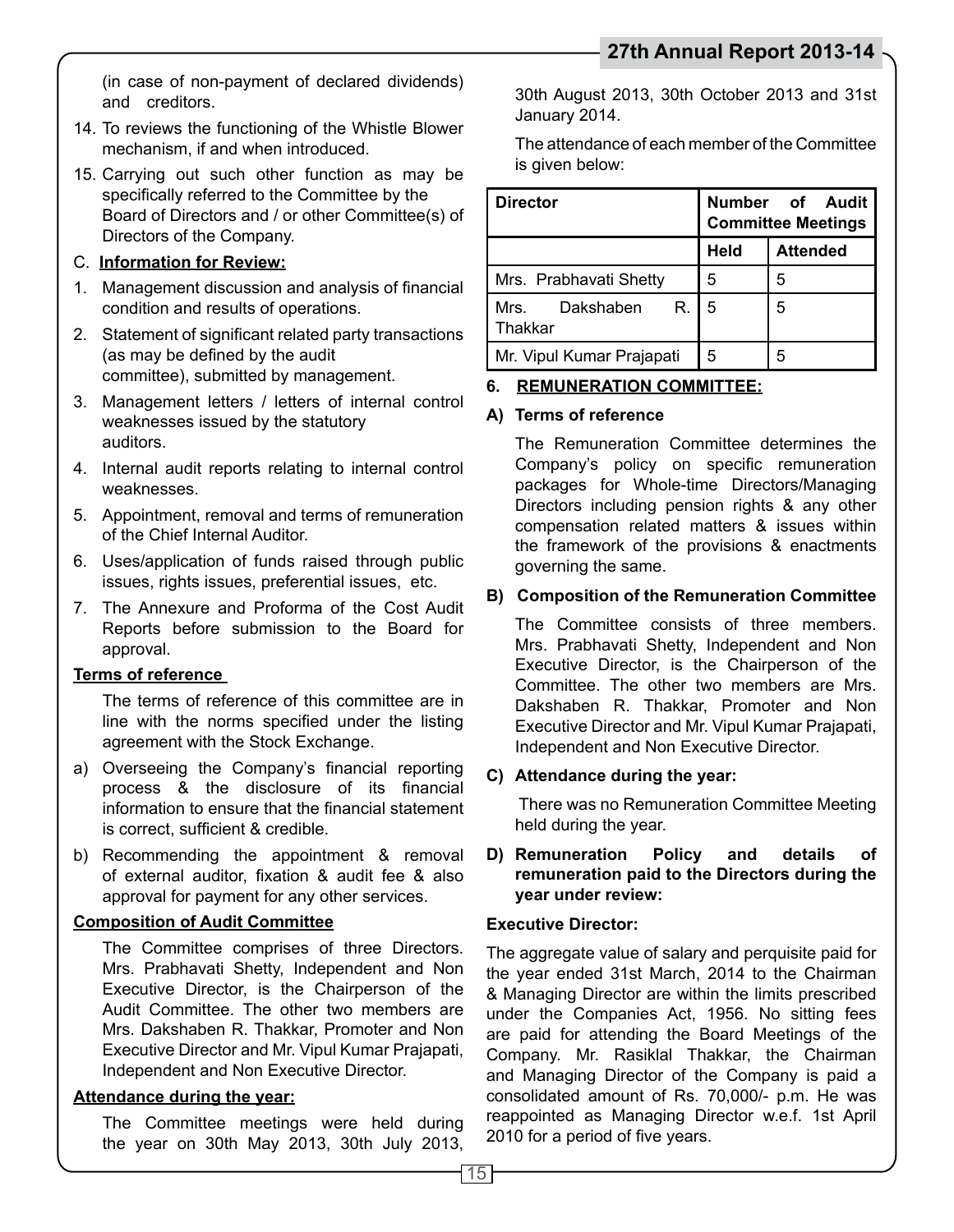#### **Non-Executive Directors:**

No salary/commission is paid to Non Executive Directors for the financial year 2013-2014. Independent Non-Executive directors are paid sitting fees of Rs. 2000/- for every Board Meeting attended. Sitting fees paid to the Independent Non Executive Directors for the year under review are listed as below:

| Name of Independent Non Sitting fees paid<br><b>Executive Director</b> | (Rs.) for attending<br>Board meetings |
|------------------------------------------------------------------------|---------------------------------------|
| Mrs. Prabhavati Shetty                                                 | $10,000/-$                            |
| Mr. Vipul Kumar Narottam<br>Prajapati                                  | $10,000/-$                            |

#### **7. SHAREHOLDERS' / INVESTORS' GRIEVANCE COMMITTEE:**

Pursuant to clause 49 of the Listing Agreement the Board has constituted a Shareholders' / Investors' Grievance Committee comprising of three members. Mrs. Dakshaben R. Thakkar is the Chairperson of the Committee. The other two members are Shri Rasiklal D. Thakkar and Mr. Vipul Kumar Prajapati.:

#### **Attendance during the year**

The Committee meetings were held during the year on 30th May 2013, 30th July 2013, 30th August 2013, 30th October 2013 and 31st January 2014.

| <b>Director</b>           | Number of Shareholders'/<br>Investors Grievance<br><b>Committee Meetings</b> |   |
|---------------------------|------------------------------------------------------------------------------|---|
|                           | Held<br>Attended                                                             |   |
| Smt. Dakshaben R. Thakkar | 5                                                                            | 5 |
| Shri. Rasiklal D. Thakkar | 5                                                                            | 5 |
| Mr. Vipul Kumar Prajapati | 5                                                                            | 5 |

#### **8. SHARE TRANSFERS:**

The Board has delegated the authority for approving transfer, transmission, etc. of the Company's securities to Mr. Rasiklal Thakkar, the Managing Director of the Company. A summary of transfer/transmission of securities of the Company so approved by the Managing Director is placed at every Board meeting / Stakeholders Relationship Committee (earlier Shareholders'/Investors' Grievance Committee). The Company obtains from a Company secretary in Practice half-yearly certificate of compliance with the share transfer formalities as required under clause 47 (c ) of the Listing Agreement and files a copy of the said certificate with Stock Exchange.

During the year there were no complaints received from the shareholders of the Company.

#### **9. GENERAL BODY MEETINGS:**

Date and time for last three Annual General Meetings (AGM) were as follows:

| Year        | Time      | Date       | <b>Special</b><br><b>Resolution</b><br>passed |
|-------------|-----------|------------|-----------------------------------------------|
| $2010 - 11$ | 3.00 p.m  | 30.09.2011 | Yes                                           |
| $2011 - 12$ | 11.00 a.m | 29.09.2012 | N٥                                            |
| $2012 - 13$ | 3.00 p.m  | 30.09.2013 | No                                            |

Location for all the above AGMs were: Regd. Office: Gala No. 131, 1st Floor, Sanjay Bldg., No. 5-B, Mittal Industrial Estate, Sir MathuradasVasanji Road, Andheri - Kurla Road, Andheri (East), Mumbai –400 059.

#### **10. DISCLOSURES**

**Disclosure of materially significant related party transaction that may have potential conflict with the interest of Company at large.**

During the period there were material transaction with promoters, Directors & their relatives & the management had potential conflict with the interest of the Company. The details of the related party transactions are as follows:

| Sr.No          | Name of the<br>Person           | Nature of<br>Payment | Amount<br>(Rs.) |  |
|----------------|---------------------------------|----------------------|-----------------|--|
|                | Rasiklal<br>Shri.<br>Thakkar    | Remuneration         | 8,40,000        |  |
| $\mathfrak{p}$ | Rammarutil<br>Textiles Pvt Ltd. | Rent                 | 1,92,000        |  |
|                | Total                           |                      | 10,32,000       |  |

**b.) Details of non-compliance by the Company, penalties imposed on the Company by Stock Exchange or SEBI on any matter related to capital markets during the last three years.**

There were no instances of levy of penalty by the Stock Exchange or SEBI due to non-compliance by the Company.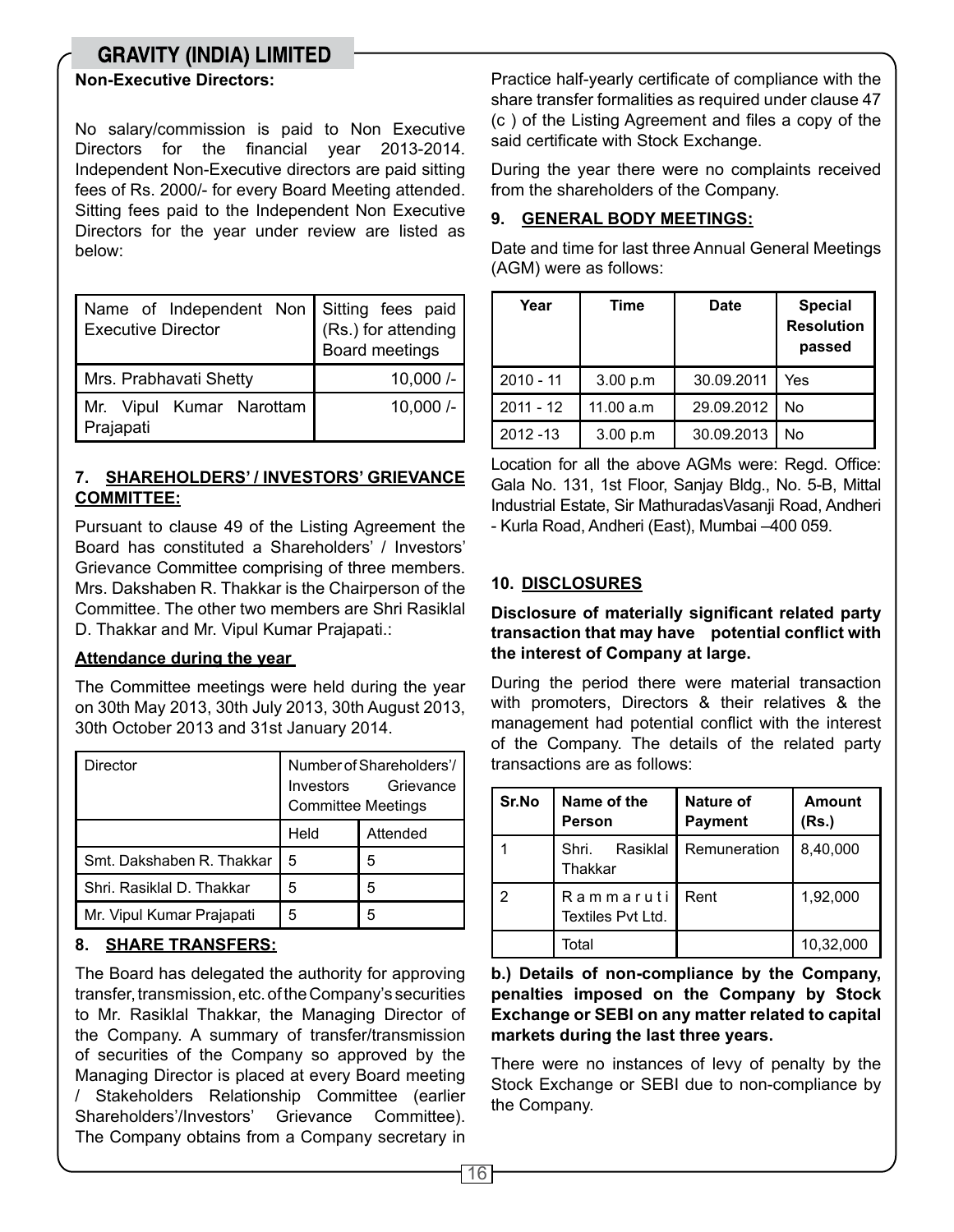## **27th Annual Report 2013-14**

#### **11. MEANS OF COMMUNICATION:**

The Company has regularly published its quarterly, half yearly and annual results in newspapers and submitted to the Stock Exchange in accordance with the Listing Agreement's requirements.

#### 1**2. GENERAL SHAREHOLDER INFORMATION:**

#### **A) Annual General Meeting:**

| Date : | 30th September, 2014                                                                                                                                  |  |
|--------|-------------------------------------------------------------------------------------------------------------------------------------------------------|--|
| Time:  | 3.00 P.M                                                                                                                                              |  |
| Place: | Unit No: 131, 1st Floor, Sanjay<br>Building No. 5-B, Mittal Industrial<br>Estate, Sir MathuradasVasanji<br>Road, Andheri (East), Mumbai -<br>400 059. |  |

#### **B) Financial Calendar**

| <b>Accounting Year</b>    | April to March       |
|---------------------------|----------------------|
| First quarter results     | Last week of July    |
| Second quarter<br>results | Last week of October |
| Third quarter results     | Last week of January |
| Fourth quarter results    | Last week of April   |

| C) Book Closure | 23rd September, 2014    |
|-----------------|-------------------------|
| l Date:         | to 30th September, 2014 |

| D) Listing on Stock | The Stock Exchange, |
|---------------------|---------------------|
| Exchange:           | Mumbai (BSE)        |

| E) Stock Code.: | 532015 |
|-----------------|--------|
|-----------------|--------|

**F)** Demat ISIN No | INE995A01013

#### **G) STOCK EXCHANGE PRICE DATA: HIGH / LOW DURING EACH MONTH IN LAST FINANCIAL YEAR:**

**(in Rs.)**

| Period   | High | Low  | Period | High | Low  | Period   | High | Low  |
|----------|------|------|--------|------|------|----------|------|------|
| April-13 | 4.95 | 3.08 | Aug-13 | 5.25 | 4.83 | Dec-13   | 2.56 | 2.38 |
| May -13  | 5.5  | 4.6  | Sep-13 | 5.29 | 5.29 | $Jan-14$ | 2.88 | 2.1  |
| June -13 | 5.7  | 5.39 | Oct-13 | 5.03 | 2.91 | Feb-14   | 2.25 | 1.82 |
| July -13 | 5.61 | 5.07 | Nov-13 | 3.00 | 2.46 | Mar-14   | 2.43 | 1.91 |

#### **H) REGISTRAR AND SHARE TRANSFER AGENTS:**

For both physical and Demat (Common Registry)

**Universal Capital Securities Pvt. Ltd.** 

 21, Shakil Niwas, Mahakali Caves Road, Andheri (East), Mumbai – 400 093.

#### **I) SHARE TRANSFER SYSTEM:**

Presently the shares, which are received in physical form, are processed and the share certificates duly endorsed are returned within the period of one month of the date of receipt subject to documents being valid and complete in all respects. The securities of the Company are dematerialised to enable the shareholders to have easy and safe transfer of shares.

J) **DISTRIBUTION OF SHAREHOLDING AS ON 31ST MARCH, 2014 IS AS UNDER:**

| No. of shares  | No. of<br>Share-<br>holders | $%$ To<br>total<br>Share-<br>holders | Holdings | $%$ To<br>total<br>Holdings |
|----------------|-----------------------------|--------------------------------------|----------|-----------------------------|
| Upto 500       | 2413                        | 58.653                               | 608252   | 6.757                       |
| $501 - 1000$   | 812                         | 19.737                               | 735052   | 8.165                       |
| $1001 - 2000$  | 418                         | 10.16                                | 683269   | 7.59                        |
| 2001-3000      | 146                         | 3.549                                | 387529   | 4.305                       |
| $3001 - 4000$  | 63                          | 1.531                                | 228155   | 2.535                       |
| $4001 - 5000$  | 80                          | 1.945                                | 386376   | 4.292                       |
| $5001 - 10000$ | 107                         | 2.601                                | 786204   | 8.734                       |
| 10001 & above  | 75                          | 1.823                                | 5187113  | 57.622                      |
| Total          |                             | 100%                                 | 9001950  | 100%                        |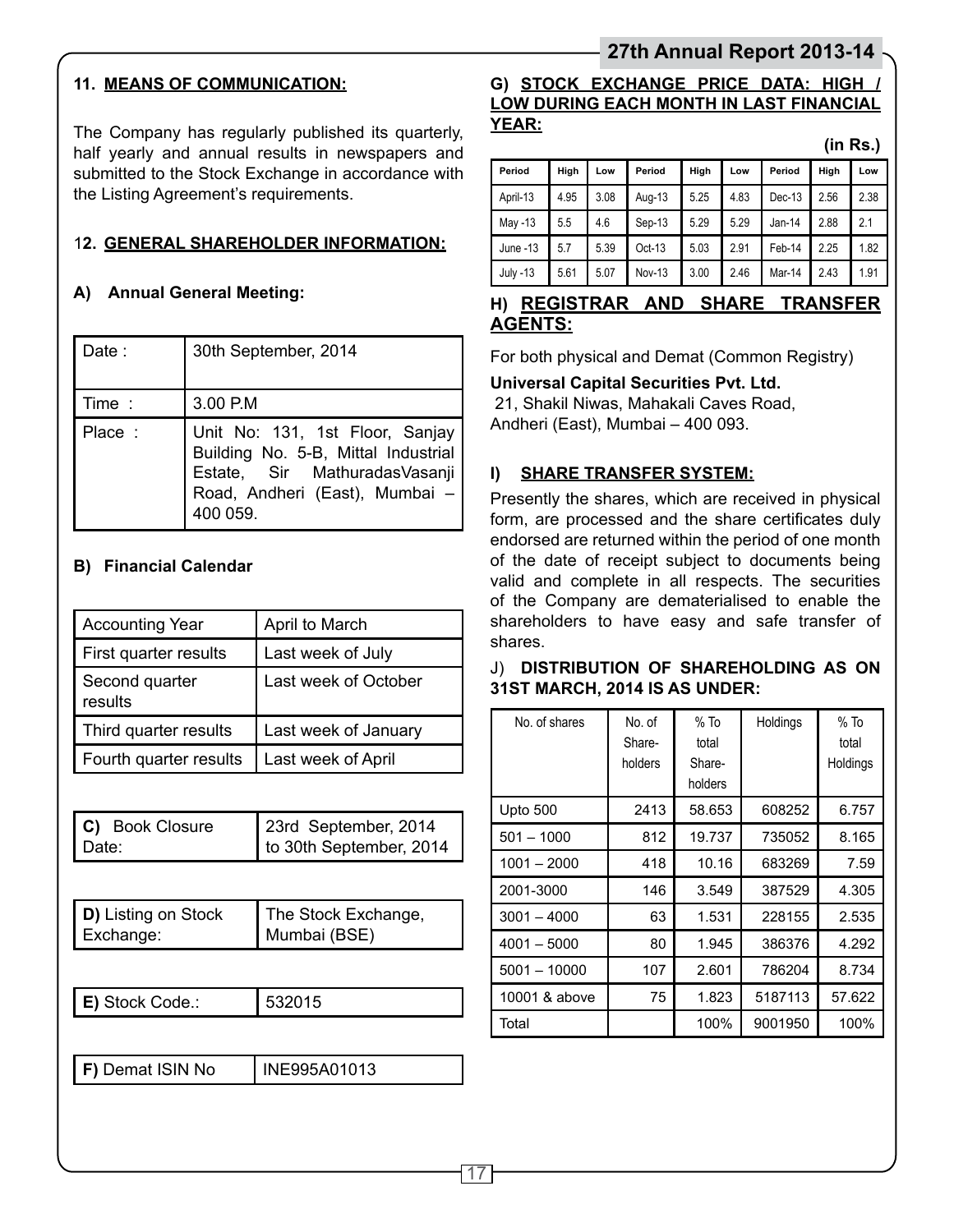#### **CATEGORIES OF SHAREHOLDERS AS ON 31ST MARCH, 2014:**

| Category                                                   | No. of<br>Shares of<br><b>Rs.10/-each</b> | (%)<br>Percentage |
|------------------------------------------------------------|-------------------------------------------|-------------------|
| <b>Indian Promoters</b>                                    | 1877207                                   | 20.85             |
| <b>Foreign Promoters</b>                                   | 0                                         |                   |
| Persons Acting in<br>Concert                               | 0                                         |                   |
| Mutual Funds and UTI                                       | 0                                         |                   |
| Banks / Financial<br>Institutions / Insurance<br>Companies | 0                                         |                   |
| <b>Private Corporate Bodies</b>                            | 449165                                    | 4.99              |
| <b>Indian Public</b>                                       | 6225766                                   | 69.16             |
| NRIs / OCBs                                                | 397501                                    | 4.42              |
| Others                                                     | 52311                                     | 0.58              |
| Total                                                      | 9001950                                   | 100%              |

#### **K) DEMATERIALISATION OF EQUITY SHARES AND LIQUIDITY:**

As on 31.03.2014 of the total equity shares issued, 97.79% were held in dematerialised form and the balance 2.21 % of shares in physical form.

#### **L) PLANT LOCATIONS:**

The Company's Plants are located at Silvassa, Union Territory of Dadra & Nagar Haveli.

#### **M) ADDRESS FOR CORRESPONDENCE:**

#### (i) **Investor Correspondence:**

For any query relating to the Shares of the Company, held in Physical form or in Demat form.

#### **OR**

(ii) For grievance redressal & any query on Annual Report.

Correspondence by the shareholders/Investors should be addressed to the Registered Office of the Company.

#### **13) AUDITORS CERTIFICATE FOR CORPORATE GOVERNANCE**

Certificate from the Auditors of the Company, M/s. J. C. Kabra & Co. & Associates, Chartered Accountants, confirming compliance of Corporate Governance as stipulated under clause 49, forms part of the Annual Report.

#### **14) WHISTLE BLOWER MECHANISM:**

The Company promotes ethical behavior in all its business activities & has put in place mechanism of reporting illegal or unethical behavior. Employees are free to report existing/ probable violation of rules, laws, and regulations of unethical conduct to the immediate superior / notified persons. The reports received from any employee are reviewed by the Board. The Directors & senior management are obligated to maintain confidentiality of such reporting violation & ensure that the whistle blowers are not subjected to any discriminatory practices.

#### **ANNEXURE – II TO THE DIRECTOR'S REPORT MANAGEMENT DISCUSSION AND ANALYSIS REPORT:**

The Management of Gravity (India) Limited, is pleased to present its report analyzing the Company's operations in the textile industry segment. The report contains expectations of the Company's business based on the current market environment.

#### **1. OVERVIEW:**

The Company was promoted in the year 1988. The Company's principle business comprises of manufacturing and marketing of various textile products. The year under review witnessed turnaround of the Indian Textile Industry. The Board considers overall performance reasonably satisfactory and indicative of the future growth of the Company.

#### **TEXTILES' BUSINESS:**

#### **INDUSTRY STRUCTURE & DEVEOPMENT**

Textile is the largest industrial sector in India, generating a turnover approximately about 1% of GDP. It is the largest employer in manufacturing sector. The Board foresees the huge demand and vast potentiality in the near future.

#### **2. OPPORTUNITIES & THREATS:**

In the post 2006 period due to India's Labour, quality of production and raw material advantages, the textile industry has expanded.

There is a very high potential for Indian as well as international opportunities, developments and growth in overall Indian Textile Industry.

However, there is a clear threat from modern textile manufacturing units in China, Pakistan, East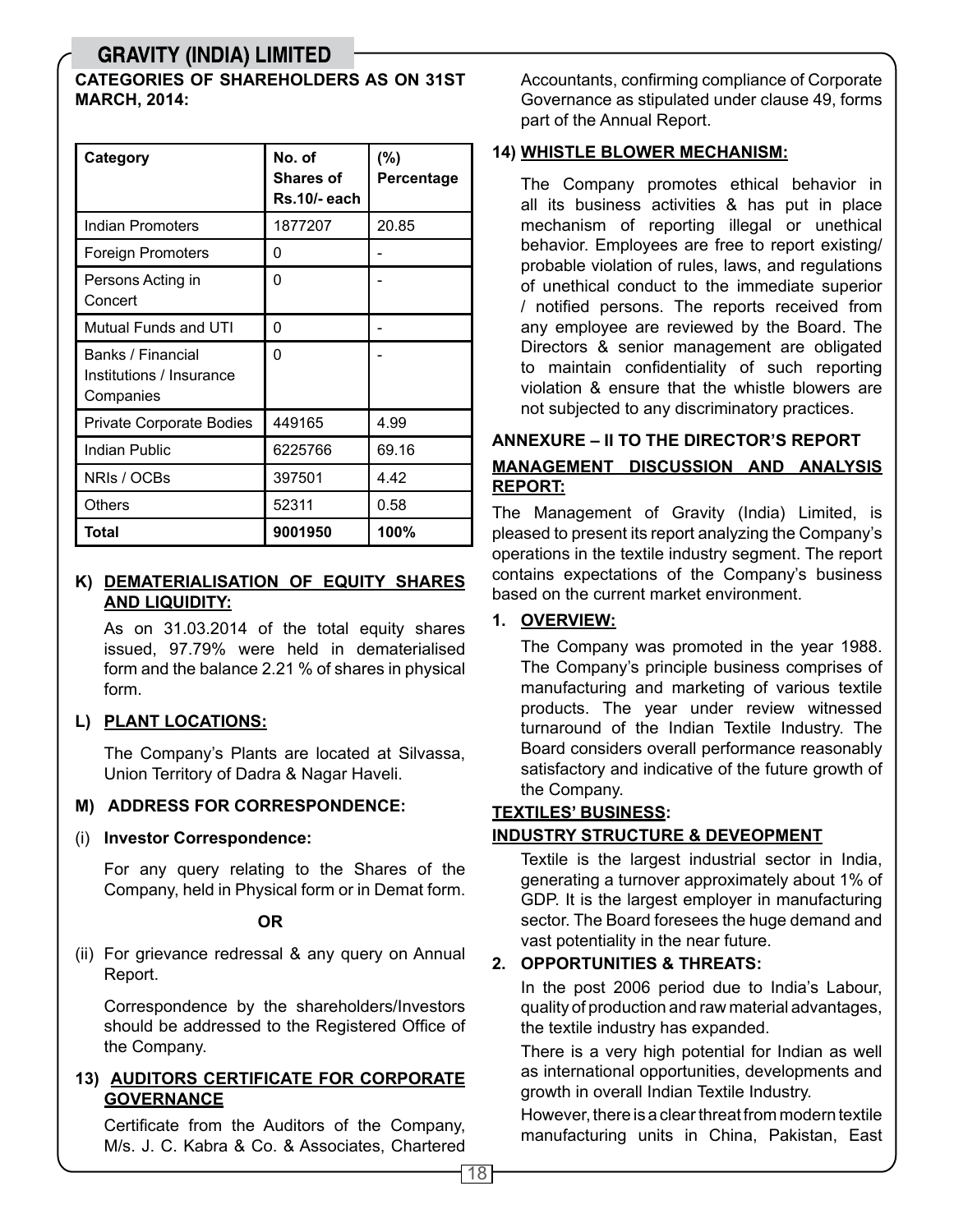Europe and South America. These competitors have an edge over us in manufacturing costs, better productivity and better infrastructure facilities.

#### **3. SEGMENT-WISE / PRODUCT - WISE PERFORMANCE:**

The business segment of the Company is Textiles. Segment wise performance together with discussion on financial performance with reference to operational performance has been in the Directors' Report, which should be treated as forming part of this Management Discussions and Analysis.

#### **4. FUTURE OUTLOOK:**

The future of the textile industry as a whole looks bright. Textile Units with low financial costs and labour costs with modern machinery will do well. Economy of size and location of the unit will also play a great role in the success of the unit.

#### **5. INTERNAL CONTROL SYSTEM AND THEIR ADEQUACY:**

Your Company has adopted internal control system, commensurate with its size. Through the Audit committee, your Company ensures its implementation and compliance so that assets and business interests of the Company are adequately safeguarded.

#### **6. HUMAN RESOURCES:**

Over the last few years, your Company has brought with it the need for skills and knowledge to successfully meet the requirements of different charters. Also, with the added emphasis placed on the safe operation. The training given not only covers knowledge and technical skills but also lays stress on behavioral areas, like creating a 'safety mindset', and attitude building. The Company also seeks the views of its employees for improving human relations through employee satisfaction surveys. The Company continues to have cordial relations with the employees. It recognizes the potential and performance of its employees, provides challenges and opportunities. It endeavors to upgrade knowledge, attitude and skill of the employees. The labour welfare activities are organized by the Company as an ongoing process.

#### **7. CAUTIONARY STATEMENT:**

Statements in the Management Discussion and Analysis describing the Company's objectives and expectations may be "forward-looking statement" within the meaning of applicable securities laws and regulations. Actual results could differ materially from those expressed or implied. Important factors that could make a difference to the Company's operations include economic conditions affecting demand/supply and price conditions in the domestic and overseas markets in which the Company operates, changes in the Government regulations, tax laws and other statutes and other incidental factors.

F**or and on behalf of the Board of Directors** 

**(Rasiklal D. Thakkar) Director**

**Place: Mumbai Date: 26th August, 2014**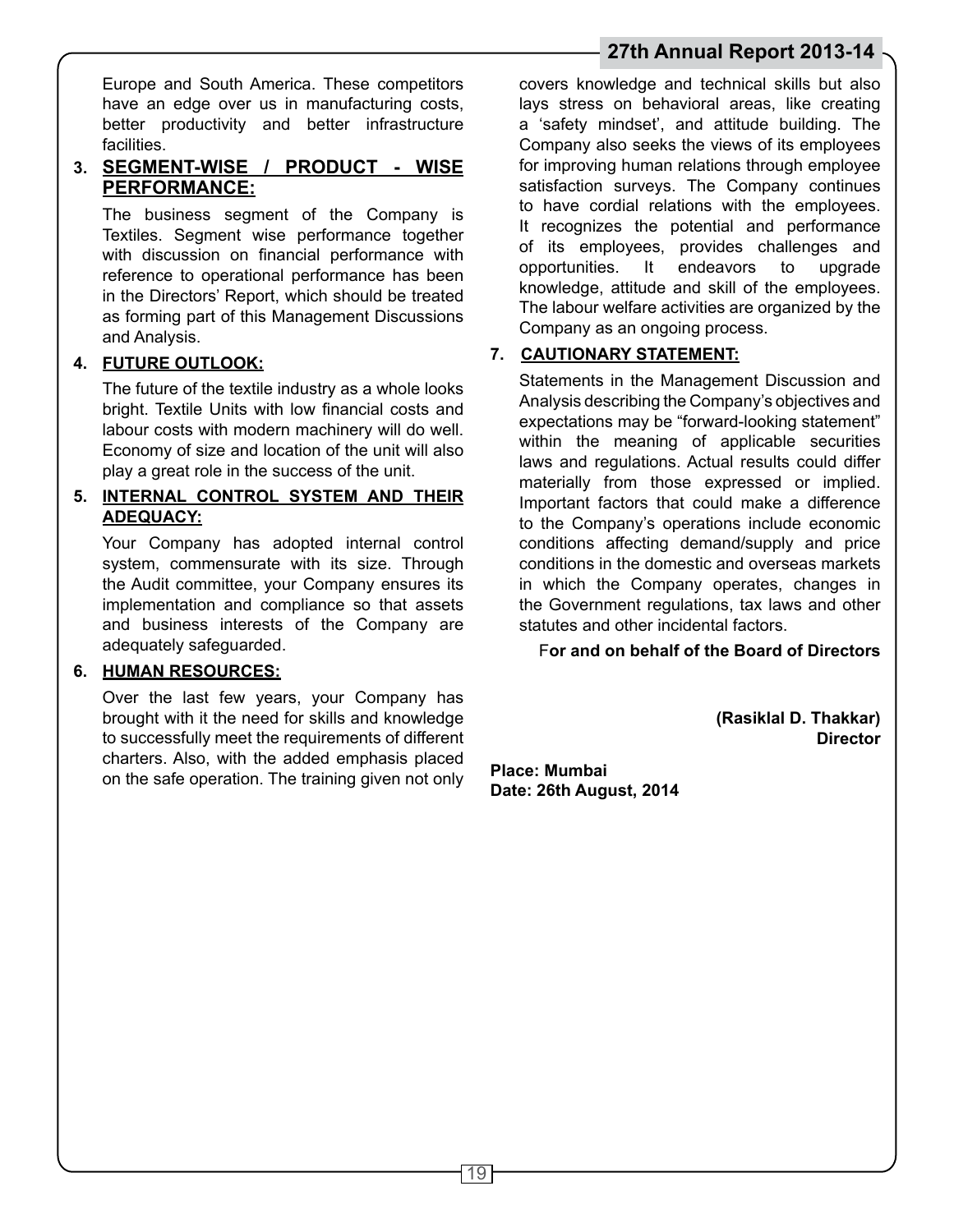#### **AUDITOR'S CERTIFICATE ON COMPLIANCE OF CONDITIONS OF CORPORATE GOVERNANCE AS PER CLAUSE 49 OF THE LISTING AGREEMENT WITH THE STOCK EXCHANGE**

To, The Members Gravity (India) Limited

We have examined the compliance of conditions of Corporate governance by Gravity (India) Limited "the company") for the year ended 31 March 2014, as stipulated in Clause 49 of the Listing Agreement of the said Company with Bombay Stock Exchange Limited.

The compliance of conditions of corporate governance is the responsibility of Management. Our examination was limited to procedures and implementation thereof, adopted by the Company for ensuring the compliance of the conditions of the corporate governance. It is neither an audit nor an expression of opinion on the financial statement of the Company.

In our opinion, and to the best of our information and according to the explanations given to us, we certify that the Company has generally complied with the conditions of Corporate Governance as stipulated in the above mention Listing Agreement.

We further state that such compliance is neither an assurance as to the future viability of the company nor the efficiency or effectiveness with which the management has conducted the affairs of the company.

> For **J C KABRA & ASSOCIATES** Chartered Accountants Firm registration No 115749W

(CA.J.D. Kabra) Place: Mumbai Partner Date: 30th May, 2014 Membership No. 38525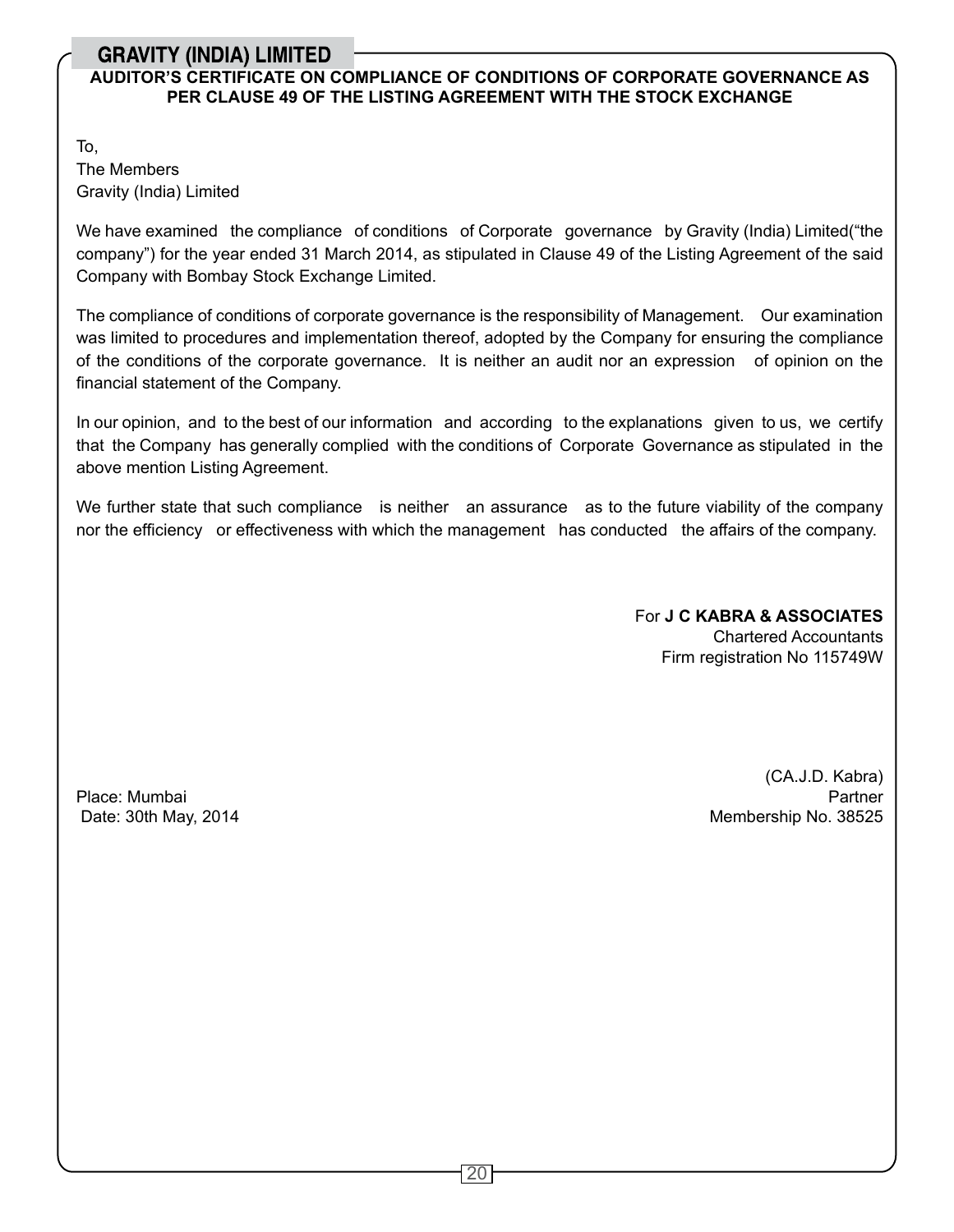## **Independent Auditor's Report**

To the Members of Gravity (India) Limited.

#### **Report on the Financial Statements**

1. We have audited the accompanying financial statements of Gravity (India) Limited which comprise the Balance Sheet as at March 31, 2014, and the Statement of Profit and Loss and Cash Flow Statement for the year then ended, and a summary of significant accounting policies and other explanatory information.

#### **Management's Responsibility for the Financial Statements**

2. Management is responsible for the preparation of these financial statements that give a true and fair view

of the financial position, financial performance and cash flows of the Company in accordance with the Accounting Standards referred to in sub-section (3C) of section 211 of the Companies Act, 1956 ("the Act"). read with General Circular 15/2013 dated 13th September 2013 of the Ministry of Corporate Affairs in respect of Section 133 of the Companies Act ,2013 .This responsibility includes the design, implementation and maintenance of internal control relevant to the preparation and presentation of the financial statements that give a true and fair view and are free from material misstatement, whether due to fraud or error.

#### **Auditor's Responsibility**

- 3. Our responsibility is to express an opinion on these financial statements based on our audit. We conducted our audit in accordance with the Standards on Auditing issued by the Institute of Chartered Accountants of India. Those Standards require that we comply with ethical requirements and plan and perform the audit to obtain reasonable assurance about whether the financial statements are free from material misstatement.
- 4. An audit involves performing procedures to obtain audit evidence about the amounts and disclosures in the financial statements. The procedures selected depend on the auditor's judgment, including the assessment of the risks of material misstatement of the financial statements, whether due to fraud or error. In making those risk assessments, the auditor considers internal control relevant to the Company's preparation and fair presentation of the financial statements in order to design audit procedures that are appropriate in the circumstances. An audit also includes evaluating the appropriateness of accounting policies used and the reasonableness of the accounting estimates made by management, as well as evaluating the overall presentation of the financial statements.
- 5. We believe that the audit evidence we have

obtained is sufficient and appropriate to provide a basis for our audit opinion.

#### **Opinion**

- 6. In our opinion and to the best of our information and according to the explanations given to us, the financial statements give the information required by the Act in the manner so required and give a true and fair view in conformity with the accounting principles generally accepted in India:
- a) in the case of the Balance Sheet, of the state of affairs of the Company as at March 31, 2014;
- b) in the case of the Profit and Loss Account, of the profit/ loss for the year ended on that date; and
- c) in the case of the Cash Flow Statement, of the cash flows for the year ended on that date.

#### **Report on Other Legal and Regulatory Requirements**

- 7. As required by the Companies (Auditor's Report) Order, 2003 ("the Order") issued by the Central Government of India in terms of sub-section (4A) of section 227 of the Act, we give in the Annexure a statement on the matters specified in paragraphs 4 and 5 of the Order.
- 8. As required by section 227(3) of the Act, we report that:
- a) we have obtained all the information and explanations which to the best of our knowledge and belief were necessary for the purpose of our audit;
- b) in our opinion proper books of account as required by law have been kept by the Company so far as appears from our examination of those books
- c) the Balance Sheet, Statement of Profit and Loss, and Cash Flow Statement dealt with by this Report are in agreement with the books of account.
- d) in our opinion, the Balance Sheet, Statement of Profit and Loss, and Cash Flow Statement comply with the Accounting Standards referred to in subsection (3C) of section 211 of the Companies Act, 1956;
- e) on the basis of written representations received from the directors as on March 31, 2014, and taken on record by the Board of Directors, none of the directors is disqualified as on March 31, 2014, from being appointed as a director in terms of clause (g) of sub-section (1) of section 274 of the Companies Act, 1956.

For : **J C KABRA & ASSOCITATES** Chartered Accountants Firm Registration No :115749W

Place: Mumbai Date: 30th May, 2014 Mem. No. 038525

(CA. J.D.Kabra)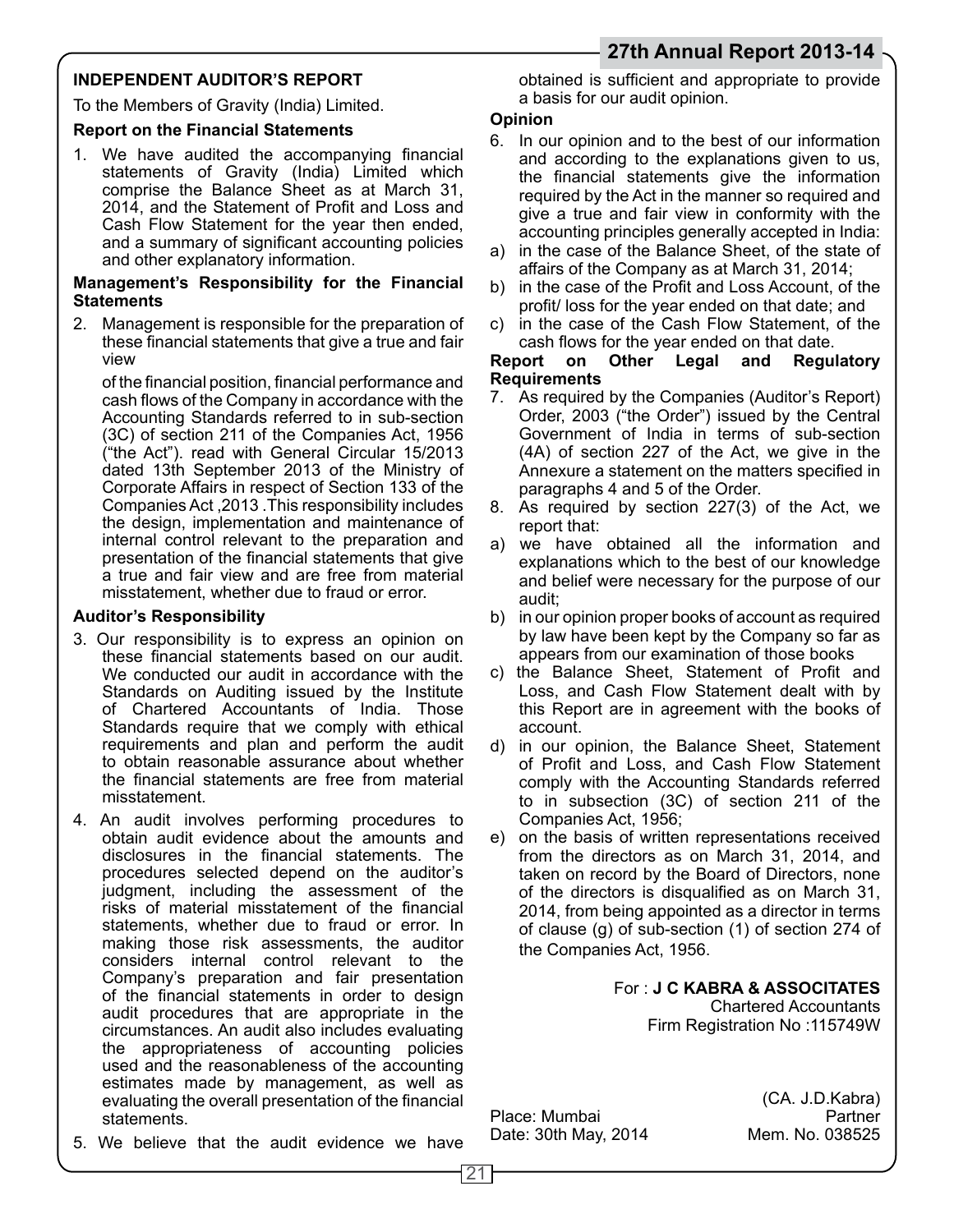#### **Annexure to the Independent Auditor's Report**

The Annexure referred to in paragraph 1 of the Our Report of even date to the members of Gravity (India) Limited ("the Company) on the accounts of the company for the year ended 31st March, 2014.

On the basis of such checks as we considered appropriate and according to the information and explanation given to us during the course of our audit, we report that:

- 1. (a) The company has maintained proper records showing full particulars including quantitative details and situation of its fixed assets.
- (b) As explained to us, fixed assets have been physically verified by the management at reasonable intervals; no material discrepancies were noticed on such verification.
- (c) In our opinion and according to the information and explanations given to us, no fixed asset has been disposed during the year and therefore does not affect the going concern assumption.
- 2. (a) As explained to us, inventories have been physically verified during the year by the management at reasonable intervals.
- (b) In our opinion and according to the information and explanations given to us, the procedures of physical verification of inventories followed by the management are reasonable and adequate in relation to the size of the company and the nature of its business.
- (c) In our opinion and on the basis of our examination of the records, the Company is generally maintaining proper records of its inventories. No material discrepancy was noticed on physical verification of stocks by the management as compared to book records.
- 3. (a) According to the information and explanations given to us and on the basis of our examination of the books of account, the Company has not granted any loans, secured or unsecured, to companies, firms or other parties listed in the register maintained under Section 301 of the Companies Act, 1956. Consequently, the provisions of clauses iii (b), iii(c) and iii (d) of the order are not applicable to the Company.
- (e) According to the information and explanations given to us and on the basis of our examination of the books of account, the Company has not taken loans from companies, firms or other parties listed in the register maintained under Section 301 of

the Companies Act, 1956. Thus sub clauses (f) & (g) are not applicable to the company.

- 4. In our opinion and according to the information and explanations given to us, there is generally<br>an adequate internal control procedure adequate internal control commensurate with the size of the company and the nature of its business, for the purchase of inventories and fixed assets and payment for expenses and for sale of goods. During the course of our audit, no major instance of continuing failure to correct any weaknesses in the internal controls has been noticed.
- 5. a) Based on the audit procedures applied by us and according to the information and explanations provided by the management, the particulars of contracts or arrangements referred to in section 301 of the Act have been entered in the register required to be maintained under that section.
- b) As per information & explanations given to us and in our opinion, the transaction entered into by the company with parties covered u/s 301 of the Act does not exceeds five lacs rupees in a financial year therefore requirement of reasonableness of transactions does not arises.
- 6. The Company has not accepted any deposits from the public covered under section 58A and 58AA of the Companies Act, 1956.
- 7. As per information and explanations given by the management, the Company has an internal audit system commensurate with its size and the nature of its business.
- 8. As per information & explanation given by the management, maintenance of cost records has been prescribed by the Central Government under clause (d) of sub-section (1) of section 209 of the Act and we are of the opinion that prima facie the prescribed accounts and records have been made and maintained.
- 9. (a) According to the records of the company, undisputed statutory dues including Provident Fund, Income-tax, Sales-tax, Wealth Tax, Excise Duty, cess to the extent applicable and any other statutory dues have generally been regularly deposited with the appropriate authorities. According to the information and explanations given to us there were no outstanding statutory dues as on 31st of March, 2014 for a period of more than six months from the date they became payable.
- (b) According to the information and explanations given to us, there is no amounts payable in respect of income tax, wealth tax, sales tax, and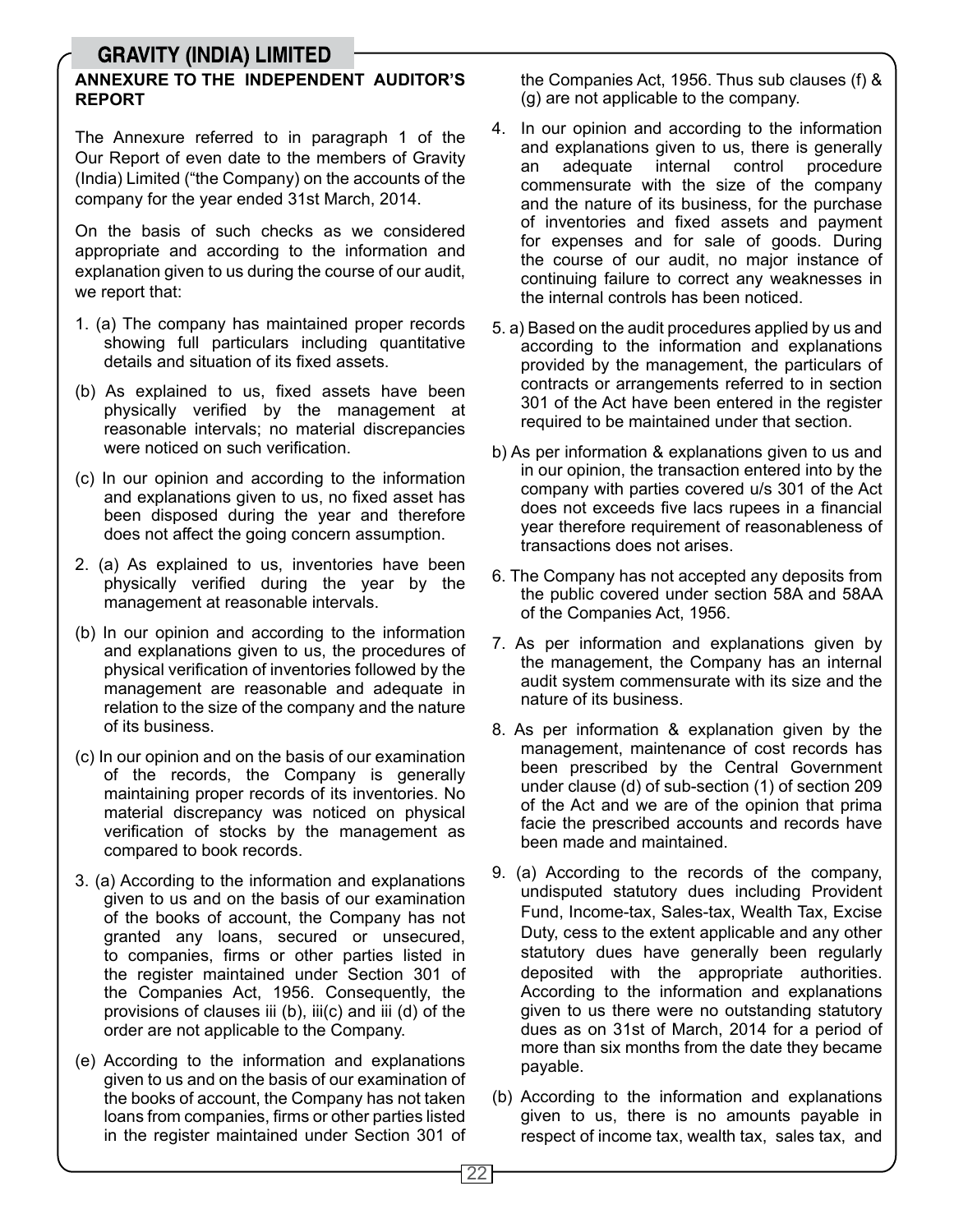excise duty which have not been deposited on account of any disputes.

- 10. The Company does not have any accumulated loss and has not incurred cash loss during the financial year covered by our audit and in the immediately preceding financial year.
- 11. Based on our audit procedures and on the information and explanations given by the management, we are of the opinion that, the Company has not defaulted in repayment of dues to a financial institution, bank or debenture holders.
- 12. According to the information and explanations given to us, the Company has not granted loans and advances on the basis of security by way of pledge of shares, debentures and other securities.
- 13. The Company is not a chit fund or a nidhi /mutual benefit fund/society. Therefore, the provision of this clause of the Companies (Auditor's Report) Order, 2003 (as amended) is not applicable to the Company.
- 14. According to information and explanations given to us, the Company is not trading in Shares, Mutual funds & other Investments. Accordingly, clause 4(xv) of the order is not applicable to the Company.
- 15. According to the information and explanations given to us, the Company has not given any guarantees for loan taken by others from a bank or financial institution.
- 16. Based on our audit procedures and on the information given by the management, we report

that the company has not raised any term loans during the year.

- 17. Based on the information and explanations given to us and on an overall examination of the Balance Sheet of the Company as at 31st March, 2014, we report that no funds raised on short-term basis have been used for long-term investment by the Company.
- 18. Based on the audit procedures performed and the information and explanations given to us by the management, we report that the Company has not made any preferential allotment of shares during the year.
- 19. The Company has no outstanding debentures during the period under audit.
- 20. The Company has not raised any money by public issue during the year.
- 21. Based on the audit procedures performed and the information and explanations given to us, we report that no fraud on or by the Company has been noticed or reported during the year, nor have we been informed of such case by the management.

#### For : **J C KABRA & ASSOCITATES** Chartered Accountants Firm Registration No :115749W

Place: Mumbai Partner Date: 30th May, 2014 Mem. No. 038525

(CA. J.D.Kabra)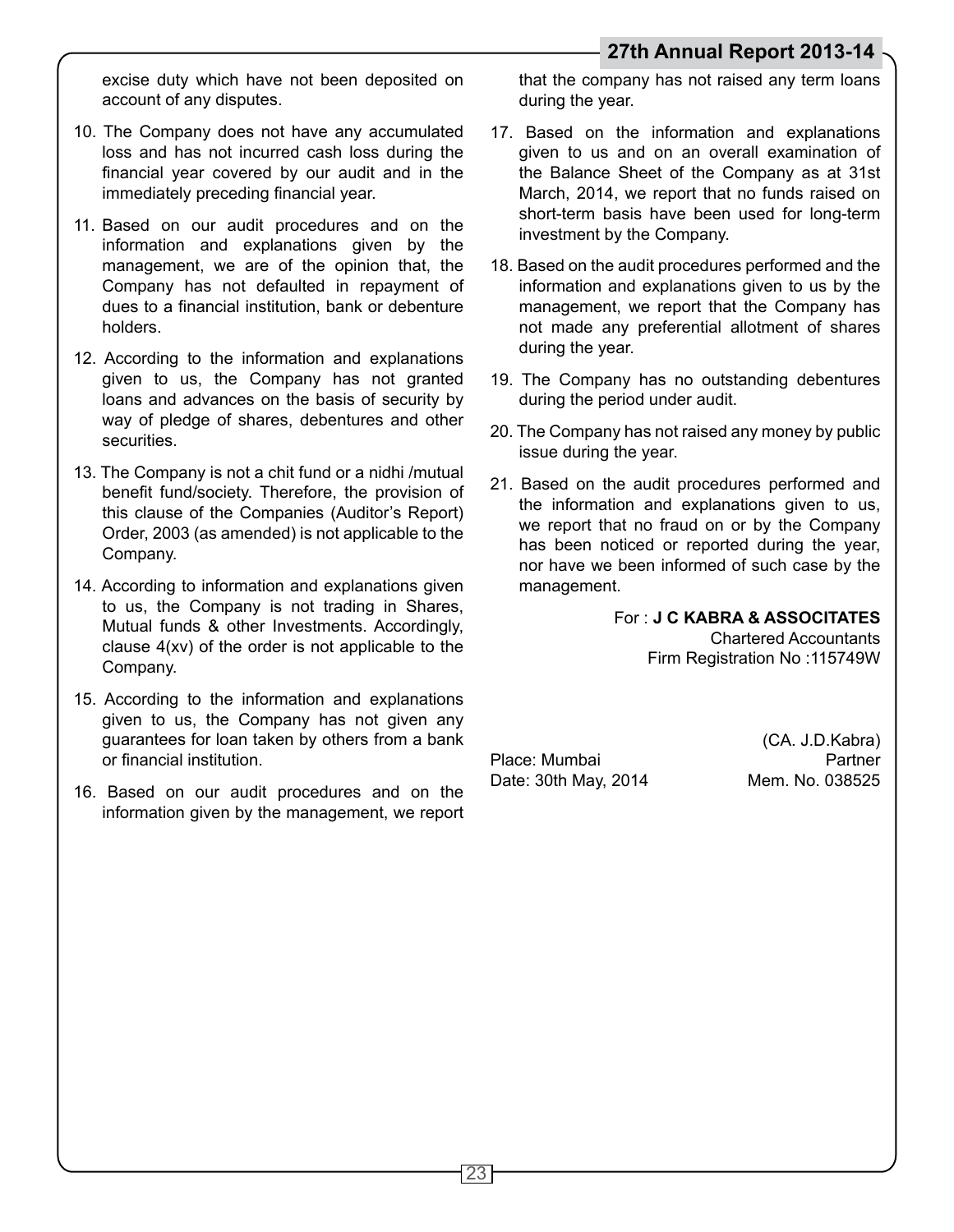## **GRAVITY ( INDIA) LIMITED**

## **BALANCE SHEET AS AT 31ST MARCH, 2014**

|           | <b>Particulars</b>                  |                                                                                          | Note No.                              | As at                       | As at                           |
|-----------|-------------------------------------|------------------------------------------------------------------------------------------|---------------------------------------|-----------------------------|---------------------------------|
|           |                                     |                                                                                          |                                       | 31/03/2014                  | 31/03/2013                      |
|           |                                     | <b>I. EQUITY AND LIABILITIES</b>                                                         |                                       |                             |                                 |
|           | (1)                                 | Shareholder's Funds                                                                      |                                       |                             |                                 |
|           |                                     | Share Capital<br>(a)                                                                     | 2.01                                  | 90,019,500                  | 90,019,500                      |
|           | (b)                                 | Reserves and Surplus                                                                     | 2.02                                  | 29,787,247                  | 29,564,995                      |
|           | (2)                                 | <b>Non-Current Liabilities</b>                                                           |                                       |                             |                                 |
|           |                                     | (a) Long-Term Borrowings                                                                 | 2.03                                  | 80,626,793                  | 80,626,793                      |
|           | (3)                                 | <b>Current Liabilities</b>                                                               |                                       |                             |                                 |
|           |                                     | <b>Trade Payables</b><br>(a)                                                             | 2.04                                  | 5,291,666                   | 42,957,498                      |
|           |                                     | <b>Other Current Liabilities</b><br>(b)                                                  | 2.05                                  | 23,055,029                  | 49,876,949                      |
|           | (c)                                 | <b>Short-Term Provisions</b>                                                             | 2.06                                  | 1,053,414                   | 1,597,873                       |
|           |                                     |                                                                                          |                                       | 229,833,648                 | 294,643,607                     |
|           | <b>II. ASSETS</b>                   |                                                                                          |                                       |                             |                                 |
|           | (1)                                 | Non-Current Assets                                                                       |                                       |                             |                                 |
|           |                                     | (a)<br><b>Fixed Assets</b>                                                               | 2.07                                  |                             |                                 |
|           |                                     | <b>Tangible Assets</b><br>Long term Loans and Advances<br>(b)                            | 2.08                                  | 70,644,777<br>2,687,967     | 103,769,684<br>1,727,283        |
|           |                                     | Non Current Investment<br>(c)                                                            | 2.09                                  | 621,003                     | 621,003                         |
|           |                                     | <b>Non Current Assets</b><br>(d)                                                         | 2.10                                  | 35,000                      | 70,000                          |
|           |                                     | Deferred Tax Assets (Net)<br>(e)                                                         | 2.11                                  | 2,922,520                   | 1,961,600                       |
|           |                                     |                                                                                          |                                       |                             |                                 |
|           | (2)                                 | <b>Current Assets</b><br>Inventories                                                     | 2.12                                  |                             |                                 |
|           |                                     | (a)<br><b>Trade Receivables</b><br>(b)                                                   | 2.13                                  | 17,019,105<br>129,365,789   | 9,099,525<br>160,161,254        |
|           |                                     | Cash and Bank Balances<br>(b)                                                            | 2.14                                  | 6,183,817                   | 16,920,400                      |
|           | (c)                                 | Short-Term Loans and Advances                                                            | 2.15                                  | 353,669                     | 312,858                         |
|           |                                     |                                                                                          |                                       |                             |                                 |
|           |                                     |                                                                                          |                                       | 229,833,648                 | 294,643,607                     |
|           |                                     | <b>Significant Accounting Policies</b>                                                   | 2.00                                  |                             |                                 |
|           |                                     | The accompanying notes are an integral part of the<br>financial statements               | $(2.00 \text{ to } 2.23)$             |                             |                                 |
|           |                                     | As per our report attached<br>For J C Kabra & Associates<br><b>Chartered Accountants</b> |                                       | For Gravity (India) Limited |                                 |
|           |                                     | Firm Reg. No.: 115749W                                                                   |                                       |                             |                                 |
| (Partner) | (CA J.D.Kabra)                      |                                                                                          | <b>Rasiklal Thakkar</b><br>(Director) |                             | Dakshaben Thakkar<br>(Director) |
|           | Place:- Mumbai<br>Date:- 30/05/2014 | Membership No.: 38525                                                                    |                                       |                             |                                 |
|           |                                     |                                                                                          |                                       |                             |                                 |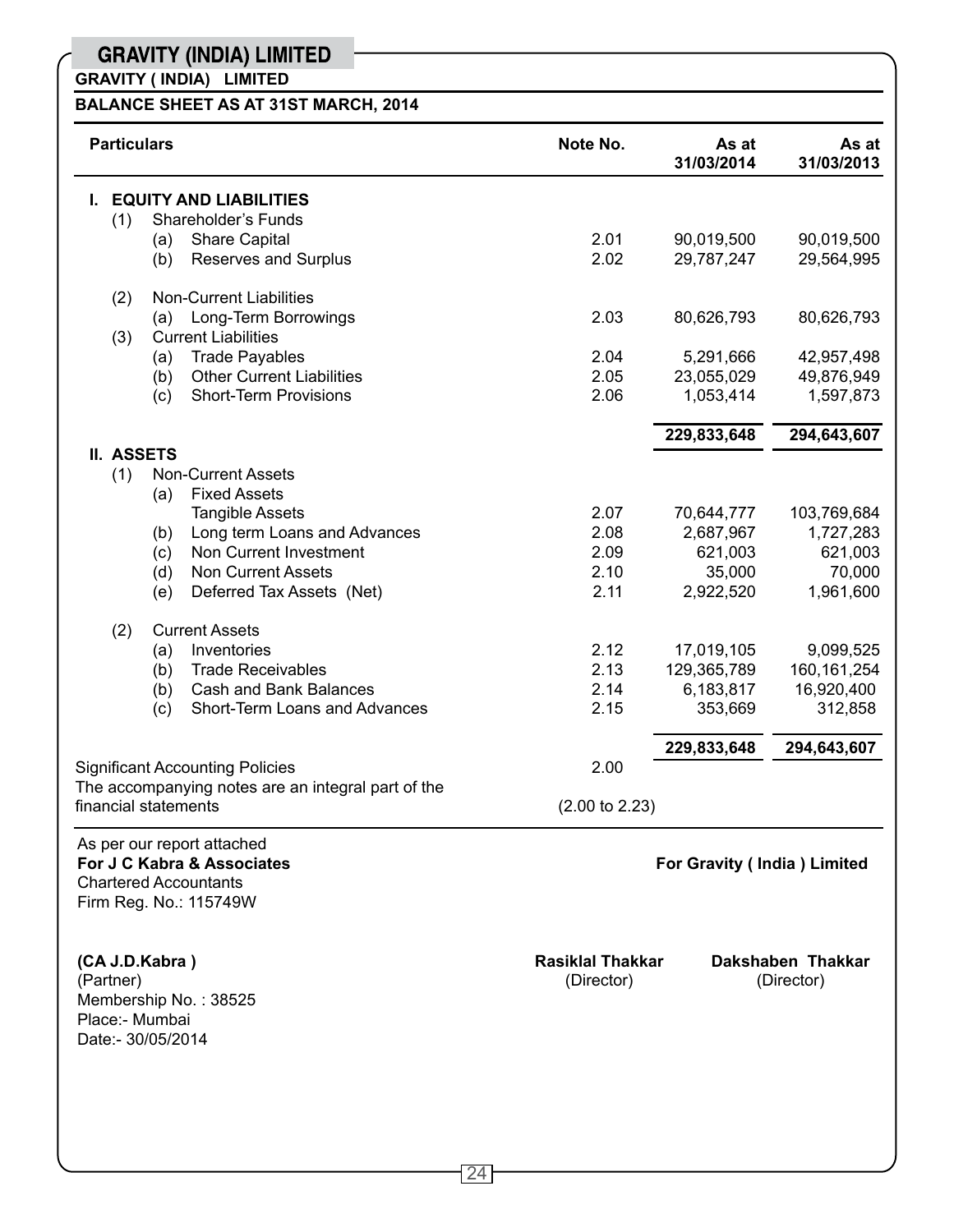| <b>Particulars</b>                                                                                                                                                                                                                    | Note No.                                     | As at<br>31/03/2014                                                                          | As at<br>31/03/2013                                                                       |
|---------------------------------------------------------------------------------------------------------------------------------------------------------------------------------------------------------------------------------------|----------------------------------------------|----------------------------------------------------------------------------------------------|-------------------------------------------------------------------------------------------|
| Revenue from Operations<br>Other Income                                                                                                                                                                                               | 2.16<br>2.17                                 | 276,535,759<br>465,032                                                                       | 328,277,822<br>685,288                                                                    |
| <b>Total Revenue</b>                                                                                                                                                                                                                  |                                              | 277,000,791                                                                                  | 328,963,110                                                                               |
| Expenses:<br>Purchase of Traded Goods<br>Changes in Inventories of Traded Goods<br><b>Employee Benefit Expense</b><br><b>Finance Costs</b><br><b>Other Expenses</b><br>Depreciation and Amortization Expense<br><b>Total Expenses</b> | 2.18<br>2.19<br>2.20<br>2.21<br>2.22<br>2.07 | 255,268,169<br>(7,919,580)<br>13,935,960<br>197,757<br>9,841,107<br>5,281,862<br>276,605,275 | 297,407,777<br>3,506,898<br>12,552,676<br>55,582<br>9,081,951<br>5,436,985<br>328,041,869 |
| <b>PROFIT BEFORE TAX</b>                                                                                                                                                                                                              |                                              | 395,516                                                                                      | 921,241                                                                                   |
| Tax expense:<br>Current tax expense for current year<br>Deferred tax assets<br>Excess/Short provision for prior years                                                                                                                 |                                              | 1,106,751<br>(960, 920)<br>27,433                                                            | 1,259,895<br>(960, 811)<br>904,362                                                        |
| <b>PROFIT AFTER TAX</b>                                                                                                                                                                                                               |                                              | 222,252                                                                                      | (282, 205)                                                                                |
| <b>EARNINGS PER EQUITY SHARE</b><br>Equity shares of par value Rs. 10/- each<br>(1) Basic<br>(2) Diluted                                                                                                                              |                                              | 0.17<br>0.17                                                                                 | (0.03)<br>(0.03)                                                                          |
| <b>Summary Significant Accounting Policies</b><br>The accompanying notes are an integral part of the                                                                                                                                  | 2.00                                         |                                                                                              |                                                                                           |
| financial statements                                                                                                                                                                                                                  | $(2.00 \text{ to } 2.23)$                    |                                                                                              |                                                                                           |
| As per our report attached<br>For J C Kabra & Associates<br><b>Chartered Accountants</b><br>Firm Reg. No.: 115749W                                                                                                                    |                                              | For Gravity (India) Limited                                                                  |                                                                                           |
| (CA J.D.Kabra)<br>(Partner)<br>Membership No.: 38525<br>Place:- Mumbai<br>Date:- 30/05/2014                                                                                                                                           | Rasiklal Thakkar<br>(Director)               |                                                                                              | Dakshaben Thakkar<br>(Director)                                                           |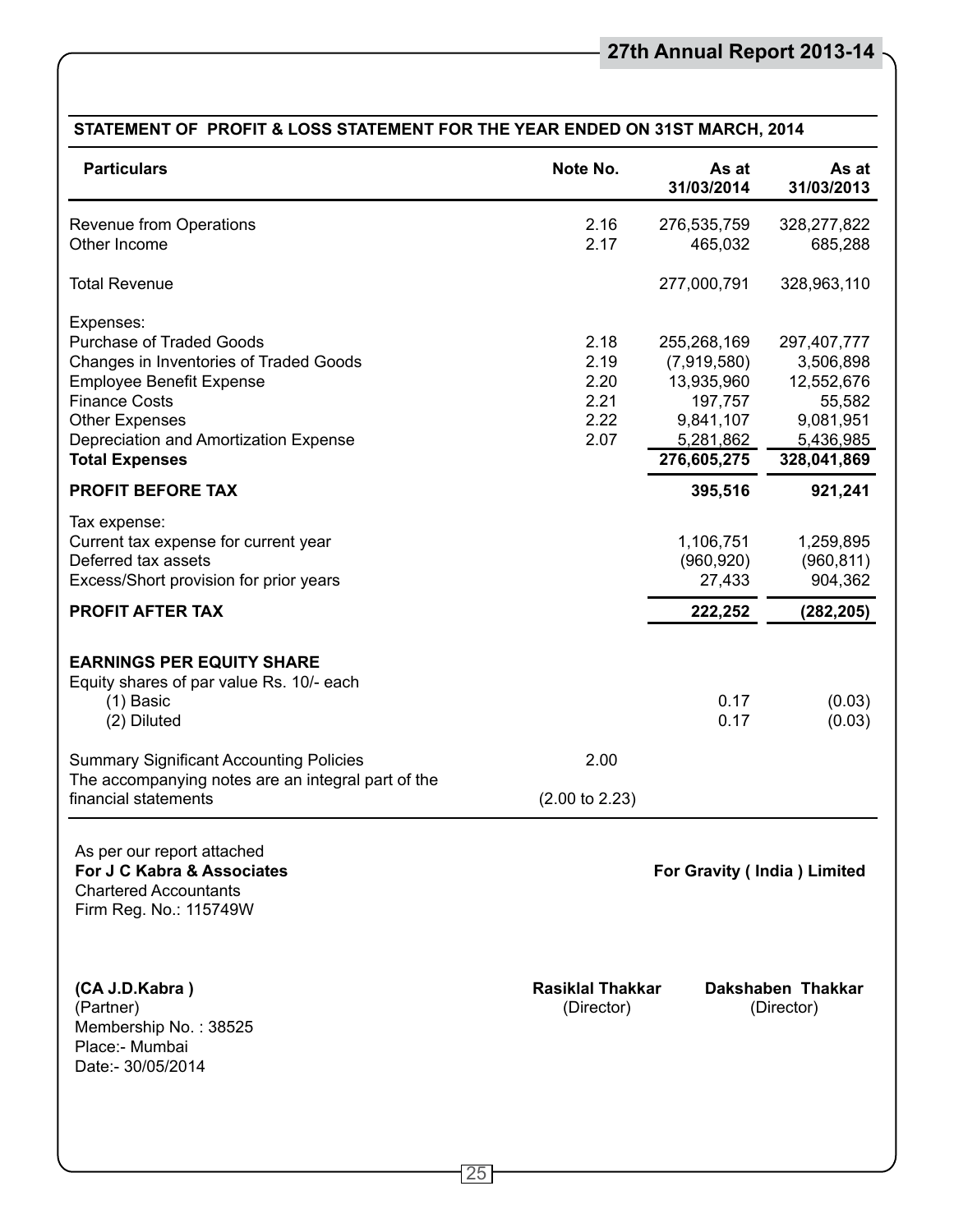#### **CASH FLOW STATEMENT FOR THE YEAR ENDED ON 31ST MARCH, 2014**

| Particulars                                                             | For the Year<br>ended<br>31.03.14 | <b>For the Year</b><br>ended<br>31.03.13 |
|-------------------------------------------------------------------------|-----------------------------------|------------------------------------------|
| <b>A Cash flow from Operating Activities:</b>                           |                                   |                                          |
| Net Profit before Tax as per Profit and Loss Account                    | 395,516                           | 921,240                                  |
| <b>Adjustment for:</b>                                                  |                                   |                                          |
| Depreciation                                                            | 5,281,862                         | 5,401,986                                |
| Interest Income                                                         | (99, 152)                         | (109, 288)                               |
| Profit on Sale of Mutual fund units                                     |                                   |                                          |
| Loss on sale of fixed assets                                            | 52,367                            |                                          |
| Deferred Employee Compensation Cost<br>Share of Profit from Partnership |                                   |                                          |
| Preliminary / Share Issue Expenses written off                          | 35,000                            | 35,000                                   |
| <b>Bank Interest</b>                                                    | 197,757                           | 55,582                                   |
| Operating Profit before Working Capital changes                         | 5,863,350                         | 6,304,520                                |
| Adjustment for change in working capital:                               |                                   |                                          |
| (Increase) / Decrease in Inventories                                    | (7,919,580)                       | 3506898                                  |
| (Increase) / Decrease in Trade Receivables                              | 30,795,463                        | 32,273,386                               |
| (Increase) / Decrease in Advances & Other Current Assets                | (690, 877)                        |                                          |
| Increase / (Decrease) in Current Liabilities                            | (64,993,982)                      | (49,790,759)                             |
| Cash generated from Operations                                          | (36,945,626)                      | (7,705,955)                              |
| Direct Taxes (Paid)/Refund                                              | (1,483,031)                       | (1,227,885)                              |
| Net Cash used in Operating Activities                                   | (38,428,657)                      | (8,933,840)                              |
| <b>B Cash flow from Investing Activities:</b>                           |                                   |                                          |
| Purchase of/advance for Fixed Assets                                    | (858, 310)                        | (1,339,211)                              |
| Sale of Fixed Assets/ Refund of Capital Advance                         | 28,648,988                        |                                          |
| Investments made in Gold Coins                                          |                                   |                                          |
| Sale of InvestmentS                                                     |                                   |                                          |
| Amount Withdrawn from Partnership Firm                                  |                                   |                                          |
| Interest Income Received                                                | 99,152                            | 109,288                                  |
| Profit on Sale of Mutual fund units                                     |                                   |                                          |
| Net Cash used in Investing Activities                                   | 27,889,830                        | (1,229,923)                              |
| <b>C Cash flow from Financing Activities:</b>                           |                                   |                                          |
| Proceeds from Issue of Shares & Warrants                                |                                   |                                          |
| Proceeds from Long Term Borrowing                                       |                                   | 22,800,000                               |
| Repayment of Long Term Borrowing                                        |                                   |                                          |
| Increase/(decrease) in Short Term Borrowing                             |                                   |                                          |
| Share Issue Expenses paid                                               |                                   |                                          |
| Dividend Paid                                                           |                                   |                                          |
| Dividend Distribution Tax Paid                                          |                                   |                                          |
| Bank Interest paid                                                      | (197, 757)                        | (55, 582)                                |
| Net Cash generated from Financing Activities                            | (197, 757)                        | 22,744,418                               |
| Net increase in Cash and Cash equivalents                               | (10, 736, 584)                    | 12,580,655                               |
| Opening balance of Cash and Cash equivalents                            | 16,920,400                        | 4,339,744                                |
| Closing balance of Cash and Cash equivalents                            | 6,183,817                         | 16,920,400                               |

As per our report attached<br>For J C Kabra & Associates Chartered Accountants Firm Reg. No.: 115749W

Membership No. : 38525 Place:- Mumbai Date:- 30/05/2014

**For Gravity ( India ) Limited** 

**(CA J.D.Kabra ) Rasiklal Thakkar** (Chairman Managing Director)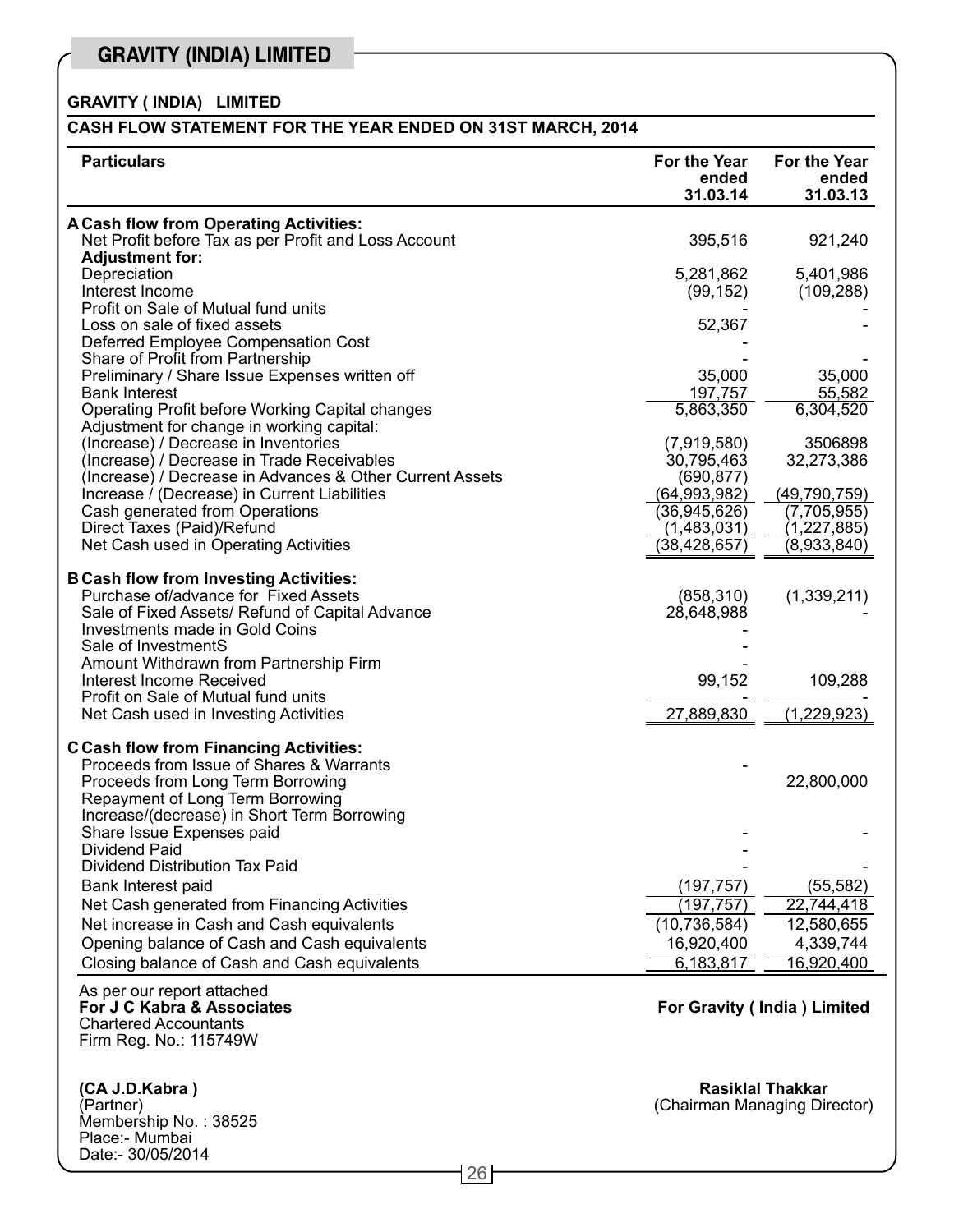## **27th Annual Report 2013-14**

#### **Note No : 2.00**

#### **SIGNIFICANT ACCOUNTING POLICIES**

#### **a. Basis of preparation of financial statements**

The financial statement have been prepared to comply in all material respect with the mandatory Accounting standards issued by the Institute of Chartered Accountants of India, in accordance with Indian Generally Accepted Accounting Policies and as per the provision of the Companies Act, 1956. The financial statements are prepared as a going concern under the historical cost convention on an accrual basis.

#### **b. Use of estimates**

The preparation of financial statements requires management to make estimates and assumption that affect the reported amounts of assets and liabilities on the date of financial statements, the reported amount of revenues and expenses and the disclosures relating to contingent liabilities as on the date of financial statements. Actual results could differ from those of estimates. Any revision in accounting estimates is recognized in accordance with the respective accounting standard.

#### **c. Revenue Recognition**

- i. Revenue is recognized to the extent that it is probable that the economic benefits will flow to the company and the revenue can be reliably measured.
- ii. Revenue from sale of goods is recognised when the significant risks and rewards of ownership are transferred to the buyer under the terms of contract. Sales are after deducting sales return, claims etc.
- iii. Revenue from services is recognized on accrual basis over the period of services. iv. Interest income is accrued at applicable interest rates.

#### **d. Fixed Assets and Depreciation**

Fixed Assets are stated at cost of acquisition/ construction less accumulated depreciation.

Cost includes direct expenses as well as administrative and other general overhead expenses that are specifically attributable to construction or acquisition of fixed assets or binging the fixed assets to working condition and are allocated and capitalized as a part of the cost of the fixed assets.

Fixed Assets are depreciated on a straight-line basis at the rates specified in Schedule XIV of Companies Act, 1956. Proportionate depreciation is charged for addition / deletion during the year. Individual assets of value less than ` 5000/- are written off in the year of purchase.

#### **e. Impairment of Assets:**

The carrying amounts of assets are reviewed at each balance sheet date for indication of impairment based on internal/ external factors. An impairment loss is recognised wherever the carrying amount of the assets exceeds its recoverable value. Any such impairment loss is recognised by charging it to the profit and loss account. An impairment loss recognized in prior accounting periods is reversed when it no longer exists and the asset is restated to that effect.

#### **f. Investment:**

- i. Investments are valued at cost of acquisition.
- ii. Investments are recorded as Long term investments unless they are expected to be sold within one year. Investments are reviewed for impairment if events or changes in circumstances indicate that the carrying amount may not be recoverable.

#### **g. Valuation if Inventories:**

- i. Cost of inventories is inclusive of taxes or duties incurred and is determined on FIFO basis except otherwise stated.
- ii. Raw materials and Work in progress are being valued at cost or net realisable value whichever is lower.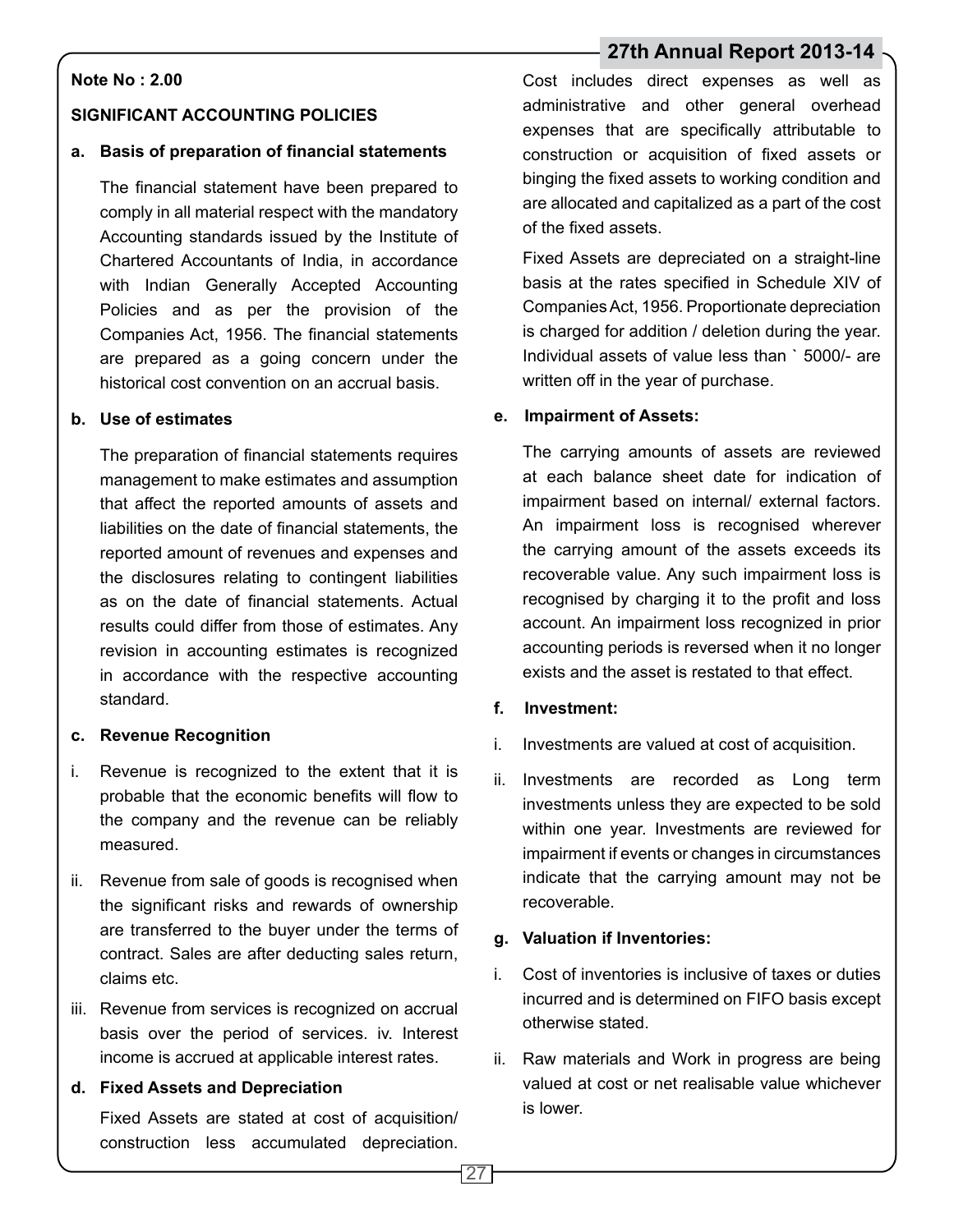- iii. Packing materials are being valued at cost.
- iv. Finished stocks are being valued at cost or net realisable value whichever is lower.

#### **h. Miscellaneous Expenditure:**

Miscellaneous expenditure, such as preliminary expenditure and share issue expenses are amortised over a period of 10 years.

#### **i. Income from Investments:**

Income from Investments is taken into revenue in full on declaration or on receipt and tax deducted at source thereon is treated as advance tax.

#### **j. Provisions, Contingent Liabilities and Contingent Assets:**

The Company creates a provision when there is present obligation as a result of a past event that probably requires an outflow of resources and a reliable estimate can be made of the amount of obligation. A disclosure for a contingent liability is made when there is a possible obligation or a present obligation that probably will not require an outflow of resources or where a reliable estimate of the obligation cannot be made. Contingent Assets are neither recognized nor disclosed.

#### **k. Employee Benefits:**

No provision has been made for gratuity, leave encashment and other employee benefits. They will be accounted for as and when paid. Provident fund contribution is recognized as an expense in the statement of profit and loss.

#### **I. Earning Per Share:**

The earnings considered in ascertaining the Company's Earning Per Share (EPS) comprise the net profit after tax. The number of shares used in computing the basic EPS is the weighted average number of shares outstanding during the year. The diluted EPS is calculated on the same basis as basic EPS, after adjusting for the effects of potential dilutive equity share.

#### **m. Tax on Income:**

Tax expenses comprises of both current as well as deferred tax. Income tax represents the amount of income tax for the period determined in accordance with the Income tax Act, 1961.

#### **• Deferred Tax:**

The company provides for deferred tax using the liability method, based on the timing difference resulting from the recognition of items in the financial statements / and in estimating its current income tax provision. Deferred Tax Assets arising from temporary timing difference are recognized to the extent, there is reasonable certainty that the assets can be realized in future. Deferred tax assets are recognized only if there is a virtual certainty backed by convincing evidence of realization of such assets. Deferred tax assets and liabilities are reviewed as at each balance sheet date and are appropriately adjusted, to the extent considered necessary, to reflect the amount that is reasonably or virtually certain to be realized are appropriately adjusted from the end of tax holiday exempted period, to the extent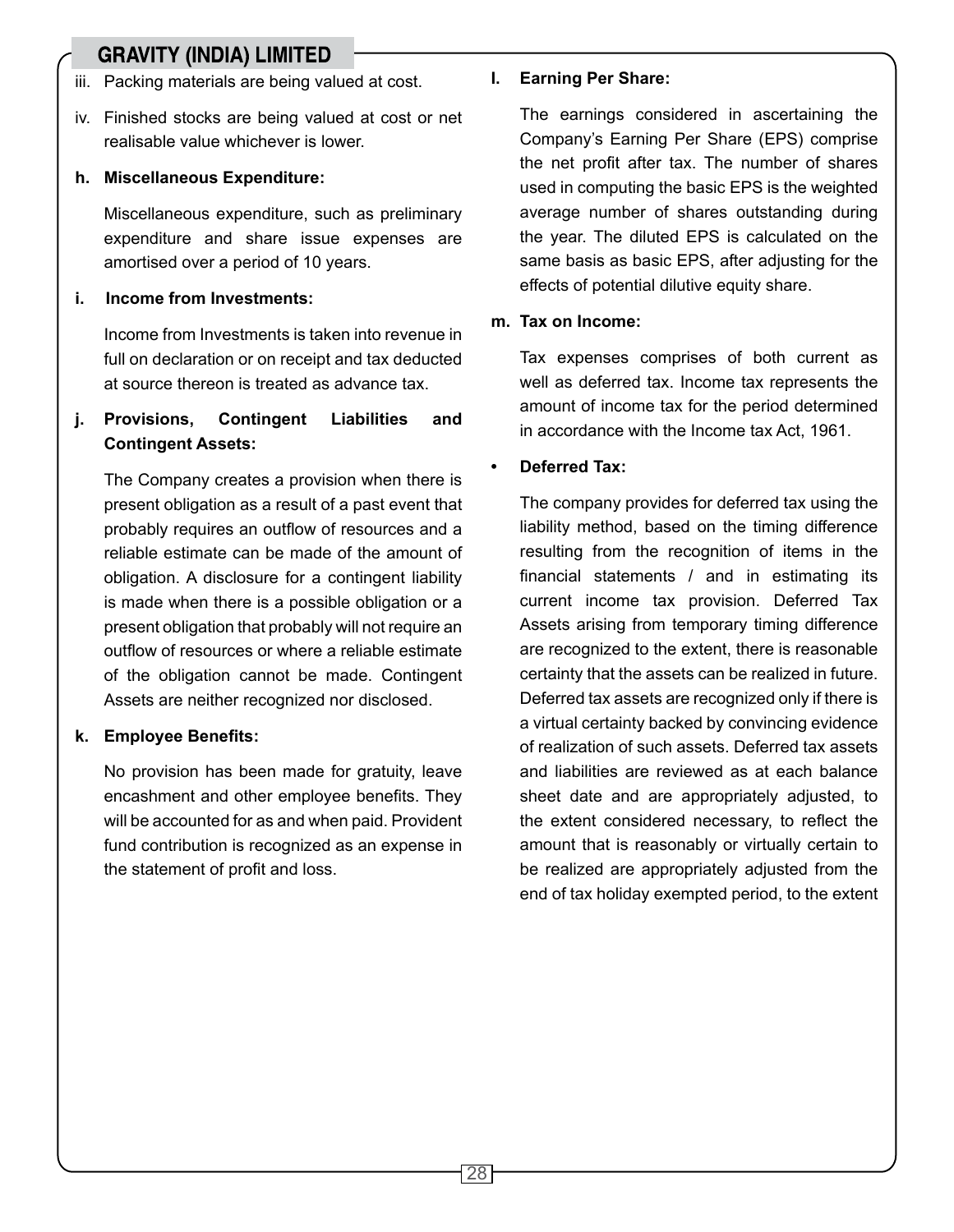#### **NOTES ON financial statement for the year ended 31st March 2014 2.01 Share Capital**

| <b>Particulars</b>                                                                                  | 31.3.2014   | 31.03.13    |
|-----------------------------------------------------------------------------------------------------|-------------|-------------|
| Authorized                                                                                          |             |             |
| 15,00,00,00 (P.Y.15,00,00,00) Equity Shares of Rs. 10/- each.                                       | 150,000,000 | 150,000,000 |
| <b>Issued, Subscribed and Paid-Up</b><br>90,01,950 (P.Y. 90,01,950) Equity Shares of Rs. 10/- each, | 150,000,000 | 150,000,000 |
| Fully Paid up                                                                                       | 90,019,500  | 90,019,500  |
| Total                                                                                               | 90,019,500  | 90,019,500  |

The Company has only one class of shares referred to as equity shares having a par value of Rs. 10/-. Each holder of equity shares is entitled to one vote per share.

In the event of liquidation of the Company, the holders of equity shares will be entitled to receive any of the remaining assets of the company, after distribution of all preferential amounts. However, no such preferential amounts exist currently. The distribution will be in proportion to the number of equity shares held by the shareholders.

#### **The reconciliation of the number of shares outstanding and the amount of share capital as at March 31, 2014 and March 31, 2013 is set out below:-**

| <b>Particulars</b>                           |                | 31.3.2014  | 31.03.13       |            |
|----------------------------------------------|----------------|------------|----------------|------------|
|                                              | <b>Numbers</b> | Rs.        | <b>Numbers</b> | Rs.        |
| At the beginning of the Period               | 9,001,950      | 90,019,500 | 9,001,950      | 90,019,500 |
| Add:- Issued During the Period               |                |            |                |            |
| Less: Utilised / transferred during the year |                |            |                |            |
| Outstanding at the end of the period         | 9,001,950      | 90,019,500 | 9,001,950      | 90,019,500 |

**The details of shareholder holding more than 5% shares as at March 31, 2014 and March 31, 2013 is set out below :-**

| Name of the shareholder |                | 31.3.2014 | 31.03.13       |       |
|-------------------------|----------------|-----------|----------------|-------|
|                         | <b>Numbers</b> | %         | <b>Numbers</b> | %     |
| l Dakshaben Thakkar     | 709.060        | 7.88%     | 709.060        | 7.88% |
| Varun Thakkar           | 851.227        | 9.46%     | 851.227        | 9.46% |
| İShraddha Thakkar       | 585.961        | 6.51%     | 585,961        | 6.51% |

#### **2.02 Reserve & Surplus**

| <b>Particulars</b>                               | 31.3.2014  | 31.03.13   |
|--------------------------------------------------|------------|------------|
| 1) SURPLUS IN THE STATEMENT OF PROFIT & LOSS A/C |            |            |
| Balance as per last financial statements         | 29,564,995 | 29.847.200 |
| Add/Less: Profit for the year                    | 222.252    | (282, 205) |
| Closing Balance                                  | 29.787.247 | 29.564.995 |
| Total                                            | 29,787,247 | 29,564,995 |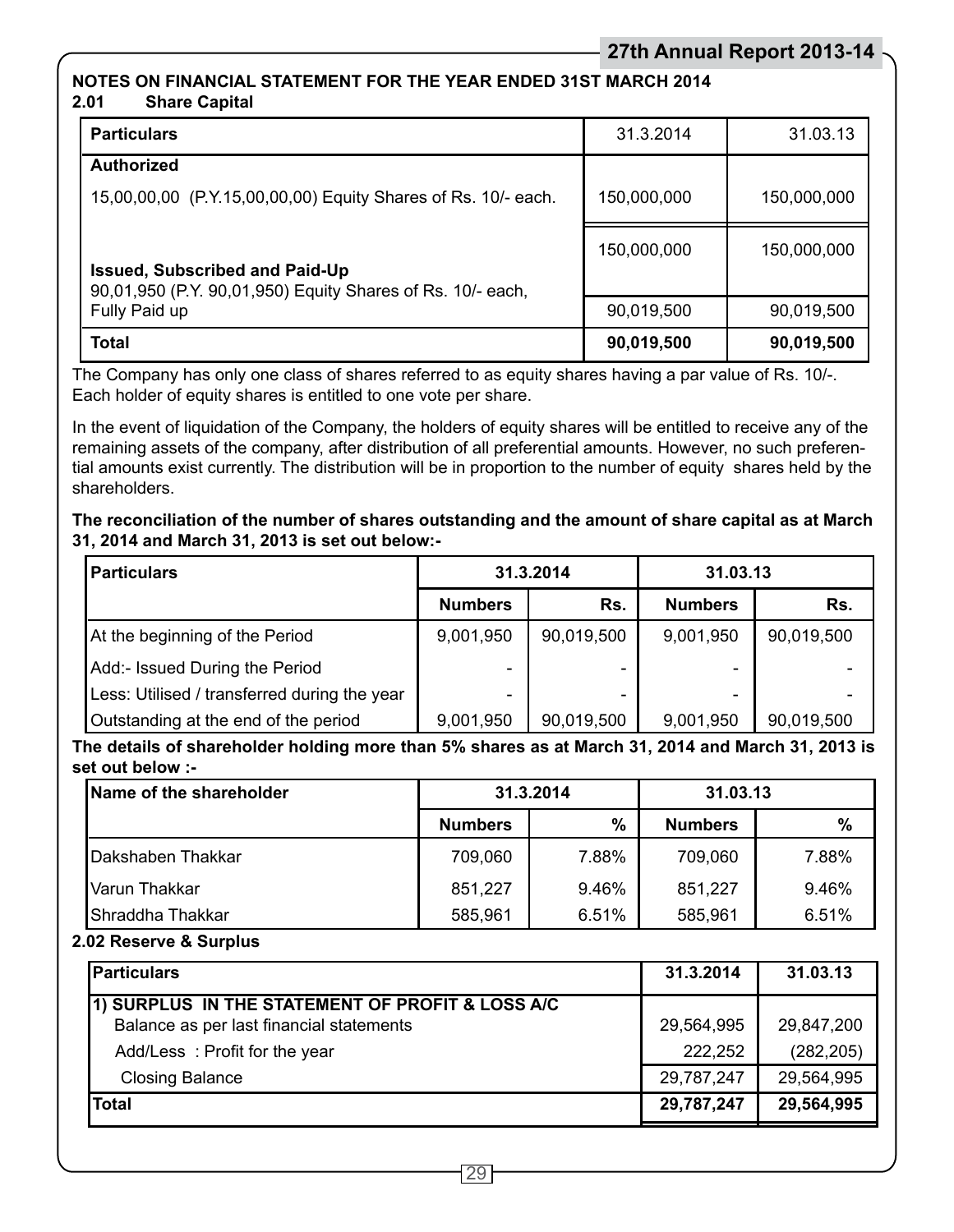## **NOTES ON financial statement for the year ended 31st March 2014**

#### **2.03 Long Term Borrowing**

| <b>Particulars</b>                       | 31.03.2014 | 31.03.13   |
|------------------------------------------|------------|------------|
| <b>Secured</b>                           |            |            |
| Industrial Hypothecation Loan From Banks |            |            |
| Madhavpura Mercantile Co-op Bank Ltd     | 80.626.793 | 80.626.793 |
| Total                                    | 80,626,793 | 80,626,793 |

From Madhavpura Mercantile Co-Op Bank Ltd., Secured By Second Equitable Mortgage of - Immovable Properties of the company ) **See Note No. 2.23, point No6** 

#### 2.04 Trade Payables

| Trade Payable for Goods and Expenses |           |            |
|--------------------------------------|-----------|------------|
|                                      | 5,291,666 | 42,957,498 |
| Total                                | 5,291,666 | 42,957,498 |

#### **2.05 Other Current Liabilities**

| <b>Particulars</b>                         | 31.3.2014  | 31.03.13   |
|--------------------------------------------|------------|------------|
| <b>Other Advance</b>                       |            |            |
| Advance Received                           | 21,077,500 | 49,850,000 |
| <b>Booked OverDraft</b>                    | 1,962,860  |            |
| <b>Other Payables</b>                      |            |            |
| Statutory Remittances (With holding Taxes) | 14.669     | 26.949     |
| Total                                      | 23,055,029 | 49,876,949 |

#### ֡֬֜֡֡ **2.06 Short Term Provision**

| <b>Particulars</b>         | 31.3.2014 | 31.03.13  |
|----------------------------|-----------|-----------|
| Provision for tax          |           | 38,229    |
| Salaries And Wages Payable | 240,647   | 888,373   |
| <b>Audit Fees Payable</b>  | 112,596   | 111,236   |
| <b>Other Payables</b>      | 700,171   | 560,035   |
| Total                      | 1,053,414 | 1,597,873 |
|                            |           |           |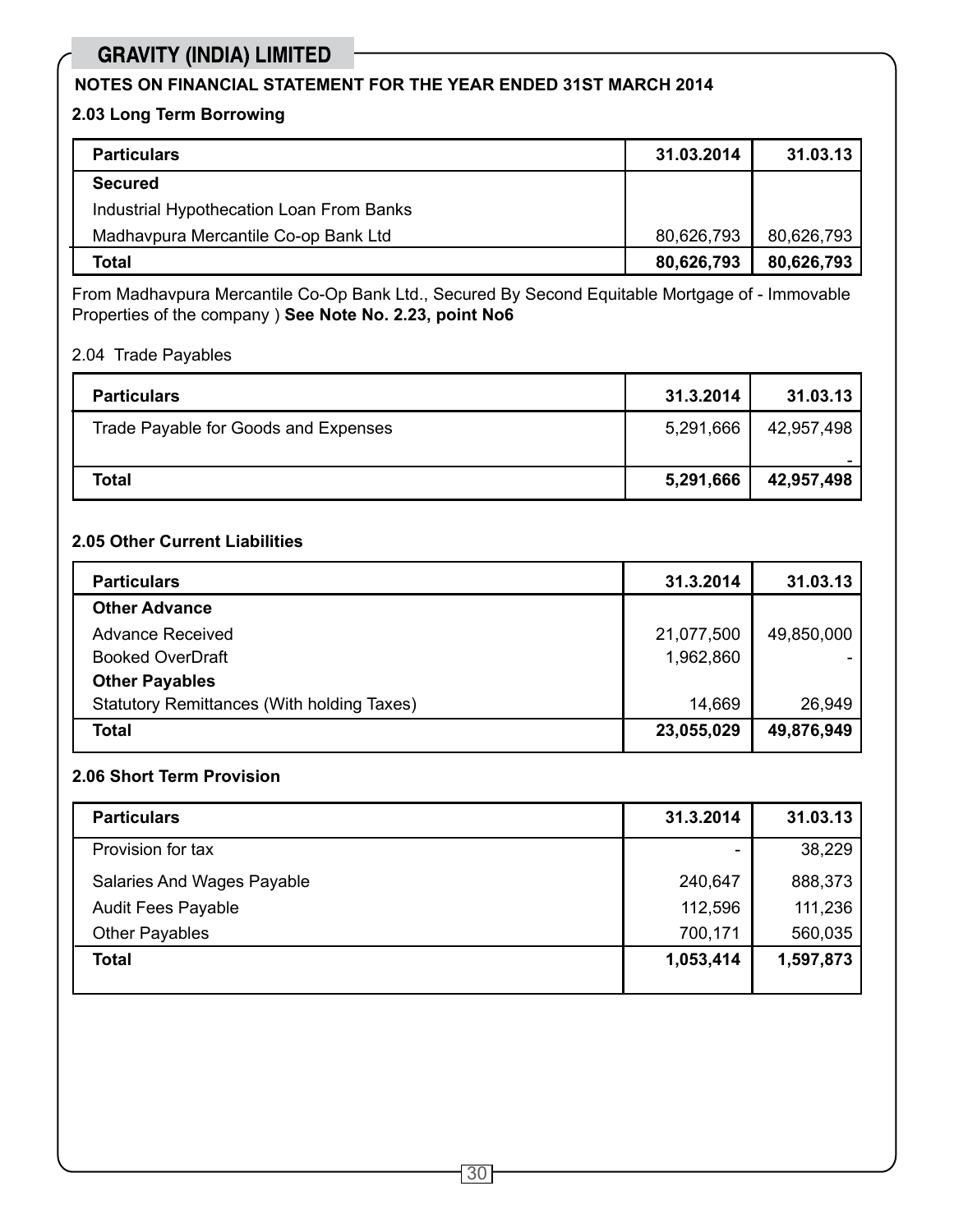NOTES ON FINANCIAL STATEMENT FOR THE YEAR ENDED 31ST MARCH 2014 **NOTES ON financial statement for the year ended 31st March 2014**

Nota: 207 **Note:-2.07**

| <b>FIXED ASSETS</b><br>//r7-:30N |                                 |             |            |                              |                            |                              |                     |                            |                       |                              |
|----------------------------------|---------------------------------|-------------|------------|------------------------------|----------------------------|------------------------------|---------------------|----------------------------|-----------------------|------------------------------|
| Particulars                      |                                 | GROSS BLOCK |            |                              |                            |                              | <b>DEPRECIATION</b> |                            |                       | NET BLOCK                    |
|                                  | <b>Balance</b><br>.04.2013<br>ξ | Additions   | Deduction  | <b>Balance</b><br>31.03.2014 | Depreciation<br>01.04.2013 | Depreciation<br>for the year | Deduction           | 31.03.2014<br>Depreciation | Balance<br>31.03.2014 | <b>Balance</b><br>31.03.2013 |
| Leasehold Land                   | ,065,936                        |             |            | 1,065,936                    |                            |                              |                     |                            | 1,065,936             | 1,065,936                    |
| Freehold Land                    | 482,101                         |             |            | 482, 101                     |                            |                              |                     |                            | 482,101               | 482, 101                     |
| Factory Building                 | 829,792<br>37,                  | 731,830     |            | 38,561,622                   | 14,799,990                 | 1,165,232                    |                     | 15,965,222                 | 22,596,400            | 23,029,802                   |
| Plant & machinery                | 84,392,040                      | 112,200     |            | 84,504,240                   | 56,771,060                 | 3,856,675                    |                     | 60,627,735                 | 23,876,505            | 27,620,980                   |
| Furniture and Fixtures           | ,283,972                        | 14,280      |            | 1,298,252                    | 1,092,666                  | 75,086                       |                     | 1,167,752                  | 130,500               | 191,306                      |
| Motor Vechicle                   | 807,386                         |             | 1,059,443  | 3,747,943                    | 4,042,049                  | 136,716                      | 507,075             | 3,671,690                  | 76,253                | 765,337                      |
| Office Equipment                 | 904,902                         |             |            | 904,902                      | 458,602                    | 48,153                       |                     | 506,755                    | 398,147               | 446,300                      |
| TOTAL                            | 130,766,129                     | 858,310     | 1,059,443  | 130,564,996                  | 77,164,367                 | 5,281,862                    | 507,075             | 81,939,154                 | 48,625,842            | 53,601,762                   |
| Capital Work In<br>Process       | 50,167,922                      | 10,851,013  | 39,000,000 | 22,018,935                   |                            |                              |                     |                            | 22,018,935            | 50, 167, 922                 |
| Previous Year<br>Figures         | 129,985,502                     | 1,339,211   |            | 131,324,713                  | 72,320,965                 | 5,401,986                    |                     | 77,722,951                 | 53,601,762            | 57,664,537                   |
|                                  |                                 |             |            |                              |                            |                              |                     |                            |                       |                              |

## **27th Annual Report 2013-14**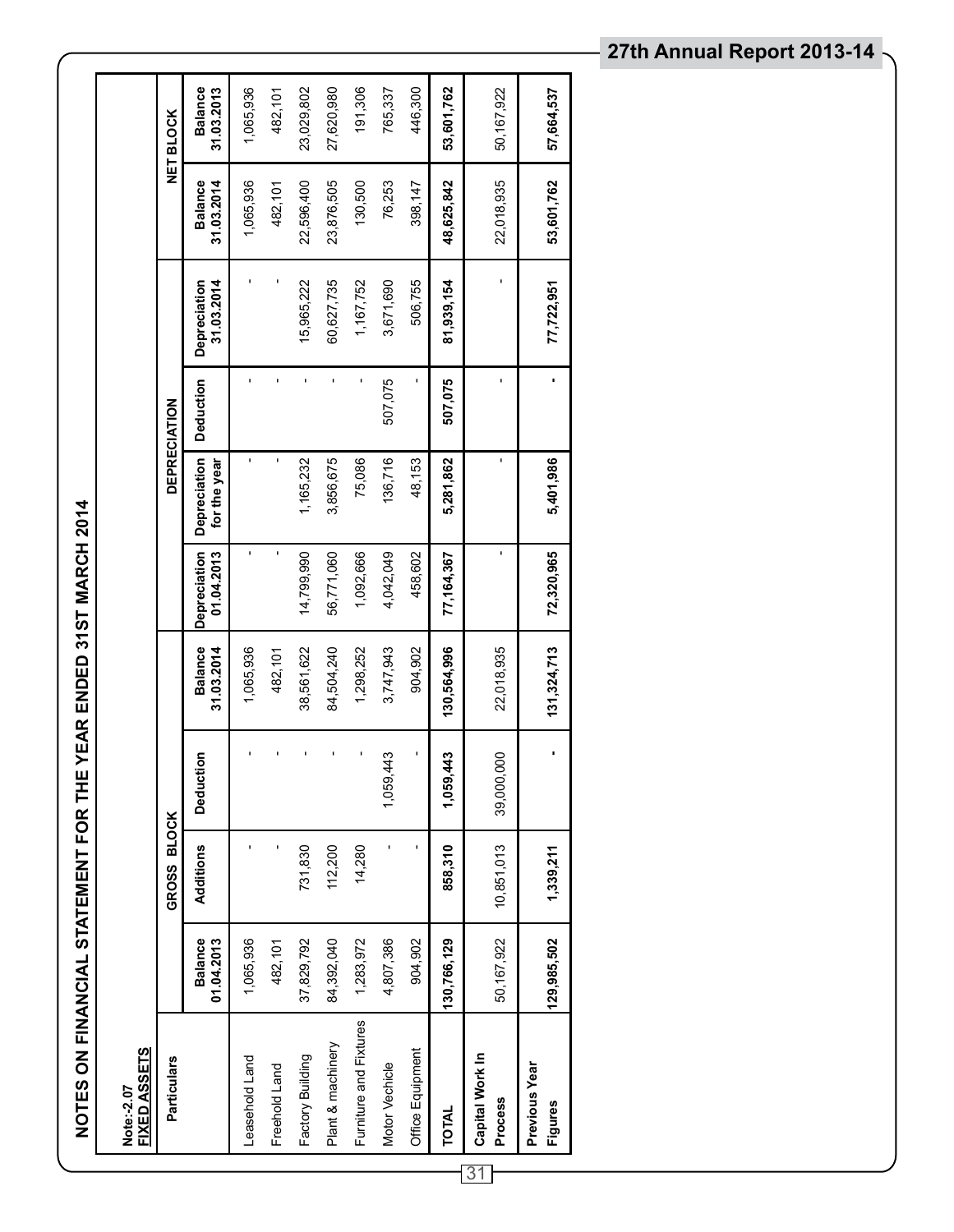## **NOTES ON financial statement for the year ended 31st March 2014**

#### **2.08 Long Term Loans & Advances**

| l Particulars                      | 31.3.2014 | 31.3.2013 |
|------------------------------------|-----------|-----------|
| Unsecured, Considered Good :-      |           |           |
| (a) Security Deposit:-             |           |           |
| Rent Deposit                       | 183.050   | 183.050   |
| Other Deposits                     | 2,194,299 | 1.544.233 |
| (b) Income tax (Net of provisions) | 310.618   |           |
| l Total                            | 2,687,967 | 1,727,283 |

#### **2.09 Non-Current Investment**

ֺֺ

| <b>Particulars</b>     | 31.3.2014 | 31.3.2013 |
|------------------------|-----------|-----------|
| i Non Trade Investment |           |           |
| Unquoted shares        | 621.003   | 621,003   |
| Total                  | 621.003   | 621,003   |

#### **2.10 Non-Current Assets**

| <b>Particulars</b>   | 31.3.2014 | 31.3.2013 |
|----------------------|-----------|-----------|
| Preliminery Expenses | 35,000    | 70.000    |
| <b>Total</b>         | 35,000    | 70.000    |

## **2.11 Deferred Tax**

| <b>Particulars</b>  | 31.3.2014 | 31.3.2013 |
|---------------------|-----------|-----------|
| Deferred Tax Assets | 2.922.520 | 1,961,600 |
| Total               | 2,922,520 | 1.961.600 |

#### **2.12 Inventories**

| l Particulars  | 31.3.2014  | 31.3.2013 |
|----------------|------------|-----------|
| Finished Goods | 17.019.105 | 9,099,525 |
| ∣ Total        | 17.019.105 | 9,099,525 |

#### **2.13 Trade Receivables**

| Particulars            | 31.3.2014   | 31.3.2013   |
|------------------------|-------------|-------------|
| Over Six Months        |             |             |
| <b>Considered Good</b> | 29,796,908  | 22,518,150  |
| Others                 |             |             |
| <b>Considered Good</b> | 99,568,881  | 137,643,104 |
| <b>Total</b>           | 129,365,789 | 160,161,254 |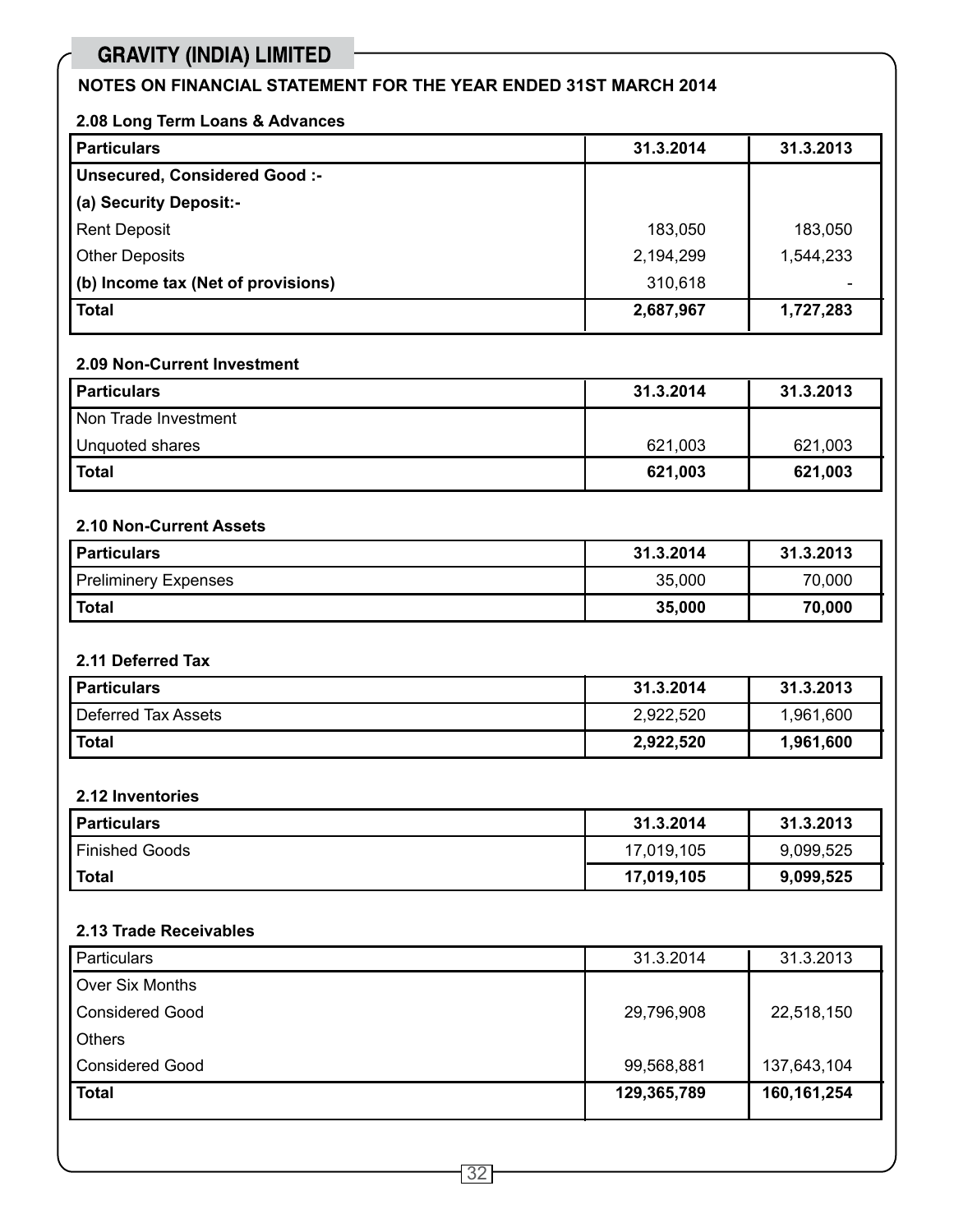#### **NOTES ON financial statement for the year ended 31st March 2014**

#### **2.14 Cash & Bank Balance**

| <b>Particulars</b>       | 31.3.2014 | 31.3.2013  |
|--------------------------|-----------|------------|
| Cash & Cash Equivalents  |           |            |
| i) Cash-on-Hand          | 1,826,329 | 527,471    |
| <b>Balance with Bank</b> |           |            |
| l i) In Current Account  | 310605    | 11,915,951 |
| Other Bank Balances      |           |            |
| i) FD for Bank Guarantee | 4,046,883 | 4,476,978  |
| <b>Total</b>             | 6,183,817 | 16,920,400 |

#### **2.15 Short Terms Loans and Advances**

| <b>Particulars</b>            | 31.3.2014 | 31.3.2013 |
|-------------------------------|-----------|-----------|
| Unsecured -Considered Good    |           |           |
| Loan and advance to employees | 170.000   | 112,810   |
| <b>Prepaid Expenses</b>       | 55.667    | 72,046    |
| Others                        | 128.002   | 128,002   |
| <b>Total</b>                  | 353,669   | 312,858   |

#### **2.16 Revenue From Operation**

| <b>Particulars</b> | 31.03.2014  | 31.03.2013  |
|--------------------|-------------|-------------|
| Sale               | 276.595.223 | 328,352,389 |
| Less: Discount     | (59464)     | (74,567)    |
| <b>Total</b>       | 276,535,759 | 328,277,822 |

#### **2.17 Other Income**

| <b>Particulars</b>   | 31.03.2014 | 31.03.2013 |
|----------------------|------------|------------|
| <b>Rent Received</b> | 365.880    | 576,000    |
| Interest Received    | 99.152     | 109,288    |
| <b>Total</b>         | 465.032    | 685,288    |

## **2.18 Purchase of Traded Goods**

| <b>Particulars</b> | 31.03.2014  | 31.03.2013  |
|--------------------|-------------|-------------|
| Purchase Of Cloth  | 255,268,169 | 297.407.777 |
| Total              | 255,268,169 | 297.407.777 |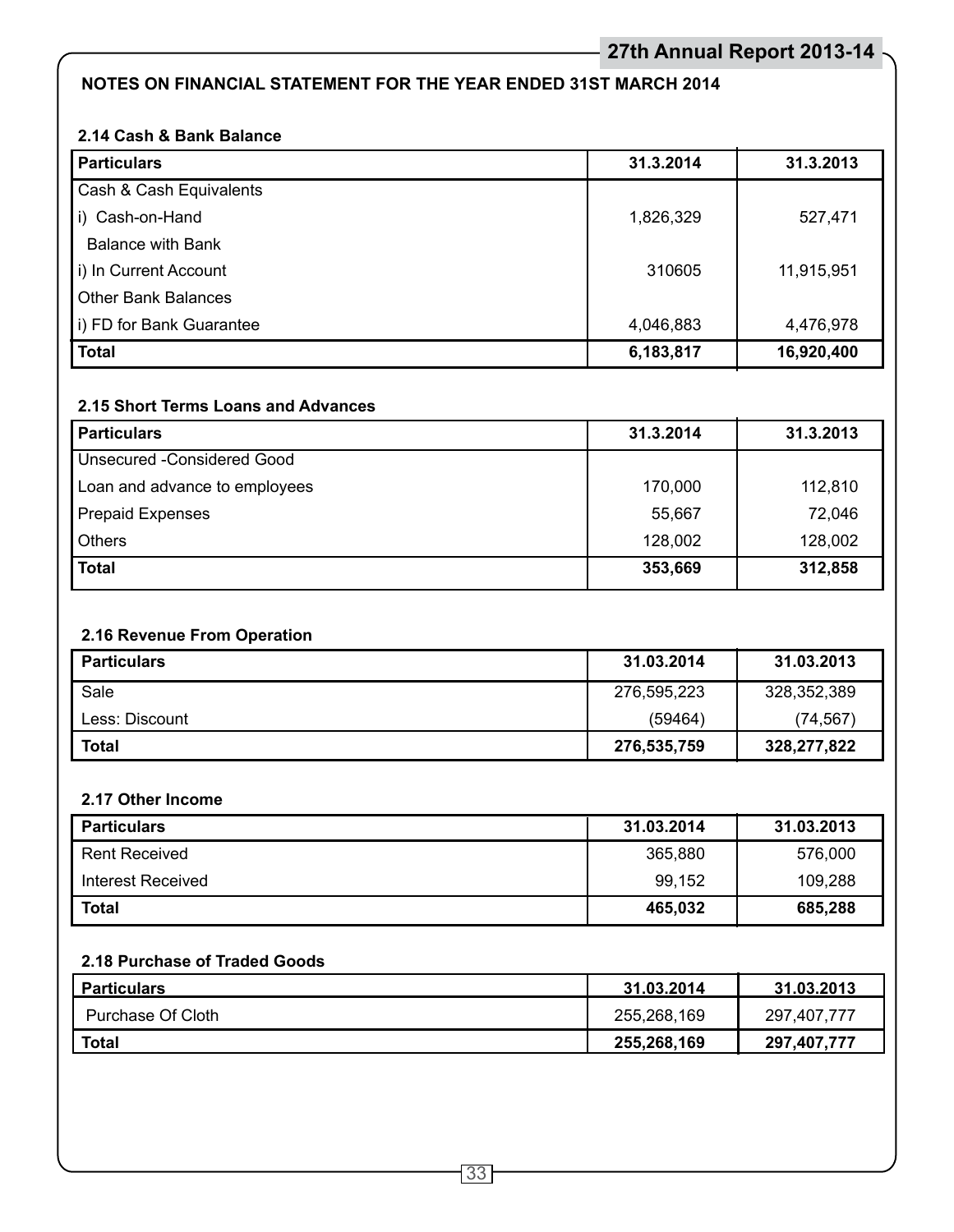## **NOTES ON financial statement for the year ended 31st March 2014**

#### **2.19 Changes in Inventories of Traded Goods**

| <b>Particulars</b>   | 31.03.2014 | 31.03.2013 |
|----------------------|------------|------------|
| Closing Stock        | (17019105) | (9099525)  |
| Less:- Opening Stock | 9.099.525  | 12,606,423 |
| Total                | (7919580)  | 3,506,898  |

#### **2.20 Employee Benefit Expenses**

| <b>Particulars</b>                      | 31.03.2014 | 31.03.2013 |
|-----------------------------------------|------------|------------|
| Directors Remuneration and sitting fees | 860,000    | 864,000    |
| <b>Bonus</b>                            | 1,766,350  | 861,895    |
| Salaries                                | 794,776    | 681,284    |
| <b>Staff Welfare</b>                    | 465,932    | 494,999    |
| Gratuity and Provident Fund             | 243,860    | 315,006    |
| Wages                                   | 9,805,042  | 9,335,492  |
| <b>Total</b>                            | 13,935,960 | 12,552,676 |

#### **2.21 Finance Cost**

| <b>Particulars</b>   | 31.03.2014 | 31.03.2013 |
|----------------------|------------|------------|
| Interest on:         |            |            |
| <b>Bank interest</b> | 197.757    | 55.582     |
| <b>Total</b>         | 197,757    | 55,582     |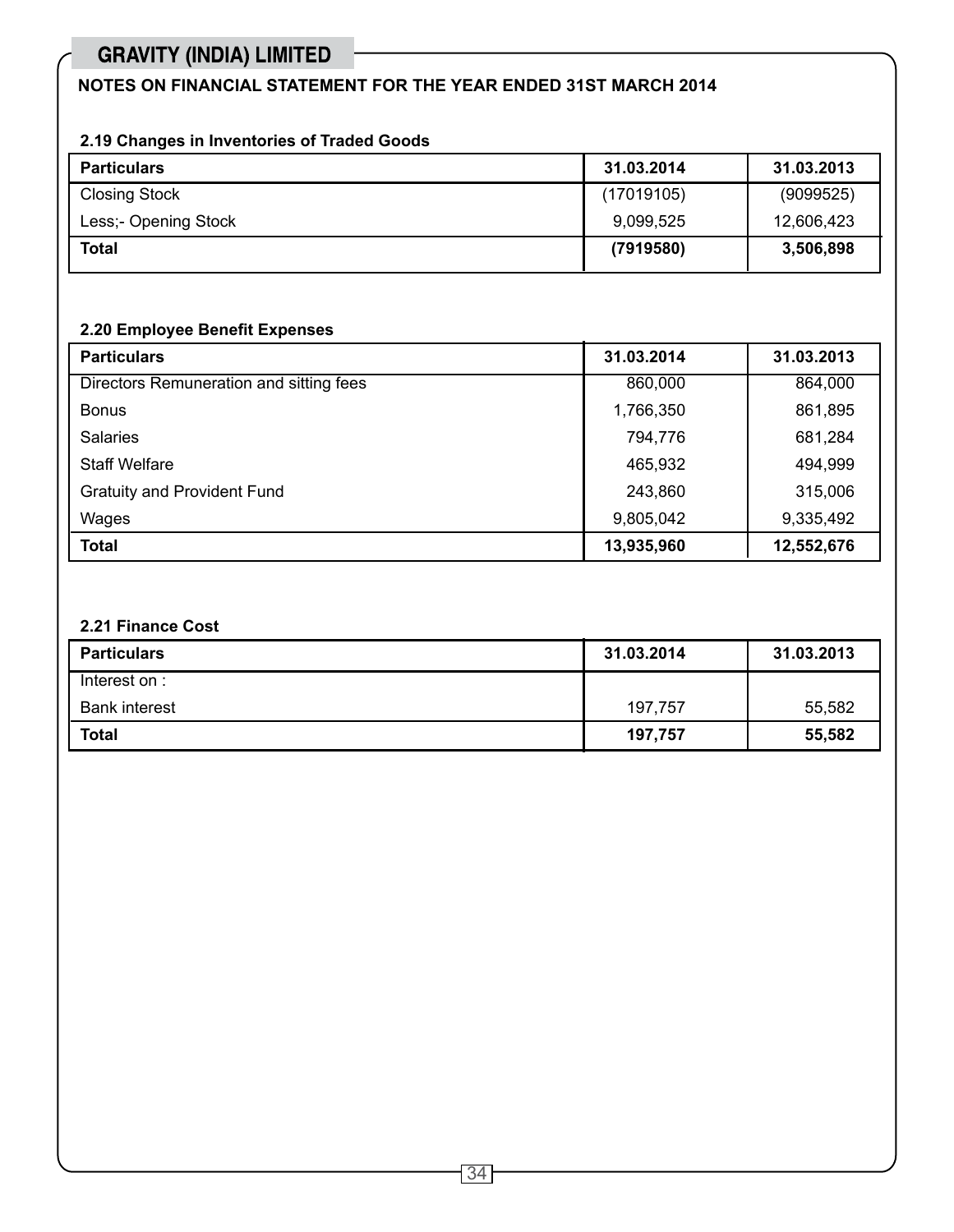## **NOTES ON financial statement for the year ended 31st March 2014**

#### **2.22 Other Expenses**

| <b>Particulars</b>                     | 31.03.2014 | 31.03.2013 |
|----------------------------------------|------------|------------|
| <b>Direct Expenses</b>                 |            |            |
| Beam Drawing / Noting Charges          | 658,150    | 424,240    |
| <b>Consumbale Stores</b>               | 2,258,849  | 787,788    |
| Droping and Folding                    | 292,407    | 28,878     |
| Fuel & Electricity                     | 2,929,992  | 3,096,110  |
| <b>Mending Expenses</b>                | 588,862    | 474,857    |
| Repair & Maintaince - Office Equipment | 2,200      | 449,663    |
| Repairs & Maintenance - Electric       | 157,151    | 136,657    |
| Repairs & Maintenance -Machineries     | 455,456    | 995,103    |
| Sample and Development                 | 14,777     | 75,982     |
| Freight and Delivery                   | 296,527    | 193,111    |
| <b>Total</b>                           | 7,654,371  | 6,662,389  |
| <b>Indirect Expenses</b>               |            |            |
| <b>Auditor Remuneration</b>            | 110,000    | 123,596    |
| <b>Advertisement Expenses</b>          | 81,391     | 48,598     |
| Brokerage & Commission                 | 141,135    | 287,316    |
| Donation                               | 39,375     | 56,825     |
| <b>Electricity Charges</b>             | 119,211    | 70,070     |
| <b>Factory Expenses</b>                | 212,172    | 114,339    |
| Insurance Premium                      | 166,903    | 221,791    |
| Listing and Depository Fees            | 67,371     | 68,764     |
| Motor Car Expenses                     | 595,599    | 945,347    |
| Postage & courier                      | 97,846     | 64,158     |
| Printing & Stationery                  | 70,255     | 78,247     |
| Telephone Charges                      | 98,083     | 105,298    |
| Other Miscellenous Expenses            | 387,395    | 235,212    |
| Total                                  | 2,186,736  | 2,419,562  |
|                                        |            |            |
| <b>Grand Total</b>                     | 9,841,107  | 9,081,951  |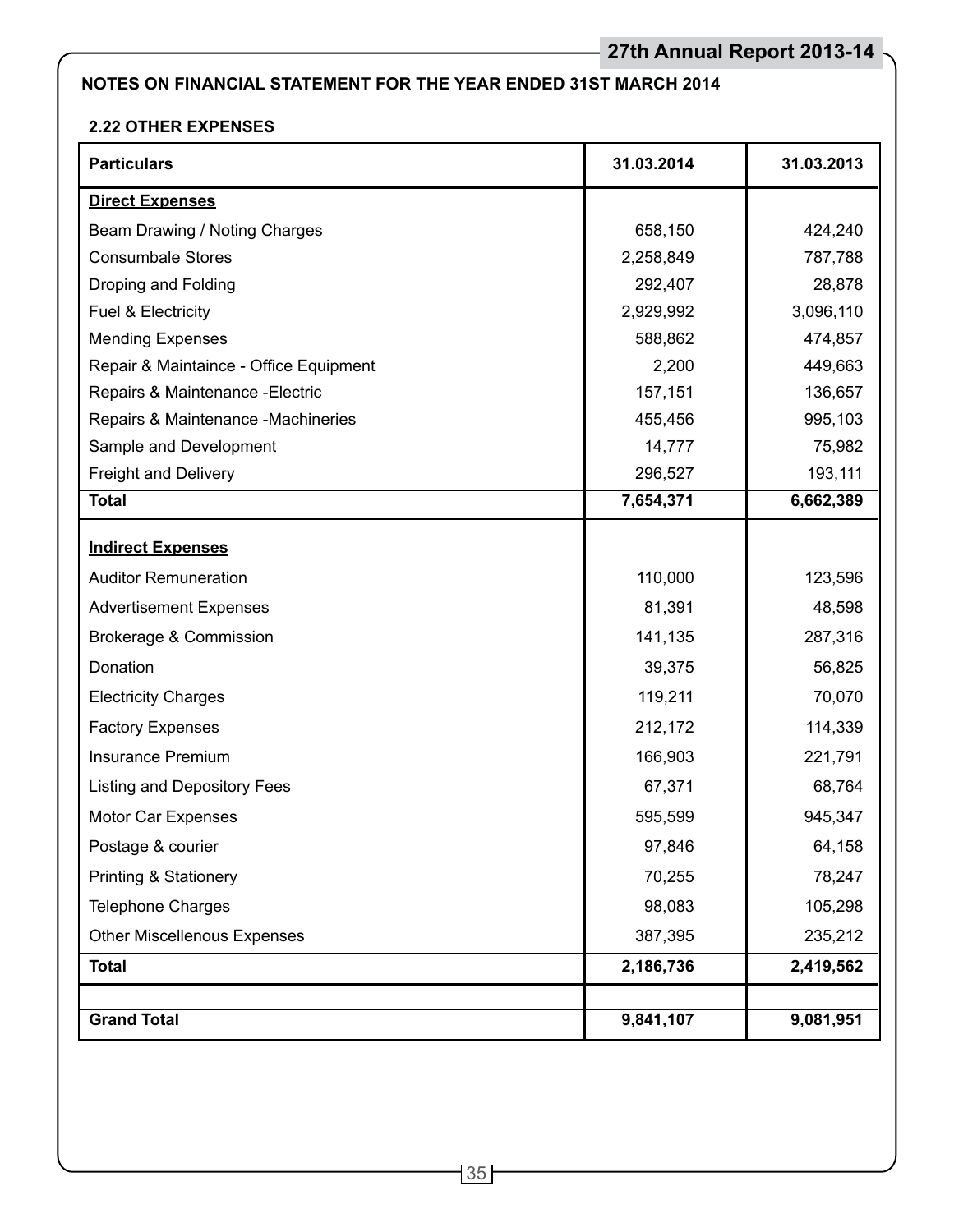#### **2.23 NOTES ON ACCOUNTS**

- 1. In the opinion of the Board, the current assets, loans and advances are approximately of the value stated if realized in the ordinary course of business. Adequate provision have been made for all known liabilities
- 2. Balance due to/from sundry debtors, sundry creditors, loans and advances and other liabilities are subject to confirmation
- 3. The Company has not provided interest receivable on fixed deposit with The Madhavpura Mercantile co-operative bank Ltd, (presently defunct bank ).
- 4. As per AS 13, no provision have been made for the losses due to decline in the present value of investments. The Company in which investment made have been delisted,
- 5. No provision has been made for gratuity for employees, as per As 15. The management has informed that the same shall be claimed at the time of making the payment.
- 6. The company has not made any provisions nor has provided any interest on the old disputed Industrial Hypothecation Loan granted by The Madhavpura Mercantile co-operative bank Ltd, (presently a defunct bank ) The matter is pending before Court .
- 7. The Work in Progess under Fixed assets is the payment for premises allotment for running as MRP at Kondivita-Andheri. However during the year some of the part of the premises are sold,the same has been reduced from the total work in progress account, the management is in view to ascertain the profitability on complete of the said project.

#### **8. Auditors Remuneration**

|                             | Year<br>ended | Year<br>ended |
|-----------------------------|---------------|---------------|
|                             | 31.03.2014    | 31.03.2013    |
| <b>Statutory Audit Fees</b> | 80000         | 80000         |
| Income Tax Audit Fees       | 20000         | 20000         |
| Income Tax Matters          | 10000         | 10000         |
| Total                       | 110000        | 110000        |

9. Income tax assessment has been completed up to assessment year 2009-2010. However, a tax demand of Rs. 424350/- have been determined for assessment year 2009-10. A rectification application has been filed against the said demand

#### **10. Micro and Medium scale business entities**

There is no information available for Micro, small and medium Enterprises, to whom the Company owes dues, which are outstanding for more than 45 days as at 31st March, 2014. This information as required to be disclosed under the Micro, small and medium Enterprises Development Act,2006 .has been determined to the extent such parties have been identified to the extent of information gathered

11. No commission has been paid to the Directors, only the salary and perquisite has been paid to the Directors as per the provision of section 198 & 309 of the Companies Act,1956 and schedule XII to the said Act.

#### **12. Deferred Tax Assets/Liabilities**

As per AS 22 Deferred Tax Liability/Assets is recognized on timing difference, being the difference between taxable income and accounting income that originate in one year and are capable of reversal in one or more subsequent year. The management has recognized the Deferred tax from the end of the exempt period u/s 80I of the Income tax Act

#### **13. Segment Reporting:**

At present the Company has one activity namely dealing of Textile Fabrics.

#### **14. Related Party Disclosure:**

- a. The control of the Company exists with Shri Rasiklal D. Thakkar - Chairman & Managiing Director of the company, who is also key management personnel
- b. The names, along with relation, of the relatives of key management personnel and related parties of the company where control of the company exists and their enterprises, where transaction have taken place are having Shivani Textiles,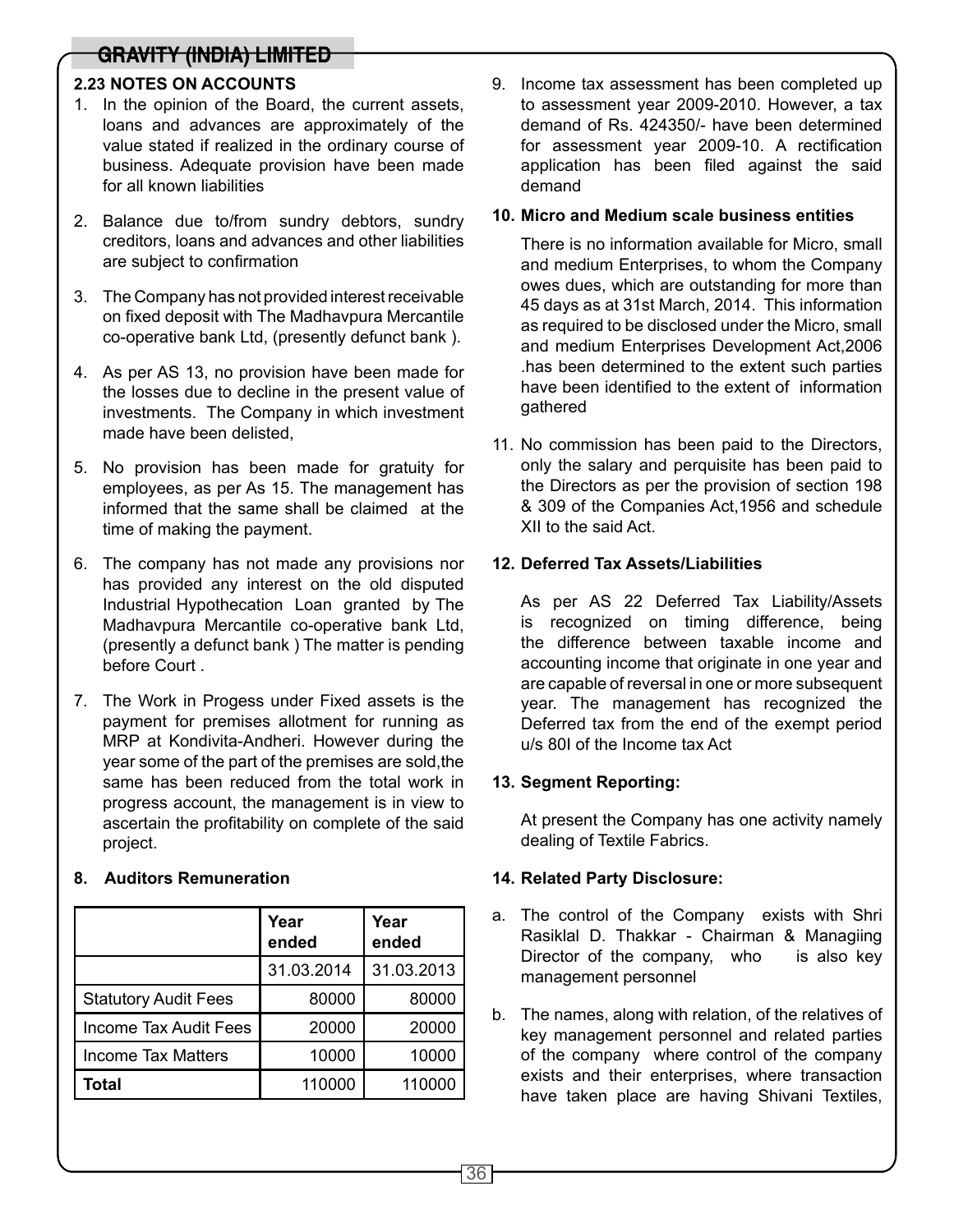## **27th Annual Report 2013-14**

Radha Textiles, Rasiklal D Thakkar & Rammaruti Textiles Pvt. Ltd the associate companies and where relative of key personnel are proprietor

#### **c. Summary of the party disclosre:-**

| Nature of Transaction               | Volume of Transaction |                  |
|-------------------------------------|-----------------------|------------------|
|                                     | Current<br>Year       | Previous<br>Year |
| Rashiklal Thakkar -<br>Remuneration | 840000                | 840000           |
| Rammaruti Textiles Pvt<br>Ltd.-Pur  | 3169251               | 3659232          |
| Rammaruti Textiles Pvt<br>Ltd.-Rent | 192000                | 192000           |
| Shivani Textiles - Rent             |                       | 192000           |
| Radha Textiles - Rent               |                       | 192000           |
| Radha Textiles                      | 1131875               |                  |
| Shivani Textiles                    | 1358249               |                  |

#### **15. Additional information required under schedule VI Part II of the companies Act, 1956**

As per our report attached **For J C Kabra & Associates For Gravity ( India ) Limited**  Chartered Accountants Firm Reg. No.: 115749W

(Partner) (Director) (Director) Membership No. : 38525 Place:- Mumbai Date:- 30/05/2014

#### **i. Licensed, installed and Actual Capacity for Production.**

(Figure in Meters)

| Name of the Product      | Synthetic fabrics |  |
|--------------------------|-------------------|--|
| Licensed Capacity        | 65,70,000         |  |
| Installed Capacity       | 40,40,000         |  |
| <b>Capacity Utilised</b> | 31,50,500         |  |

#### **ii. Quantitative Information**

| <b>Particulars</b>                       | Unit        | CY 2013-14  | P Y 2012-13 |
|------------------------------------------|-------------|-------------|-------------|
| A. Fabrics<br>Manufactured/<br>Purchased | <b>Mtrs</b> | 2599981.700 | 3020238.310 |
| <b>B.</b> Sales of Fabrics               | <b>Mtrs</b> | 2557281.300 | 3049183.350 |
| C. Shrinkage /<br>Shortage               | <b>Mtrs</b> | 985.000     | 1975.000    |

16. Figures for the previous year have been recast/ regrouped/ rearranged, wherever considered necessary.

#### **17. Figures in the brackets indicates previous years or negative figures.**

**(CA J.D.Kabra ) Rasiklal Thakkar Dakshaben Thakkar (Partner) Rasiklal Thakkar Dakshaben Thakkar (Partner) (Director) (Director) (Director)**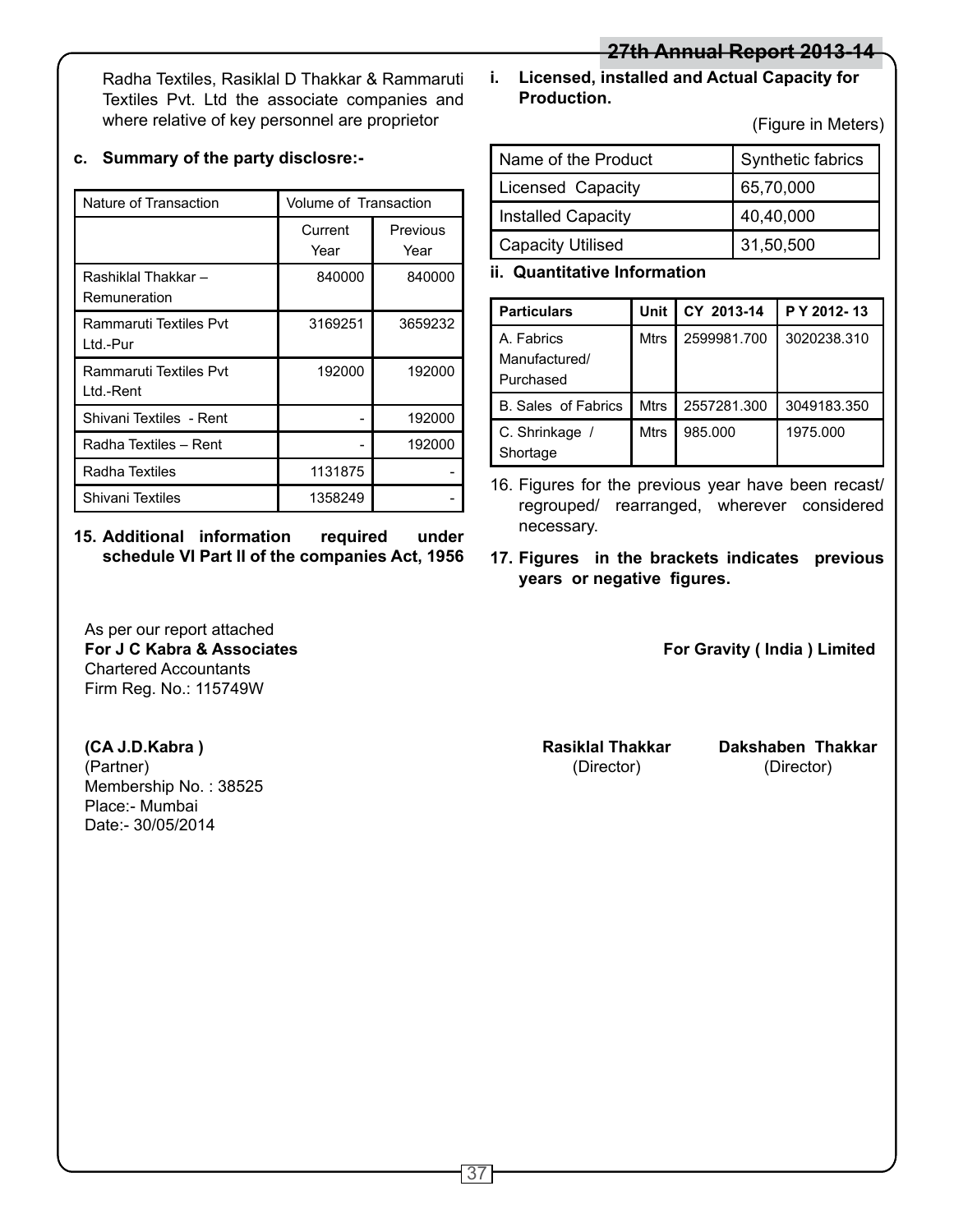## **GRAVITY (INDIA) LIMITED**

Regd. Office : Gala No. 131, Sanjay Bldg. No. 5-B, Mittal Ind. Estate, Andheri -Kurla Road, Andheri (East), Mumbai - 400 059. India.

#### **PROXY FORM**

FORM No.MGT-11

. . . .

| insuant to section 105(6) of the Companies act 2013 and rules 19(3) of the companie |  |
|-------------------------------------------------------------------------------------|--|
|                                                                                     |  |

| CIN: L17110MH1987PLC04899                                                                              |                                                            | (Pursuant to section 105(6) of the Companies act 2013 and rules 19(3) of the companies<br>(Management and Administration) Rules, 2014)                                                                                                                                                                                                                                                                                                                                                                                                                                                                                                                                                    |                           |
|--------------------------------------------------------------------------------------------------------|------------------------------------------------------------|-------------------------------------------------------------------------------------------------------------------------------------------------------------------------------------------------------------------------------------------------------------------------------------------------------------------------------------------------------------------------------------------------------------------------------------------------------------------------------------------------------------------------------------------------------------------------------------------------------------------------------------------------------------------------------------------|---------------------------|
|                                                                                                        |                                                            |                                                                                                                                                                                                                                                                                                                                                                                                                                                                                                                                                                                                                                                                                           |                           |
|                                                                                                        |                                                            |                                                                                                                                                                                                                                                                                                                                                                                                                                                                                                                                                                                                                                                                                           |                           |
| Name of the Members Name of the Members                                                                |                                                            | E-mail id ________________                                                                                                                                                                                                                                                                                                                                                                                                                                                                                                                                                                                                                                                                |                           |
| Registered Address: _____________                                                                      |                                                            | Folio No/Client Id                                                                                                                                                                                                                                                                                                                                                                                                                                                                                                                                                                                                                                                                        |                           |
|                                                                                                        |                                                            | DP ID                                                                                                                                                                                                                                                                                                                                                                                                                                                                                                                                                                                                                                                                                     |                           |
|                                                                                                        | Application for members holding shares in electronics form | I/We being the members holding Shares of Gravity (India) Limited, Hereby Appoint:                                                                                                                                                                                                                                                                                                                                                                                                                                                                                                                                                                                                         |                           |
| of such resolution as are indicated below.<br>Signature of shareholder<br>Signature of Proxy holder(s) | Signed this day of 2014.                                   | As My/Our Proxy to Attend and vote (on a poll) for me/us and on my/our behalf at the 27th Annual General Meeting of the com-<br>pany, to be held on Tuesday, the 30th September, 2014 at 3.00 p.m. or soon after the conclusion of the Annual General Meeting<br>Gravity India Limited Convened on the same day, whichever is later at at Unit No: 131, 1st Floor, Sanjay Building No.5-B, Mittal<br>Industrial Estate, Sir Mathuradas Vasanji Road, Andheri (East), Mumbai-400059, India or at any adjournment thereof. In respect<br>Note: This form of proxy in order to be effective should be duly completed and deposited at the Registered Office of the Company, not less than 48 | Affix<br>Revenue<br>Stamp |
| hours before the commencement of the Meeting                                                           |                                                            | <b>GRAVITY (INDIA) LIMITED</b><br>Regd. Office : Gala No. 131, Sanjay Bldg. No. 5-B, Mittal Ind. Estate, Andheri -Kurla Road,<br>Andheri (East), Mumbai - 400 059. India.<br><b>ATTENDANCE SLIP</b>                                                                                                                                                                                                                                                                                                                                                                                                                                                                                       |                           |
|                                                                                                        |                                                            | (Please complete this attendance slip and hand it over at the entrance of the meeting venue)                                                                                                                                                                                                                                                                                                                                                                                                                                                                                                                                                                                              |                           |
|                                                                                                        |                                                            | I hereby record my presence at the 27 <sup>th</sup> ANNUAL GENERAL MEETING of the Company held<br>on Tuesday, 30 <sup>th</sup> September, 2014 at 3.00 p.m. at Unit No: 131, 1st Floor, Sanjay Building No.5-B.<br>Mittal Industrial Estate, Sir Mathuradas Vasanji Road, Andheri (East), Mumbai -400 059, India.                                                                                                                                                                                                                                                                                                                                                                         |                           |

| Folio no.                                   | Signature |
|---------------------------------------------|-----------|
| DP ID No.                                   |           |
| Client ID No.                               |           |
| Full Name of Shareholder (in block Letters) |           |
| Full Name of Proxy (in block Letters)       | Signature |

#### $NOTE:$

1. Interested Joint Members may obtain Attendance Slips from the Registered/Corporate office of the Company.

2. Members/Joint Members/Proxies are requested to bring the Attendance Slip with them. Duplicate Attendance Slip will not be issued at the entrance of meeting room.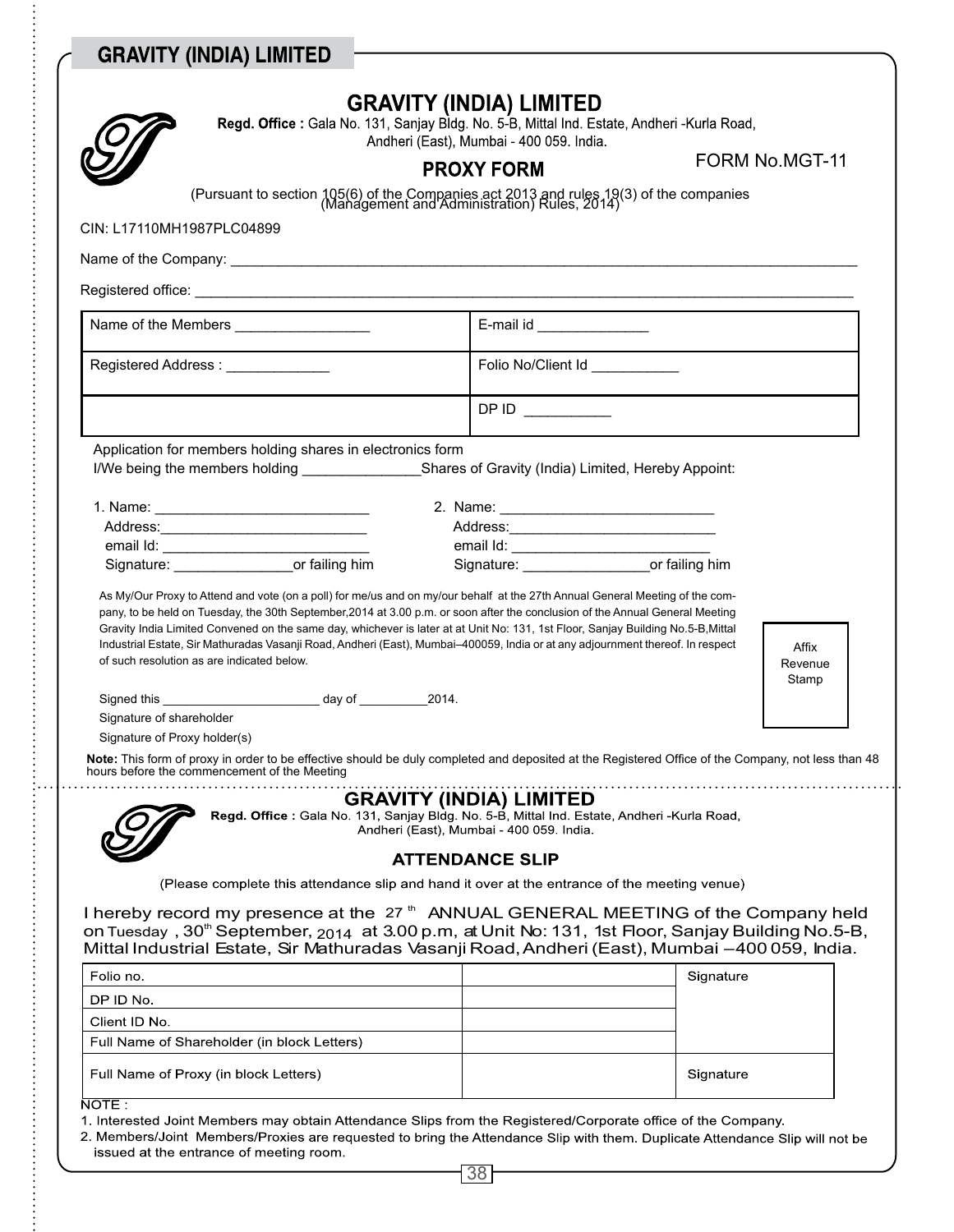Regd. Office: Gala No. 131, 1st Floor, Sanjay Bldg., No. 5-B, Mittal Estate, Andheri Kurla Road, Andheri (East), Mumbai - 400059, India Phone: 6694 9715 /16 Fax: 00 91-22-2859 5429 E-mail : gravityindia27@gmail.com, Web : www.gravityindia.net



Dear Shareholder,

#### **Re:- Green Initiative in Corporate Governance - Save paper**

The Ministry of Corporate Affairs ("MCA") has taken a "Green Initiative in the Corporate Governance" by allowing paperless compliances by companies and has issued circulars (No. 17/2011 dated 21.4.2011 and No.18/2011 dated 29.4.2011) stating that the service of document by a Company can be made through electronic mode.

We trust that you would wholeheartedly support this initiative of the MCA in the conservation of paper and promoting a greener environment. By registering yourself with the Company for e-communication, you will be able to receive Annual Report promptly by electronic mode and without loss in postal transit.

In furtherance of the above mentioned initiative of the MCA, we propose to send the Annual Report containing the documents like the Notice convening the Annual General Meeting, audited financial statements, Directors' report, Auditors' report etc., henceforth in electronic form, to the e-mail address provided by you and made available to us by the Depositories.

In case you desire to receive Notice convening the Annual General Meeting, audited financial statements, Directors' report, Auditors' report etc., in electronic form, please inform us by sending us an e-mail on **gravityindia27@gmail.com** with the message "**Save paper**". Your mail will be considered as an affirmation and accordingly Notice convening the Annual General Meeting, audited financial statements, Directors' report, Auditors' report etc., will be sent to you in electronic form.

In case we do not receive any mail from you, then the Company will send you physical copy of the Annual Report.

The Annual Report will also be displayed on our Company's website www.gravityindia.net in due course of time.

Please note that you will be entitled to be furnished, free of cost, with a copy of the Annual Report upon receipt of a requisition from you, any time, as a member of the Company.

Looking forward to your co-operation in the protection of our environment.

#### For **GRAVITY (INDIA) LIMITED**

Sd/-

**Rasiklal Dalpatram Thakkar (MANAGING DIRECTOR)**